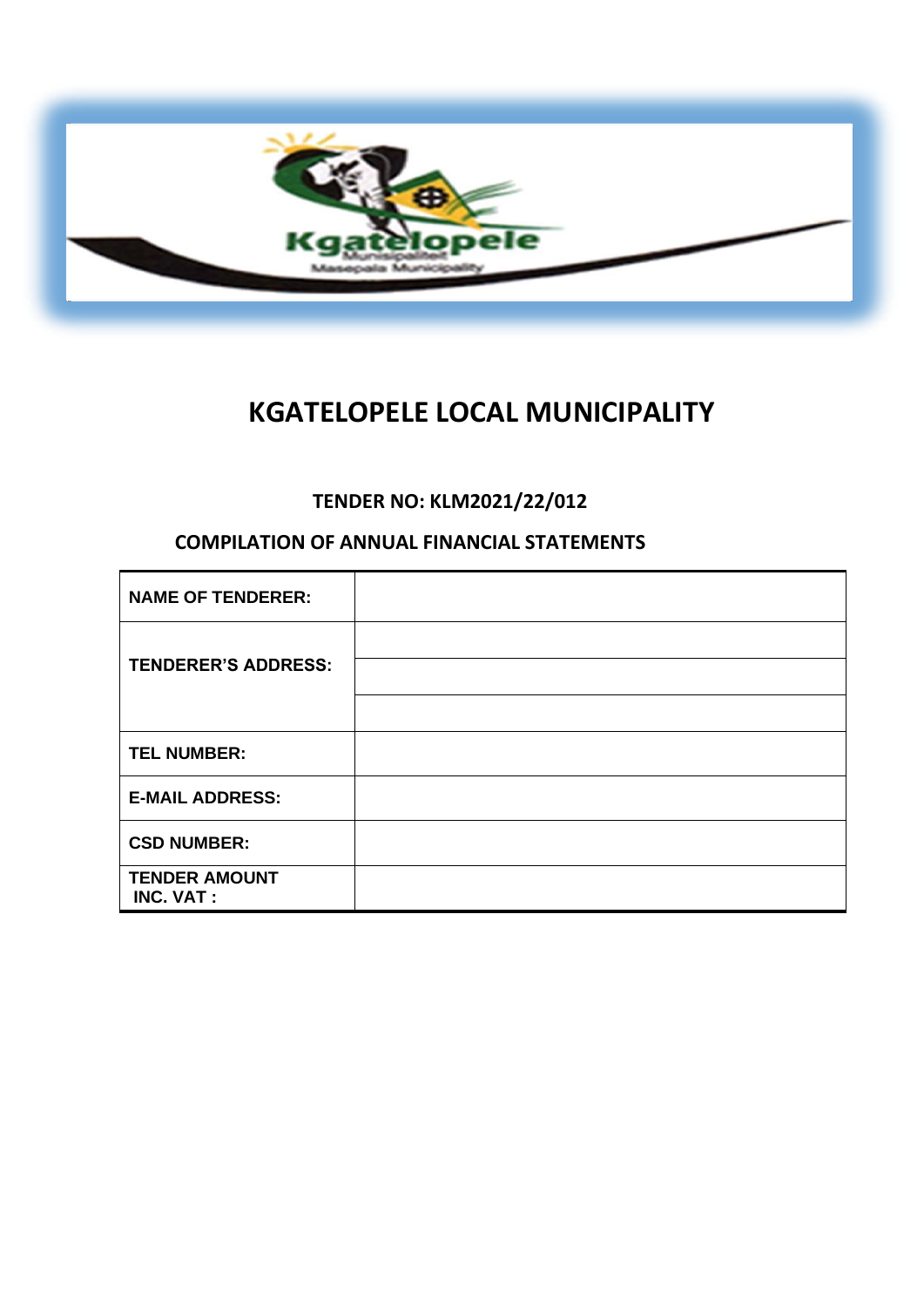# **TENDER NOTICE - ADVERT**

# **REQUEST FOR TENDERS**

#### **Kgatelopele Local Municipality invites suitable service providers to bid for the following project(s):**

| Bid No.        | <b>Bid description</b>                                      | Availability of<br>documents | <b>Briefing session</b><br>date and time | <b>Closing date</b><br>and time | <b>Points</b><br><b>System</b> |
|----------------|-------------------------------------------------------------|------------------------------|------------------------------------------|---------------------------------|--------------------------------|
| KLM2021/22/012 | <b>Compilation of Annual</b><br><b>Financial Statements</b> | <b>25 March 2022</b>         | N/A                                      | 25 April 2022<br>@ 12H00        | 80/20                          |

#### **Evaluation**

Tenders will be evaluated and adjudicated in line with the Supply Chain Management policy of the municipality using an 80/20 preference points system.

Bid documents with detailed specifications and information can be downloaded on Kgatelopele Local Municipality's website at [www.kgatelopele.gov.za](http://www.kgatelopele.gov.za/) and on e-Tender Publication Portal at [www.etenders.gov.za](http://www.etenders.gov.za/) from **Friday, 25 March 2022.**

All sealed bids clearly marked with the Project name and bid number must be placed in the Tender Box at the offices of the Kgatelopele Local Municipality, 222 Barker Street, Danielskuil, 8405, on or before **12:00pm on the specified closing date** at which time submissions will be opened in public**.** Tender box will be accessible from Monday to Sunday from 07h30am to 17h00 pm.

Please note that it is a prerequisite of the Municipality that all service providers are to be registered on the **National Treasury Central Supplier Database (CSD)** and include in their bids, the tax clearance certificate or their Master Registration Number or tax compliance status PIN to enable the municipality to verify the bidder's tax compliance status. Registration on CSD can be done a[t www.csd.gov.za](http://www.csd.gov.za/) or at your nearest Treasury and Kgatelopele Municipal Offices.

Kgatelopele Municipality is under no obligation to accept the lowest or any quote and reserves the right to accept the whole or part of quote and reserves the right to re-advertise if it so wishes to. No reasons for the acceptance or rejection of any quote will be given.

#### **Where applicable, bids will be evaluated on local content and bidders are requested to complete the relevant section of the bid document accordingly.**

Bids will be evaluated according to the Kgatelopele Local Municipality's Supply Chain Management Policy, Preferential Procurement Policy Framework Act (Act 5 of 2005) and the Preferential Procurement Regulations, 2017, and Broad Based Black Economic Empowerment Act (Act 53 of 2003).

#### **NB: Suppliers are advised NOT to make copies or any alterations to the Tender documents, except to comply with instructions issued by the municipality.**

**Enquiries :** Mr. Bolokang Moeng (053 384 8646)

Mr A. Tieties Acting Municipal Manager

**----------------------------------------**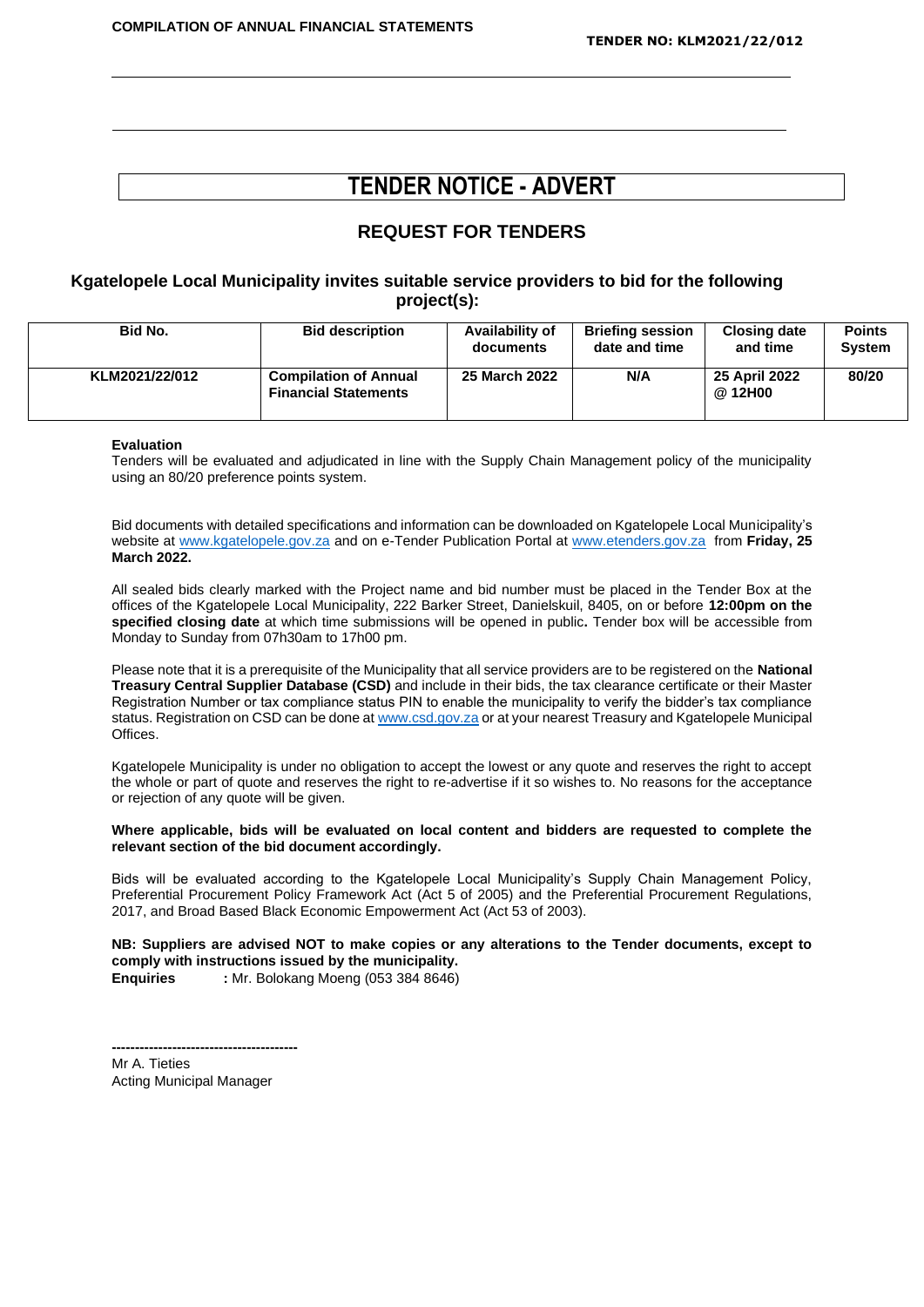#### **T1.1 INVITATION TO BID**

# YOU ARE HEREBY INVITED TO BID FOR REQUIREMENTS OF THE (**KGATELOPELE LOCAL MUNICIPALITY**)

| <b>BID NUMBER:</b>   | KLM2021/22/012                                    |
|----------------------|---------------------------------------------------|
| <b>CLOSING DATE:</b> | <b>25 April 2022</b>                              |
| <b>CLOSING TIME:</b> | $12:00 \text{ pm}$                                |
| <b>DESCRIPTION:</b>  | <b>Compilation of Annual Financial Statements</b> |

**The successful bidder will be required to fill in and sign a written Contract Form (MBD 7).**

TENDER DOCUMENTS ARE TO BE DEPOSITED IN THE BID BOX SITUATED AT:

Kgatelopele Municipal Offices, Barker Street, Danielskuil, 8405

Wooden Tender Box at Municipal Offices Entrance on the left-hand side near the cashier's **Counter** 

Sealed Bid Documents must be submitted in an envelope clearly indicating, "**BID NUMBER AND DESCRIPTION"** on the outside and must reach the tender box at the stipulated physical address above by no later than **12h00pm Monday, 25 April 2022** All bids will be opened in public at the municipal building.

Bids which are late, incomplete, unsigned, completed by pencil, sent by telegraph, facsimile, electronically or E-mail and without compulsory required documents will be disqualified.

#### **Bidders should ensure that bids are delivered timeously to the correct address. If the bid is late, it will not be accepted for consideration.**

The bid box is generally open from 07h30 until 16h45 Monday to Friday weekdays, and 08h00 until 12h00 midday on Saturdays.

#### **N:B NO BIDS WILL BE CONSIDERED FROM PERSONS IN THE SERVICE OF THE STATE (REGULATION 1 OF THE LOCAL GOVERNMENT : MUNICIPAL SUPPLY CHAINS MANAGEMENT REGULATIONS)**

ALL BIDS MUST BE SUBMITTED ON THE OFFICIAL FORMS – **(NOT TO BE RE-TYPED)**

**MBD1**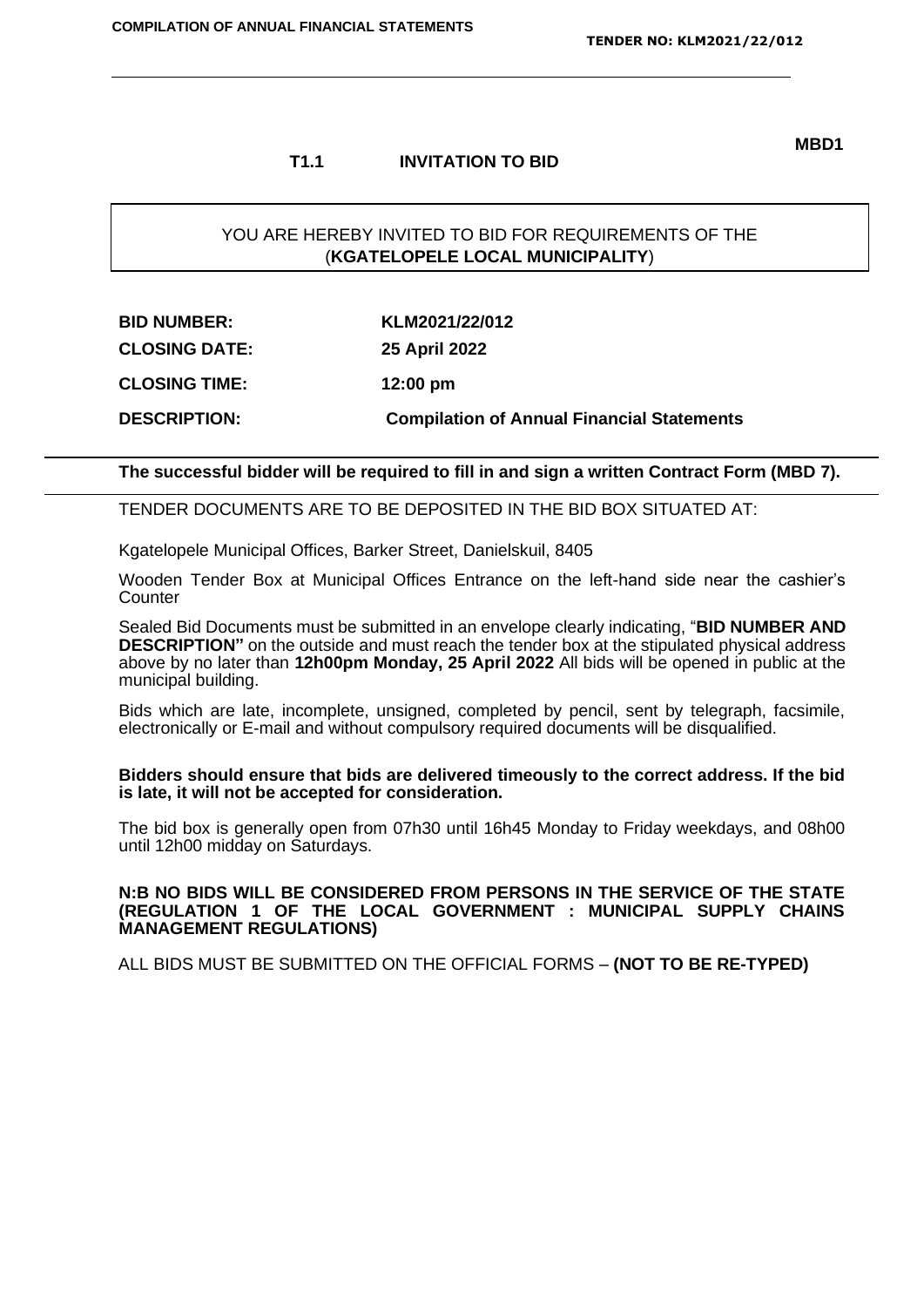## **T1.2 TENDER DATA**

#### **1. GENERAL**

The conditions of Tender in the standard conditions of the Tender as contained in Annex F of SANS 294 – *Construction Procurement Processes, Methods and Procedures* which contain references to the Tender Data for details that apply specifically to this tender.

The Tender Data shall be read with the Standard Conditions of Tender in order to expand on the Tenderer's obligations and the Employer's undertakings in administering the tender process in respect of the project under consideration.

The Tender Data hereafter shall have precedence in the interpretation of any ambiguity or inconsistency between it and the Standard Conditions of Tender.

Each item of the Tender Data given below is cross-referenced to the relevant clause in the standard Conditions of Tender.

#### **2. TENDER DATA APPLICABLE TO THIS TENDER**

**2.1** The Employer of this contract is: **KGATELOPELE LOCAL MUNICIPALITY**

#### **2.2 Tender Documents**

#### **TENDER**

#### **T1: Tendering Procedures**

- T1.1: Tender Notice and Invitation to Tender
- T1.2: Tender Data

#### **T2: Returnable Documents**

- T2.1: List of Returnable Documents
- T2.2: Returnable Schedules and Forms

#### **CONTRACT**

#### **Part 1: Scope of Works**

C1.1 Scope of Work

#### **Part 2: Pricing Data**

C2.1: Pricing Schedule

#### **Part 3: Agreement and Contract**

- C3.1: Form of Offer and Acceptance
- C3. 2: Contract Data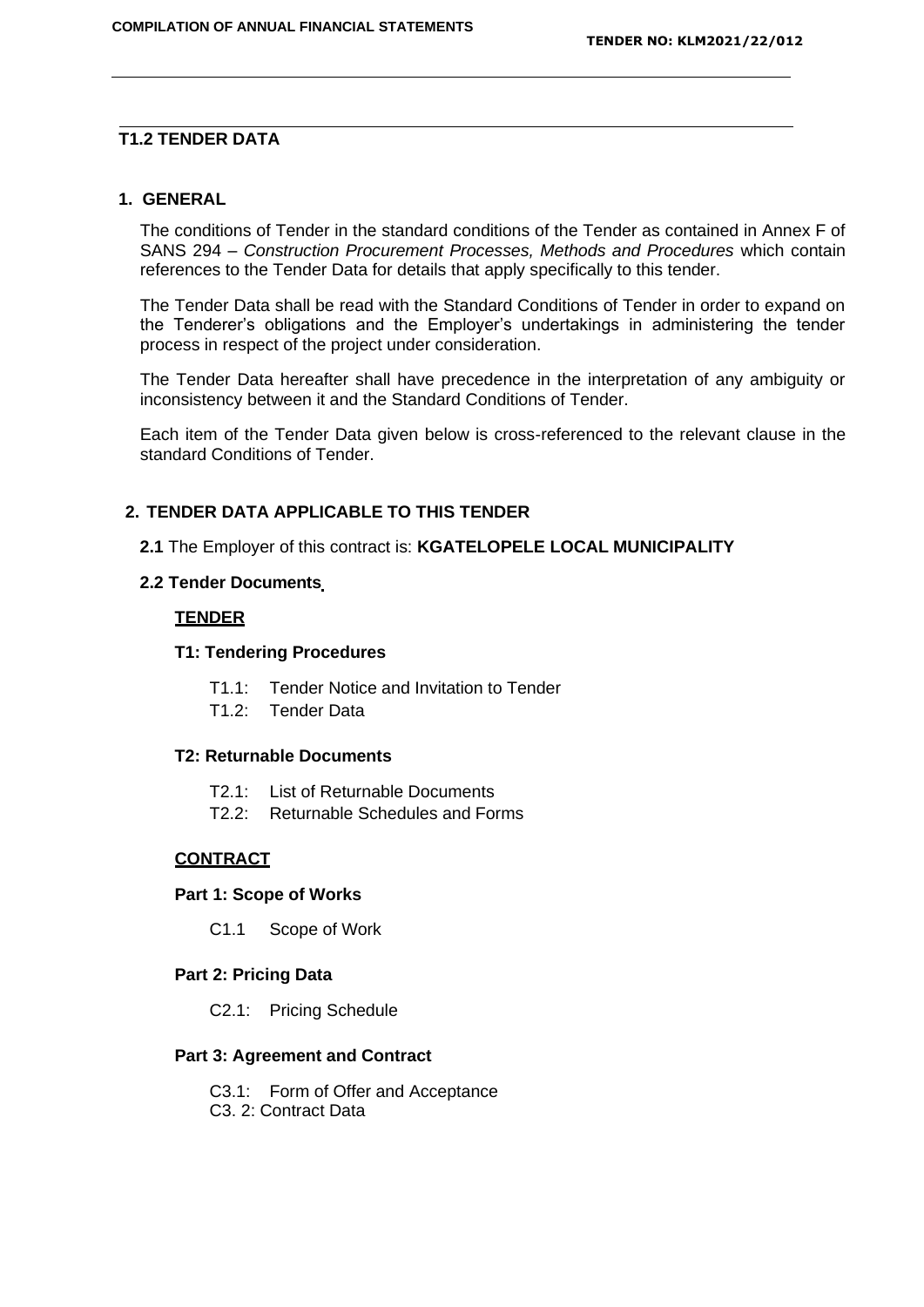A Tenderer will not be eligible to submit a tender if:

(a) the Contractor submitting the tender is under restrictions or has principals who are under restrictions to participate in the Employer's procurement due to corrupt or fraudulent practices;

(b) the Tenderer does not have the legal capacity to enter into the contract;

(c) the Contractor submitting the tender is insolvent, in receivership, bankrupt or being wound up, has his affairs administered by a court or a judicial officer, has suspended his business activities, or is subject to legal proceedings in respect of the foregoing;

(d) The Tenderer does not comply with the legal requirements stated in the Employer's procurement policy;

(e) The Tenderer cannot demonstrate that he possesses the necessary professional and technical qualifications and competent, financial resources, equipment and other physical facilities, managerial capability, personnel, experience and reputation to perform the contract;

(f) The Tenderer cannot provide proof that he is in good standing with respect to duties, taxes, levies and contributions required in terms of legislation applicable to the work in the contract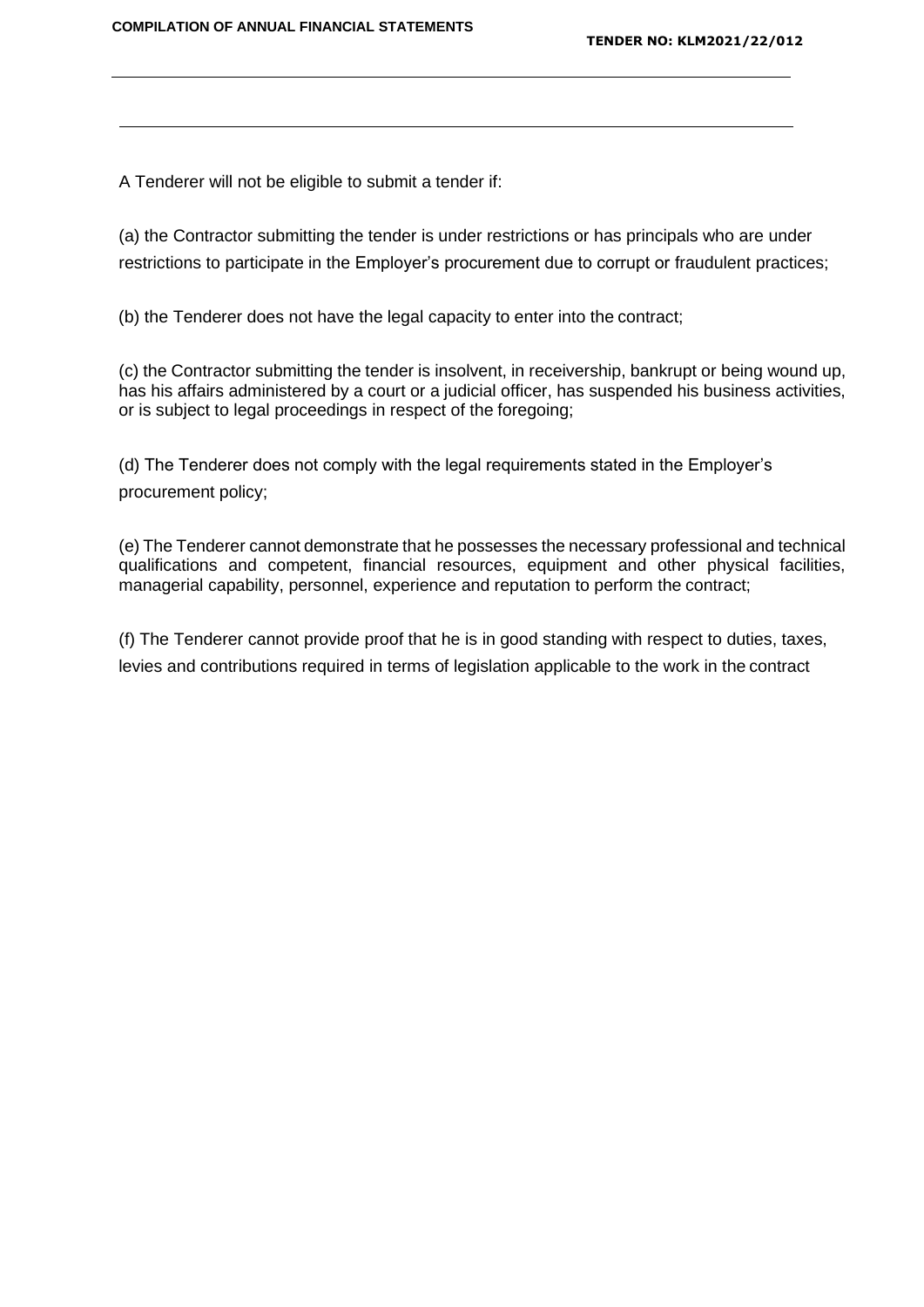# **FUNCTIONALITY**

Bids will be evaluated on functionality based on the following criteria. A bidder will have to score a minimum of 70 points in order to be considered for further evaluation.

| <b>Quality criteria</b>                                                                      | <b>Description</b>                                                                                                                                                                                                                                                | <b>Maximum</b><br>number of<br>points |
|----------------------------------------------------------------------------------------------|-------------------------------------------------------------------------------------------------------------------------------------------------------------------------------------------------------------------------------------------------------------------|---------------------------------------|
| Previous experience with similar<br>projects                                                 | Submit referral letters from local municipalities where<br>compilations were satisfactory performed.<br>5 and more<br>(30 points)<br>$\bullet$<br>3 to 4<br>(20 points)<br>Less than 3<br>(10 points)                                                             | 30                                    |
| involved in the project:                                                                     | The qualification of the team to be Proof of qualifications and memberships.<br>Qualification:<br><b>O</b> NQF Level 8<br>(15 points)<br>O NQF Level 7<br>(10 points)<br>O NQF Level 6<br>(5 points)<br>Membership<br>(5 points)                                  | 20                                    |
| The expertise of the senior team<br>members to be involved in the<br>project.<br>Methodology | Senior person that will be onsite:<br>10 and more years<br>(20 points)<br>(15 points)<br>5-9 years<br>(5 points)<br>1-4 years<br>Detail proposal that addresses scope of work.<br>• Project approach<br>(10 points)<br>Understanding of mSCOA<br>(10 points)<br>٠ | 20<br>30                              |
| <b>Maximum possible score</b>                                                                | Understanding of GRAP<br>(10 points)                                                                                                                                                                                                                              | 100                                   |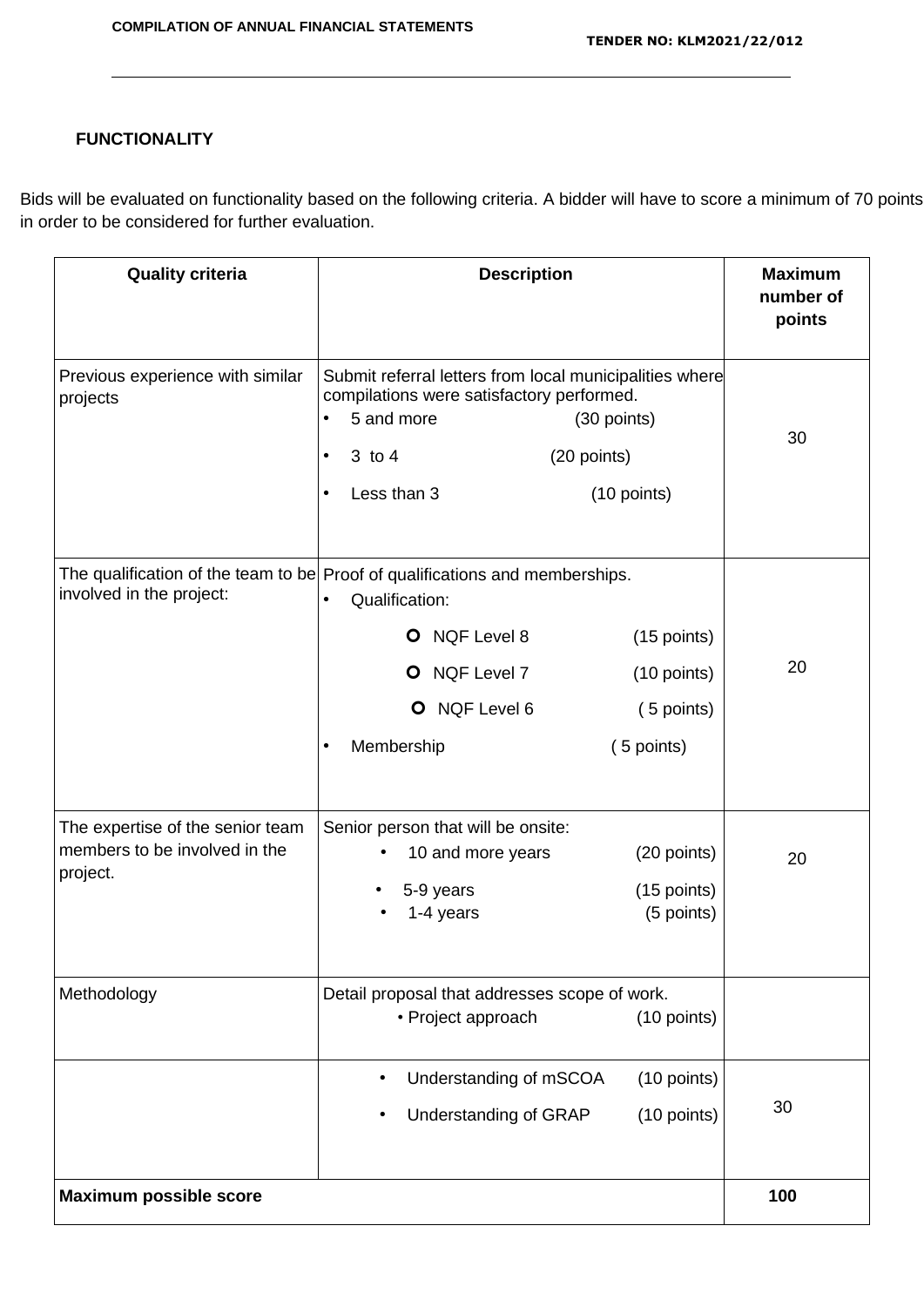# **COMPLIANCE TO ADMINISTRATIVE REQUIREMENTS**

#### **Bidders will be evaluated on the following administrative compliance**

- Company to be CSD compliant or JV to be CSD compliant
- Issuance of Power of attorney / authority for signatory of JV
- Form of offer to be completed in figures and words
- Pages which need to be signed are to be signed or initialized
- Schedule of company experience: Active and completed projects should be supported by appointment letters and completion certificates
- Certified copy of B-BBEE certificate (If JV, certified copy of consolidated B-BBEE certificates)
- Certified copies of Cipro Documents (if JV, submit documents for all JV partners)
- Certified ID copies of all directors / members / shareholders of company / business (If JV, submit documents of associated directors/members/shareholders of the respective JV partners)
- Submit signed and initialized JV Agreement where applicable
- Letter of intent for providing a Guarantee must be from a reputable Institution
- Submission of Original Letter of Good standing with Compensation Commission (Compensation for injuries and Disease Act)
- Submission of Occupational Health and Safety Plan
- No price amendment without signature in the bills of quantities
- Bidder must not alter the bid document or submit a copy of the original bid document
- Company / JV partners to submit audited financial statements for the past 2 years
- Completion of MBD documents (MBD 1, 3.1, 4, 6, 8, 9)
- Bidder to submit statement of municipal rates indicating municipal rates and taxes for the company / business as well as directors / members / shareholders (SAPS affidavit for nonrated municipal areas & or copy of lease agreement with signed letter or confirmation from landlord to certify such an arrangement – letter not to be less than 3 months)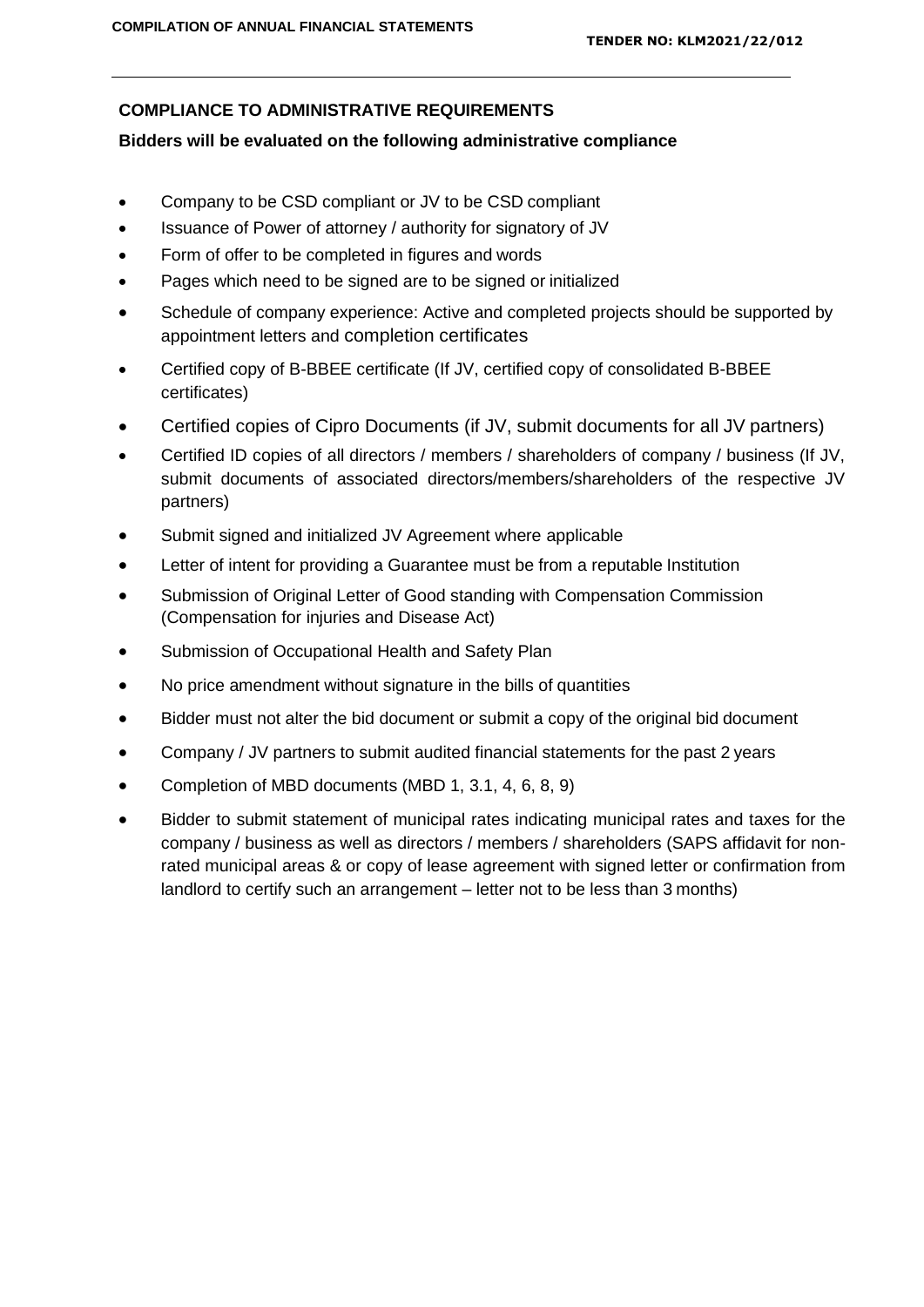Tenders will be evaluated and adjudicated in line with the Supply Chain Management policy of the municipality using an 80/20 preference points system.

# **CONDITIONS TO ACCEPTANCE OF TENDER OFFER**

#### **Tenders Will be Accepted on Condition that;**

- The tender offer is signed by a person authorized to sign on behalf of the Tenderer and authority of signatory is attached.
- A valid tax clearance certificate is included with his tender.
- The tenderer has signed and initialized all pages of the tender document
- Tenderer's declaration of compliance with the occupational health and safety act No.85 of 1993 and the construction regulations of 2003 as well as the tenderer's health and safety plan to being included with his tender submission.
- A tenderer who has submitted a tender as a joint venture has included an acceptable joint venture agreement with his tender.
- The tender document has not been unbundled or tampered with.
- The tenderer or a competent authorized representative of the contractor who submitted the tender has attended the compulsory clarification meeting or site inspection.
- The tenderer or any of its principals is not listed on the register of Tender Defaulters in terms of the Prevention and Combating of Corrupt Activities Act 2004 as a person prohibited from doing business with the public sector.
- The tenderer has not abused the Employer's Supply Chain Management system or has failed to perform on any previous contract and has been given a written notice to this effect.
- The tenderer or any of its principals, directors or managers is not employed in the service of the state or any municipality. In the event that such principals are involved, official approval from the Executing Authority regarding carrying out remunerative work outside of the public service must be included in the tender submission.
- The Employer is satisfied that the tenderer or any of his principal have not influenced the tender offer and acceptance by the following criteria;
	- Having offered, promised or given a bribe or other gift or remuneration to any person in connection with obtaining or execution of this contract.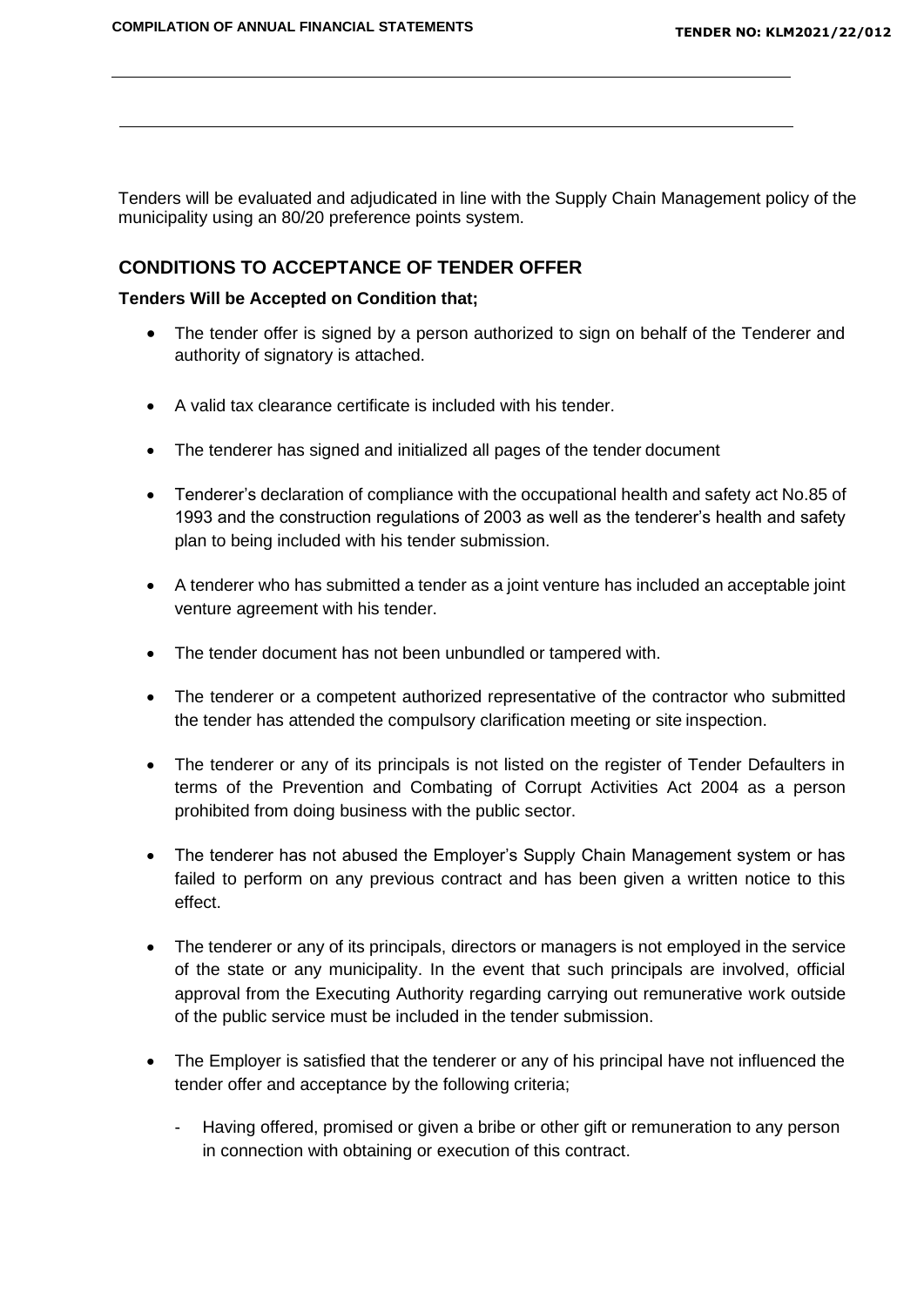- Having acted in a fraudulent or corrupt manner in obtaining or executing this contract.
- Having approached an officer or employee of the Employer or the Employer's Agent with the objective of influencing the award of a contract in the tenderer's favour.
- Having entered into any agreement or arrangement, whether legally binding or not with any person, firm or company to retain from tendering for this contract or as to the amount of the tenderer to be submitted by either party.
- Having disclosed to any person, firm or company other than the Employer, the exact or approximate amount proposed of his proposed tender.
- The Employer may, in addition to using any other legal remedies, repudiate the tender offer and acceptance and declare the contract invalid should it have been concluded already.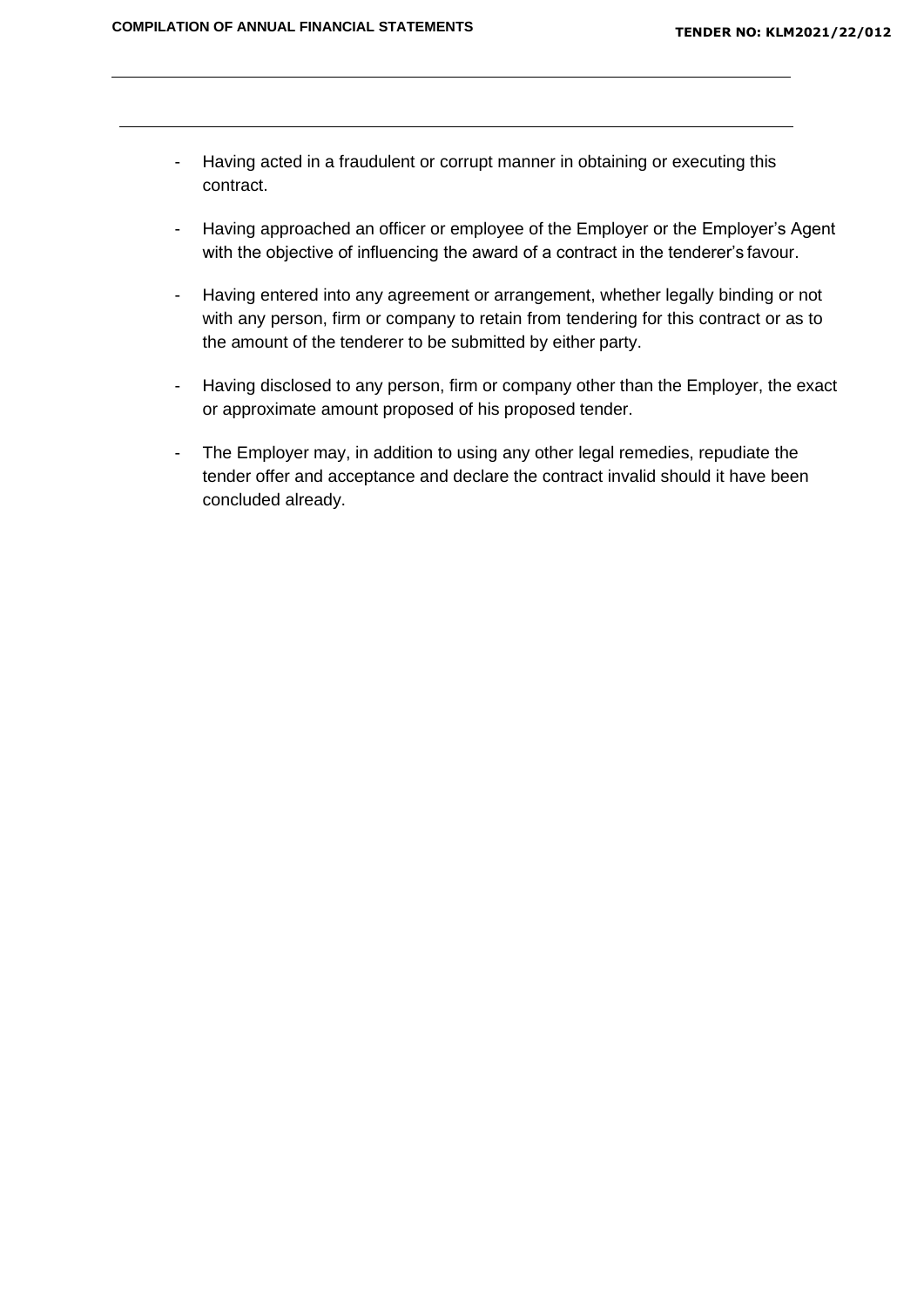# **T2.1 LIST OF RETURNABLE DOCUMENTS**

The tenderer must complete/submit the following returnable documents:

# **1. Schedule of Returnable Documents for Tender Evaluation**

- A: Tender Site Meeting register (not compulsory)
- B: Record of Addenda to tender documents
- C: Certificate of Authority for Joint Ventures / Close Corporation / Partnership / Company / Sole Proprietor (Certified copies of Identity documents in case of sole proprietor)
- D: Registration certificates of entities joint Ventures / Close Corporation / Partnership /Company / Sole proprietor
- E: Schedule of tenderer's experience
- F: Schedule of Key personnel
- G: Curriculum Vitae of Key personnel
- H: Qualifications of key personnel
- I: Schedule of Subcontractors
- J: Schedule of Plant and Equipment
- L: Copy of the workmen's compensation registration certificate (or copy of payment of contributions in terms of the compensation for occupational Injuries and Disease Act No. 130 of 1993)
- M: An original valid tax clearance certificate issued by the South African Revenue

**Services** 

- N: Form of intent to provide a performance guarantee
- O: B-BBBE Status Level Verification Certificate
- P: Filled in / Signed forms MBD 1, 3.1, 4 , 6.1, 6.2 , 8 and 9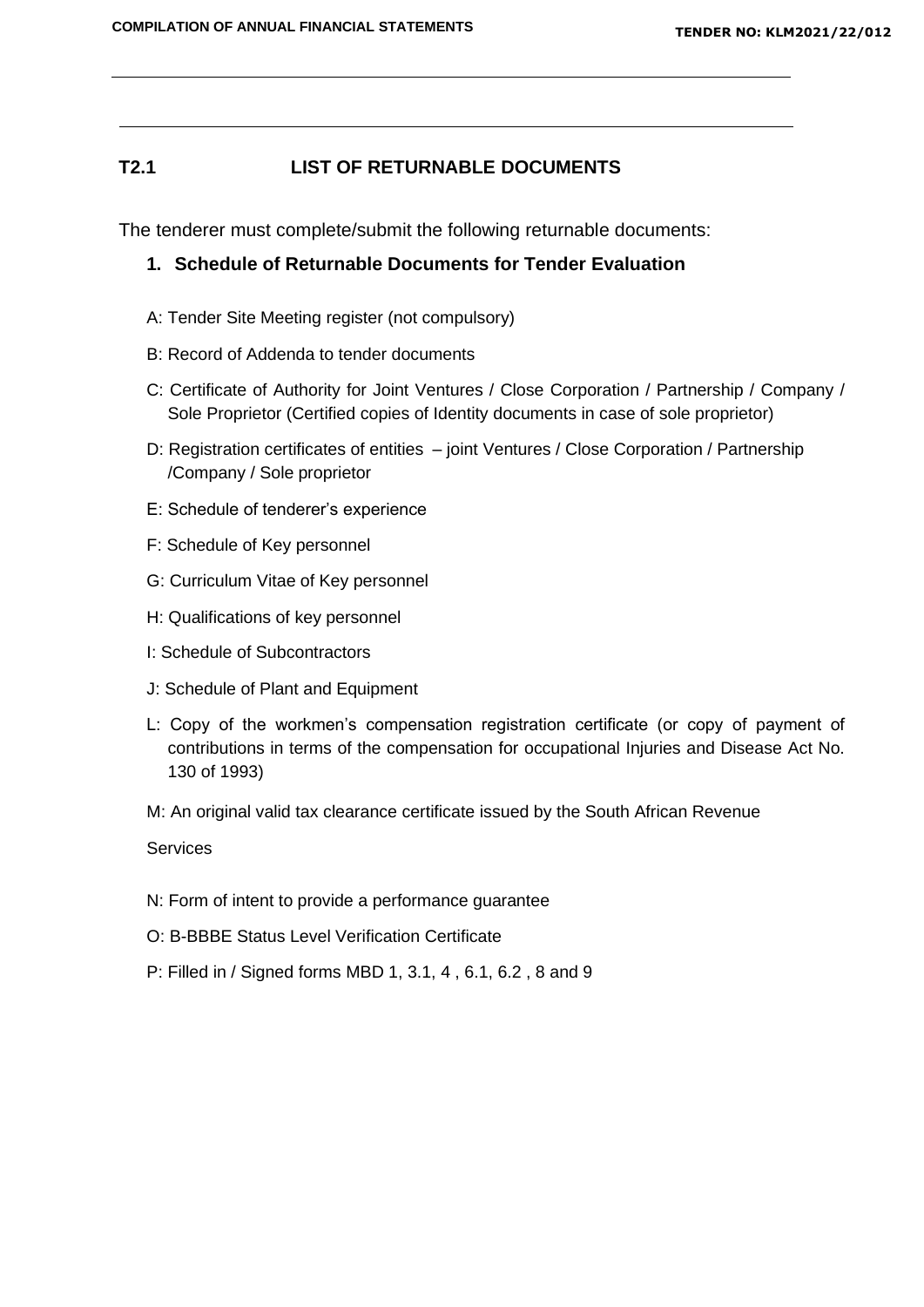# **T2.2 RETURNABLE SCHEDULES / FORMS CERTIFICATE OF ATTENDANCE**

This is to certify that (*Tenderer*)………………………………………………………………………….

of(*address*)………………………………………………………………………………………………

……………………………………………………………………………. Was represented by the person(s) named below at the compulsory meeting held for all tenderers

I / We acknowledge that the purpose of the meeting was to acquaint myself / ourselves with the site of the works and / or matters incidental to doing the work specified in the tender documents in order for me / us to take account of everything necessary when compiling our rates and prices included in the tender.

# **Particulars of Person(s) attending the meeting:**

**Attendance of the above person(s) at the meeting is confirmed by the Employer's representative, namely:**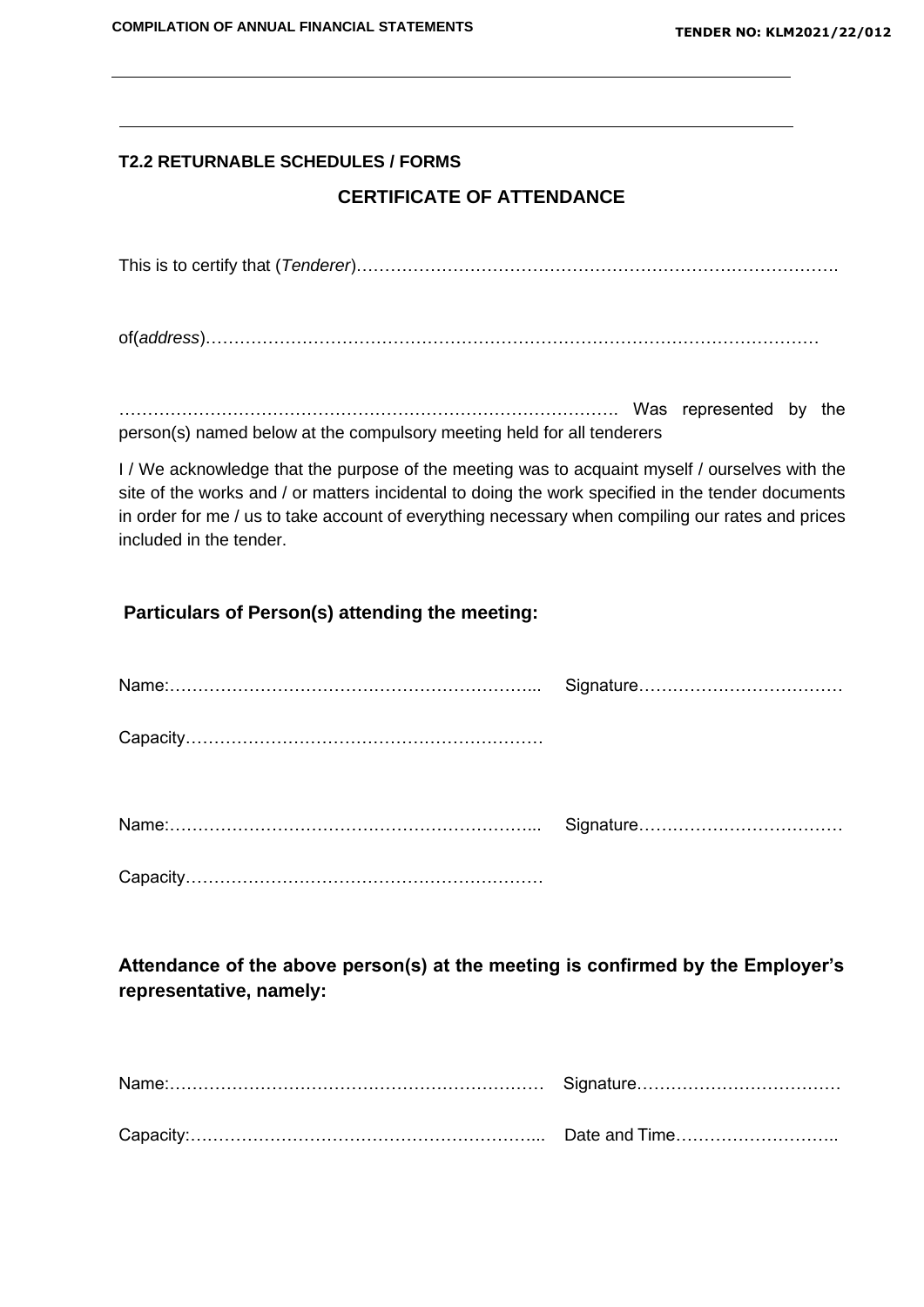# **RECORDS OF ADDENDUM TO TENDER DOCUMENTS**

I / We confirm that the following communications received from the Employer or his representative before the date of submission of his tender offer, amending the tender documents, have been considered in this tender offer.

| ADD<br>No. | <b>DATE</b> | <b>TITLE OF DETAILS</b> |
|------------|-------------|-------------------------|
|            |             |                         |
|            |             |                         |
|            |             |                         |
|            |             |                         |

SIGNATURE:……………………………………………… DATE……………………………. (*of person authorized to sign on behalf of tenderer*)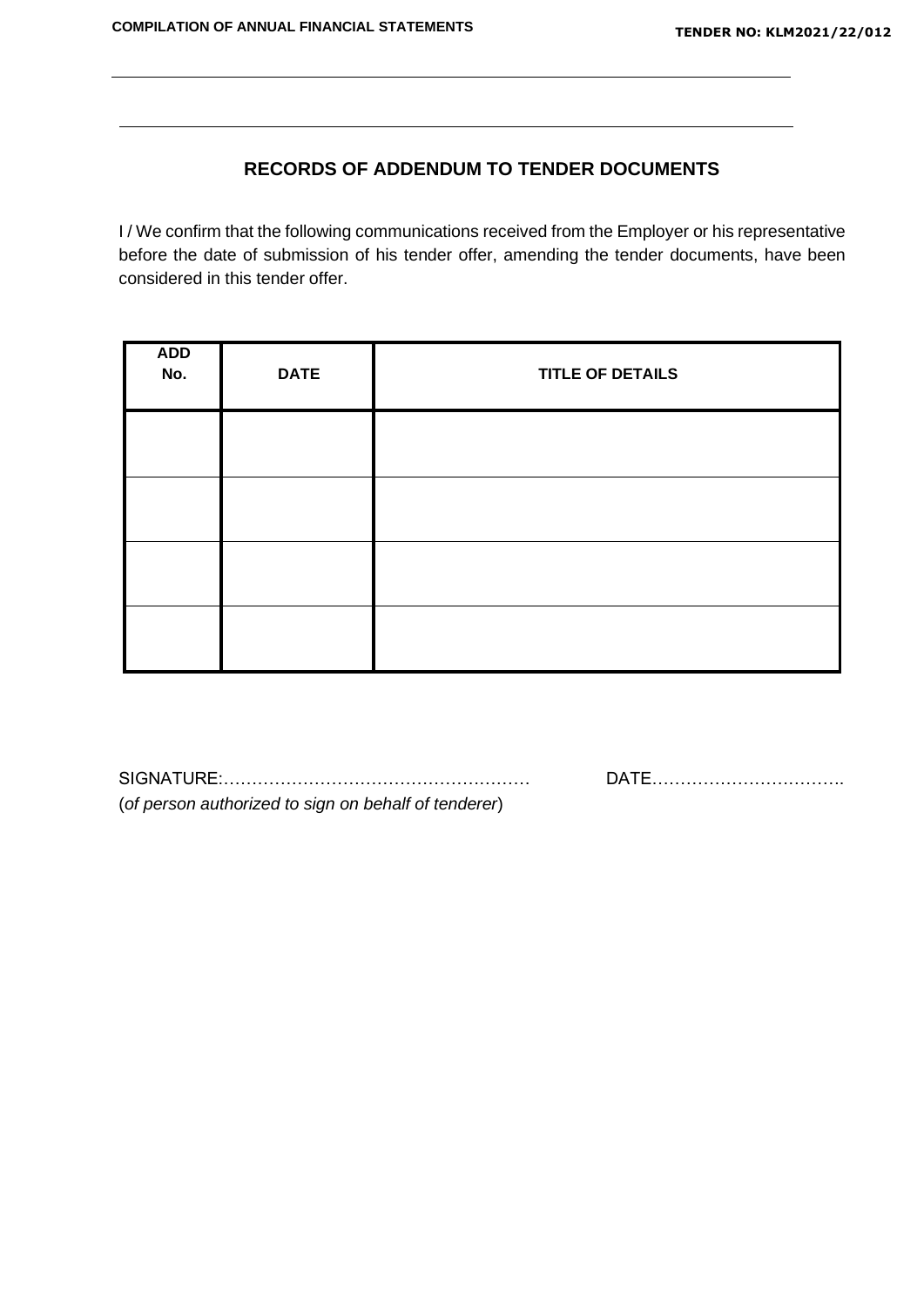# **CERTIFICATE OF AUTHORITY OF ENTITY**

Indicate the status of the tenderer by ticking the appropriate box hereunder. The tenderer must complete the certificate set out below for the relevant category.

| (II)<br><b>Close</b><br>Company<br><b>Corporation</b> |  | (III)<br><b>Partnership</b> | (IV)<br><b>Joint Venture</b> | (V<br><b>Sole Proprietor</b> |
|-------------------------------------------------------|--|-----------------------------|------------------------------|------------------------------|
|                                                       |  |                             |                              |                              |

# **(I) CERTIFICATE FOR COMPANY**

|               | documents in connection with this tender and any contract resulting from it on behalf of the |
|---------------|----------------------------------------------------------------------------------------------|
| company.      |                                                                                              |
|               |                                                                                              |
|               |                                                                                              |
| As Witnesses: |                                                                                              |
|               |                                                                                              |
|               |                                                                                              |
| Date:         |                                                                                              |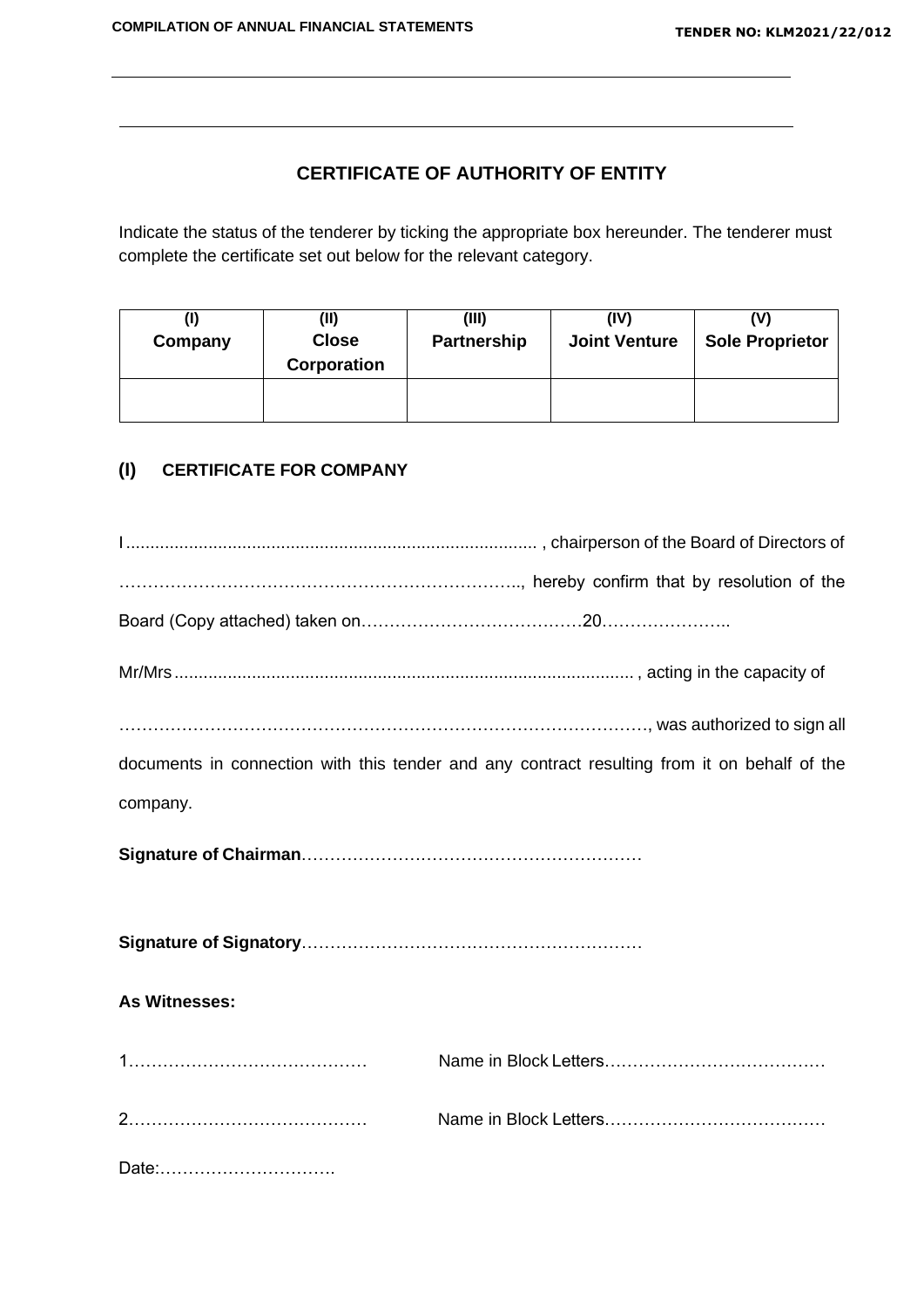# **(II) CERTIFICATE FOR CLOSE CORPORATION**

|  | We the undersigned, being the key members in the business trading    |  |  |  |  |
|--|----------------------------------------------------------------------|--|--|--|--|
|  | as…………………………………………… hereby authorize Mr/Mrs…………………………………             |  |  |  |  |
|  | acting in the capacity of…………………………………………………to sign all documents in |  |  |  |  |
|  |                                                                      |  |  |  |  |
|  | from it on our behalf.                                               |  |  |  |  |

**Signature of Signatory**……………………………………………………

# **As Witnesses:**

Date:………………………….

| <b>NAME</b> | <b>ADDRESS</b> | <b>SIGNATURE</b> | <b>DATE</b> |
|-------------|----------------|------------------|-------------|
|             |                |                  |             |
|             |                |                  |             |
|             |                |                  |             |
|             |                |                  |             |
|             |                |                  |             |
|             |                |                  |             |
|             |                |                  |             |
|             |                |                  |             |

*NOTE: This certificate is to be completed and signed by all of the key members upon whom rests the direction of the affairs of the close corporation as a whole.*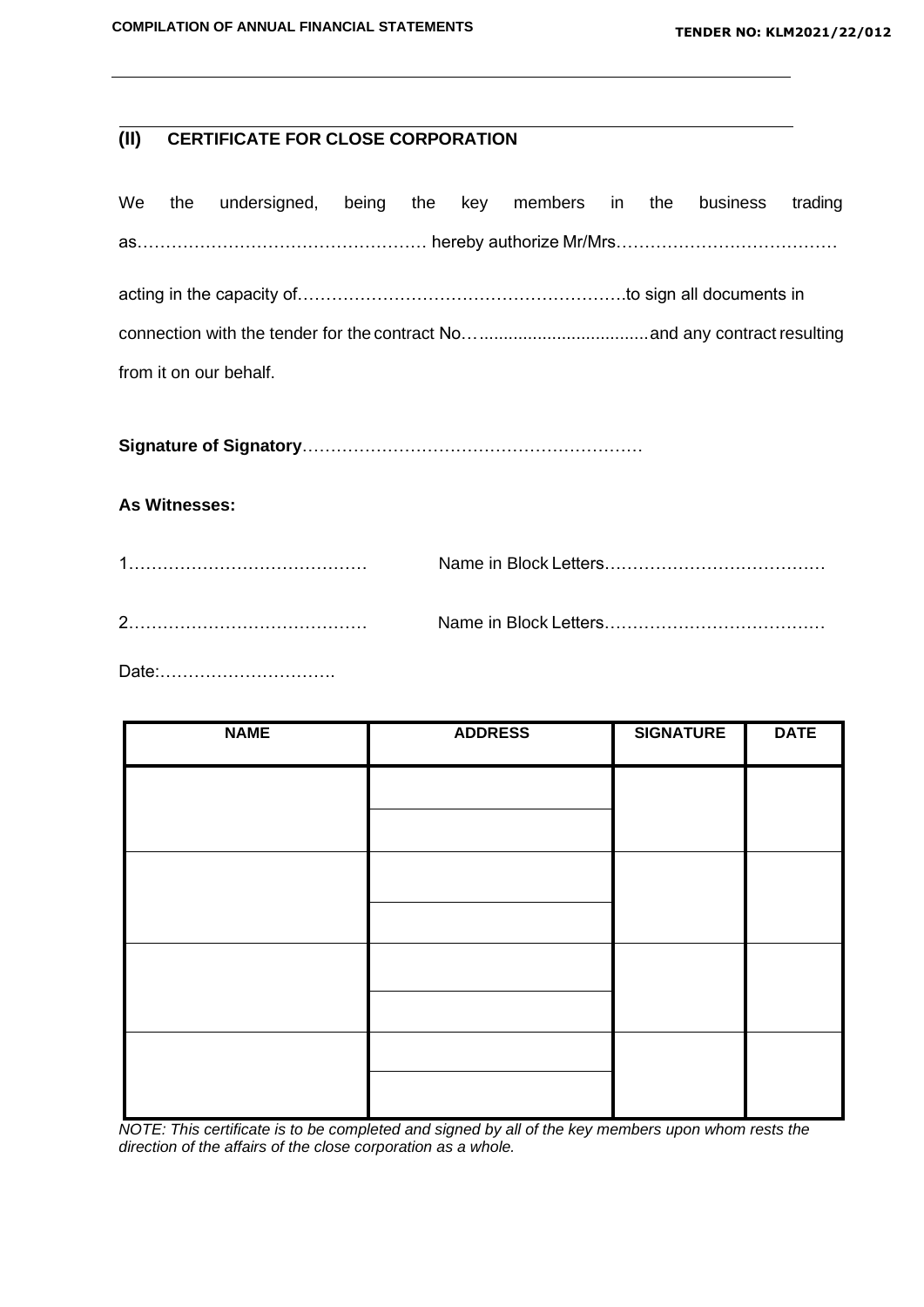# **(III) CERTIFICATE FOR PARTNERSHIP**

|                        |  | We the undersigned, being the key members in the business trading |  |  |  |  |  |  |  |
|------------------------|--|-------------------------------------------------------------------|--|--|--|--|--|--|--|
|                        |  | as…………………………………………… hereby authorize Mr/Mrs…………………………………          |  |  |  |  |  |  |  |
|                        |  |                                                                   |  |  |  |  |  |  |  |
|                        |  |                                                                   |  |  |  |  |  |  |  |
| from it on our behalf. |  |                                                                   |  |  |  |  |  |  |  |

**Signature of Signatory**……………………………………………………

# **As Witnesses:**

Date:………………………….

| <b>NAME</b> | <b>ADDRESS</b> | <b>SIGNATURE</b> | <b>DATE</b> |
|-------------|----------------|------------------|-------------|
|             |                |                  |             |
|             |                |                  |             |
|             |                |                  |             |
|             |                |                  |             |
|             |                |                  |             |
|             |                |                  |             |
|             |                |                  |             |
|             |                |                  |             |

*NOTE: This certificate is to be completed and signed by all of the key members upon whom rests the direction of the affairs of the partnership as a whole.*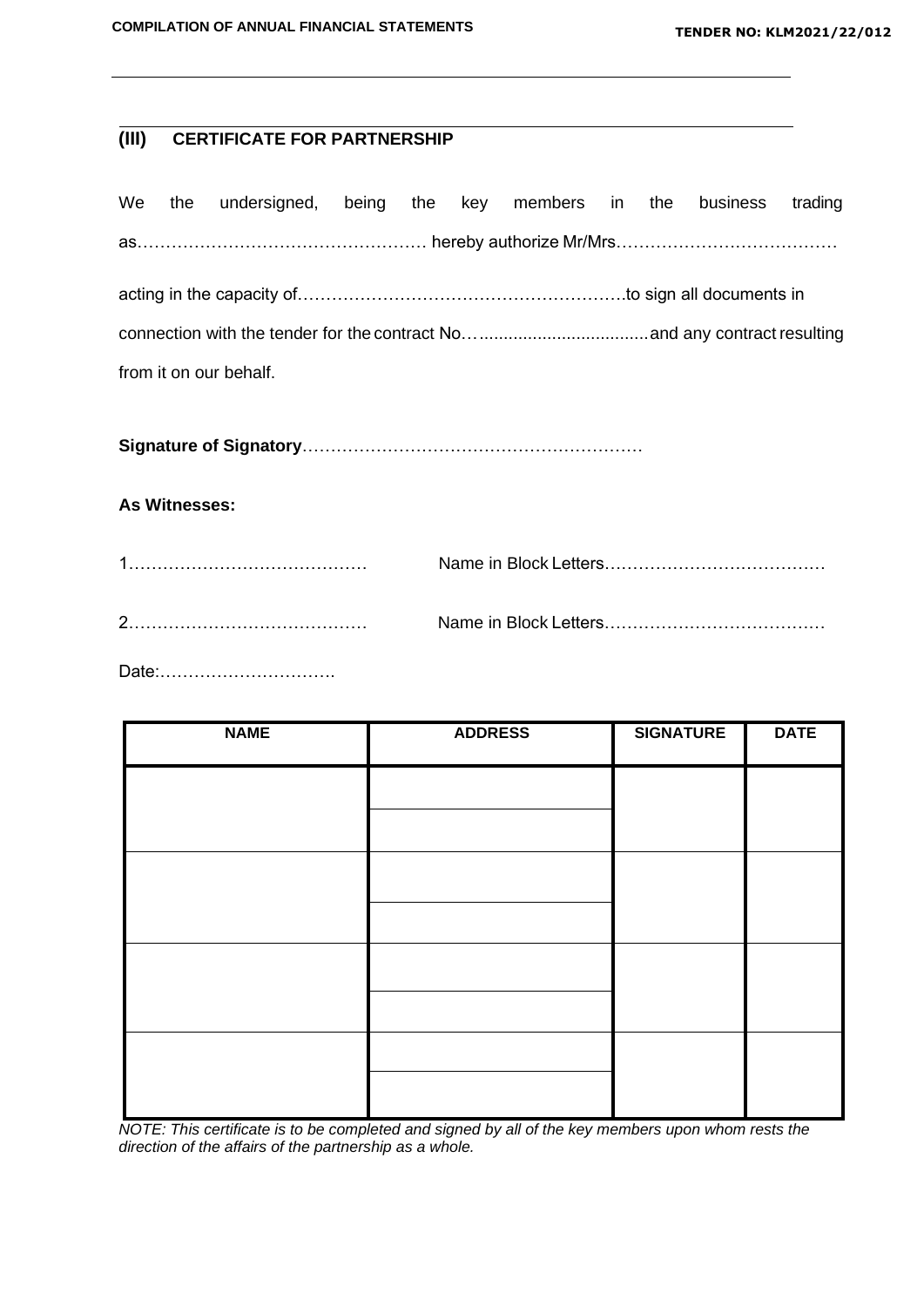# **(IV) CERTIFICATE FOR JOINT VENTURE**

| We the undersigned, are submitting this tender offer in joint venture and hereby authorize |            |           |    |  |  |  |
|--------------------------------------------------------------------------------------------|------------|-----------|----|--|--|--|
|                                                                                            | authorized | signatory | of |  |  |  |
|                                                                                            |            |           |    |  |  |  |
|                                                                                            |            |           |    |  |  |  |
| resulting from it on our behalf.                                                           |            |           |    |  |  |  |

This authorization is evidenced by the attached power of attorney signed by legally authorized signatories of all the partners to the joint venture.

**Signature of Signatory**……………………………………………………

#### **As Witnesses:**

| C |  |
|---|--|

Date:………………………….

| <b>NAME OF FIRM</b> | <b>ADDRESS</b> | <b>AUTHORIZING</b><br><b>SIGNATURE</b> |
|---------------------|----------------|----------------------------------------|
|                     |                |                                        |
|                     |                |                                        |
|                     |                |                                        |

*NOTE: This certificate is to be completed and signed by all key partners upon who rests the direction of the affairs of the partnership as a whole.*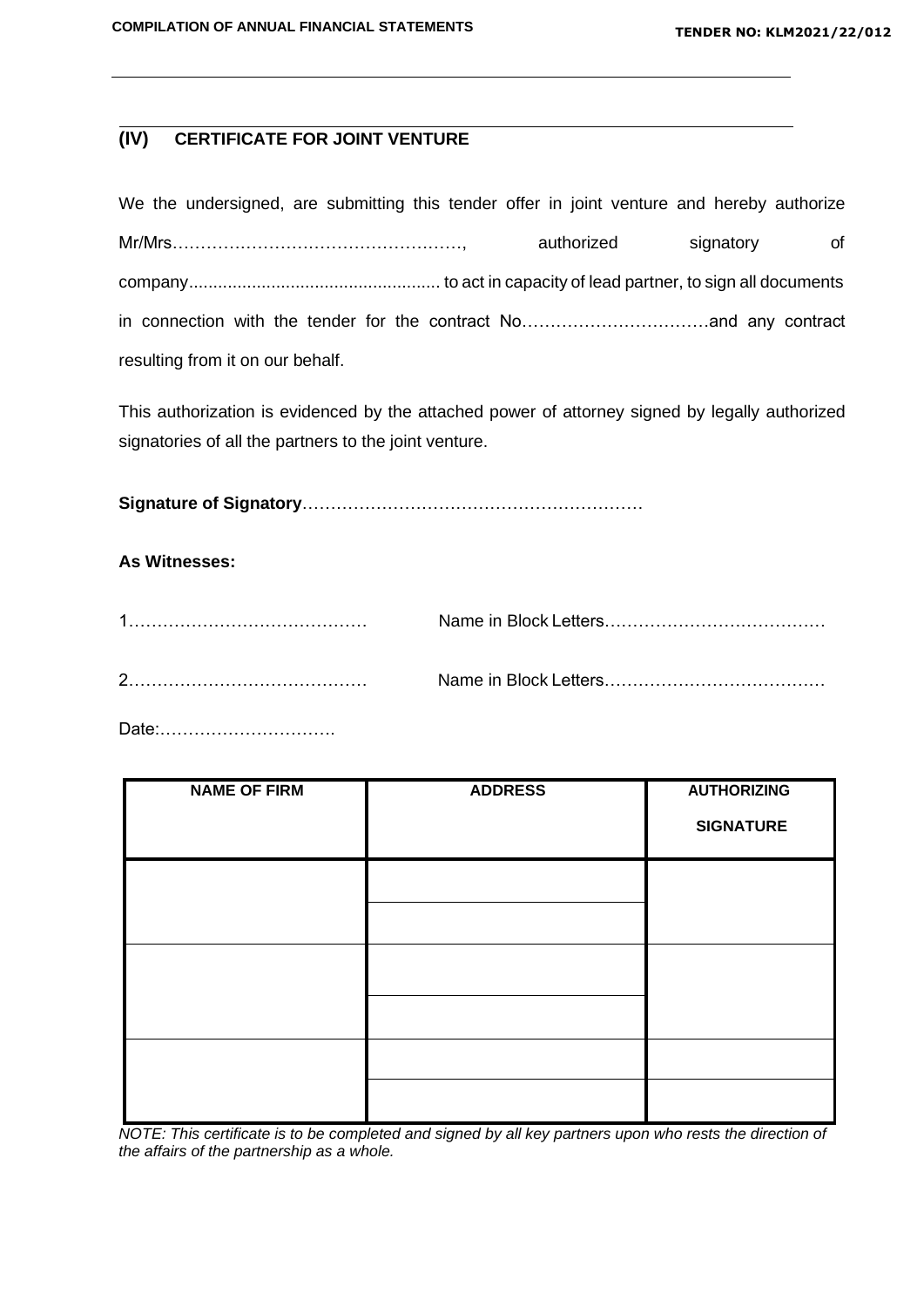# **(V) CERTIFICATE FOR SOLE PROPRIETER**

| As Witnesses: |  |
|---------------|--|
|               |  |
|               |  |
| Date:         |  |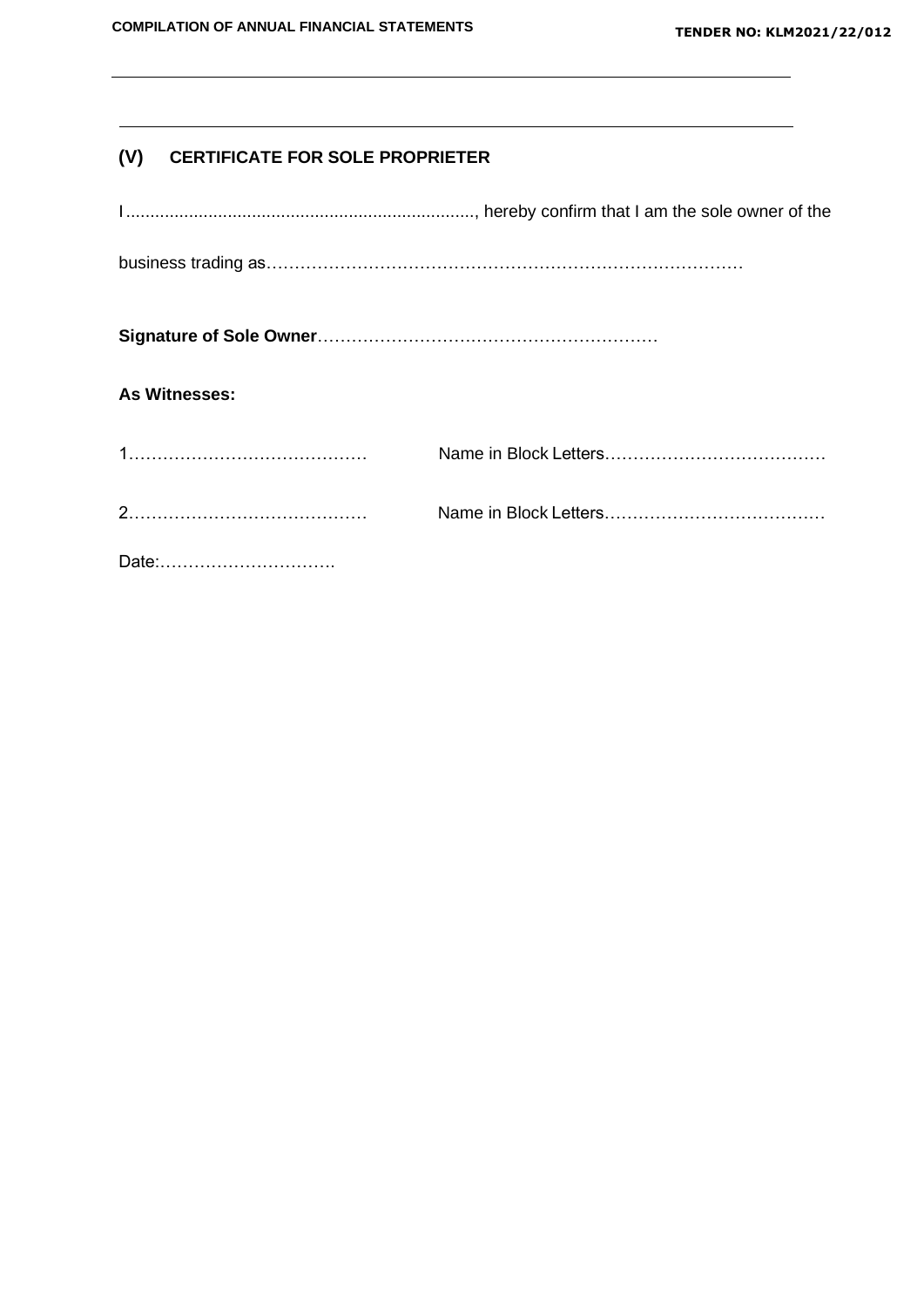# **FORM OF INTENT TO PROVIDE A PERMANCE GUARANTEE**

The tenderer must attach hereto a letter from the bank or institution with whom he has made necessary arrangements, to the effect that the said bank or institution will be prepared to provide the required performance guarantee when asked to do so. A proforma is attached the tenderers to use.

# **PRO-FORMA FOR A PERFORMANCE GUARANTEE**

#### **PEFORMANCE GUARANTEE**

**Employer:** (*Name and Address*)

**Contact No.**

(Contract Title)

WHEREAS

(hereinafter referred to as the "Employer") Entered into, a Contract With

(hereinafter called "the contractor") on the  $\qquad \qquad$  day of  $\qquad \qquad 20$ 

At

AND WHEREAS it is provided by such Contract that the Contractor shall provide the Employer with security by way of a guarantee for the due and faithful fulfilment of such Contract by the Contractor;

AND WHEREAS CONSULTER CONSUMING THE CONSUMING AND WHEREAS as "the Guarantor") Has / Have at the request of the Contractor, agreed to give such guarantee;

NOW THEREFORE WE,

Do hereby guarantee and bind ourselves jointly and severally as Guarantor and Co-principal Debtors to the Employer under renunciation of the benefits of division and exclusion for the due and faithful performance by the contractor of all the terms and conditions of the said Contract, subject to the following Conditions:

1. The Employer shall, without reference to and/or notice to us, have complete liberty of action to act in any manner authorized and/or contemplated by the terms of said Contract, and / or to agree to any modifications, variations, alterations, directions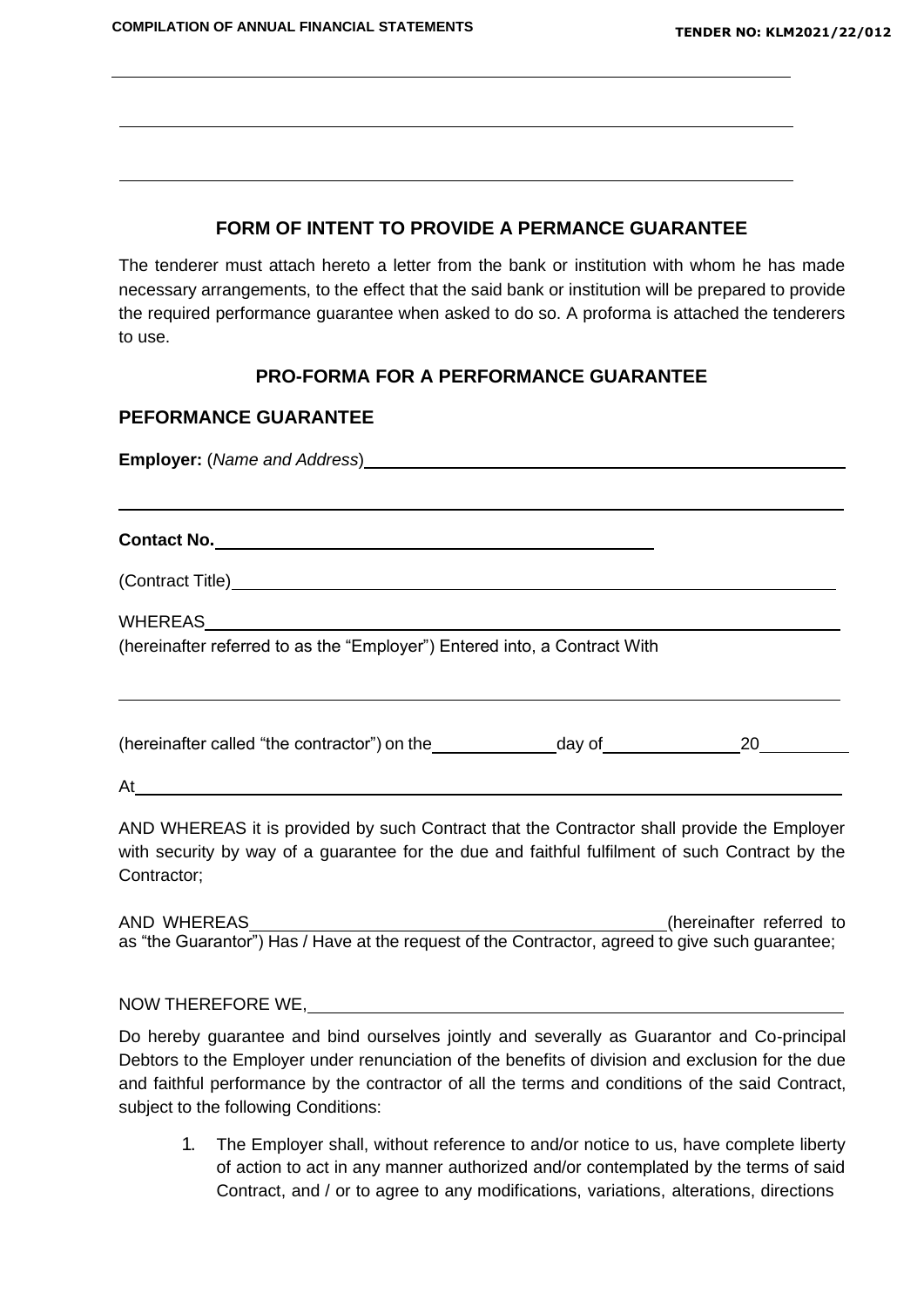or exclusions of the Completion Data of the works under the said Contract, and that its rights under this guarantee shall in no way be prejudiced nor our liability hereunder be affected by reason of any steps which the Employer may take under such contract, or of any modification, variation alterations of the Completion Date which the Employer may make, give, concede or agree to under the said Contract.

- 2. This guarantee shall be limited to the payment of a sum of money
- 3. The employer shall be entitled, without reference to us, to release any guarantee held by it, and to give time to or compound or make any other arrangement with the contractor.

However, upon receipt by us of an authenticated copy of the certificate of completion in terms of the Contract, the amount of liability shall be reduced by 50%, which shall be in force until the issue of the Final Approval Certificate at expiry of the Defects Liability Period.

- 4. This guarantee shall remain in full force and effect until the issue of the Certificate of Completion in terms of the Contract, unless we are advised in writing by the Employer before the issue of the said Certificate of his intention to institute claims, and the particulars thereof, in which event this guarantee shall remain in full force and effect until all such claims have been paid of liquidated.
	- (in words) R (in figures)

5. Our total liability hereunder shall not exceed the sum of

(10% of the tender Sum) that amount I/ we agree to hold at your disposal.

6. The Guarantor reserves the right to withdraw from this guarantee by depositing the Guaranteed Sum with the beneficiary, whereupon the Guarantor's liability hereunder shall cease.

I/We declare that I/We, on behalf of the Guarantor, waive the legal exceptions available to a guarantor and undertake to pay the said amount or such portion thereof as may be demanded, immediately on receipt of a written demand from you.

A certificate under your hand shall be sufficient and satisfactory evidence as to the amount of the Guarantor's liability for the purpose of enabling provisional sentence or any similar relief to be obtained against the Guarantor.

This guarantee is neither negotiable nor transferable, and must be surrendered to the Guarantor in the event of the full amount of the Guarantee being paid to the Employer.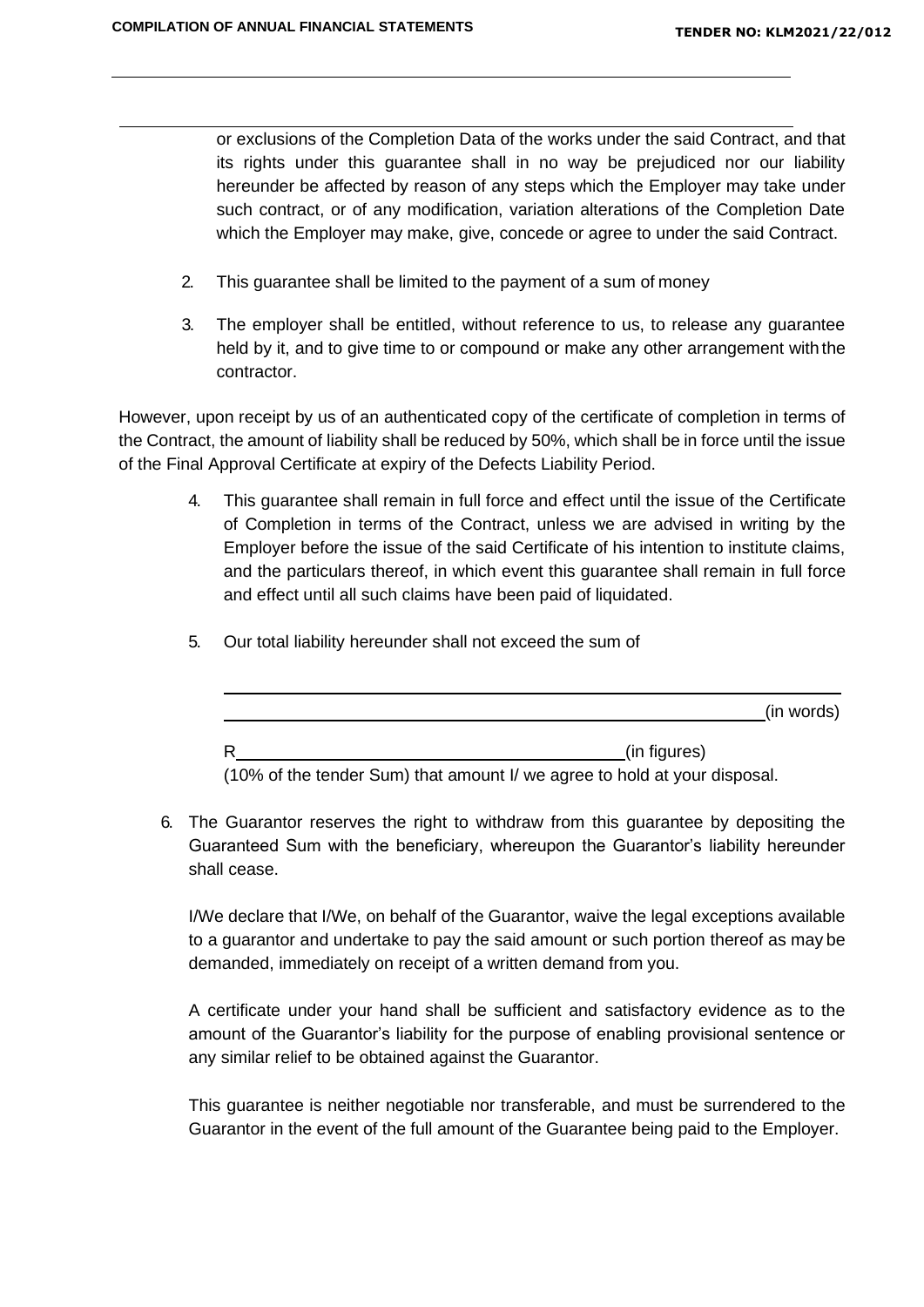| 7. | I/We hereby choose our address for the serving of all notices for all purposes arising<br>here from as                                                                                                                         |                                                                                  |  |  |
|----|--------------------------------------------------------------------------------------------------------------------------------------------------------------------------------------------------------------------------------|----------------------------------------------------------------------------------|--|--|
|    |                                                                                                                                                                                                                                | ,我们也不会有什么。""我们的人,我们也不会有什么?""我们的人,我们也不会有什么?""我们的人,我们也不会有什么?""我们的人,我们也不会有什么?""我们的人 |  |  |
|    | IN WITNESS WHEREOF this guarantee has been executed by us at:                                                                                                                                                                  |                                                                                  |  |  |
|    | On this example and a set of the control of the control of the control of the control of the control of the control of the control of the control of the control of the control of the control of the control of the control o | 20                                                                               |  |  |
|    |                                                                                                                                                                                                                                |                                                                                  |  |  |
|    |                                                                                                                                                                                                                                |                                                                                  |  |  |
|    |                                                                                                                                                                                                                                |                                                                                  |  |  |
|    |                                                                                                                                                                                                                                |                                                                                  |  |  |
|    |                                                                                                                                                                                                                                |                                                                                  |  |  |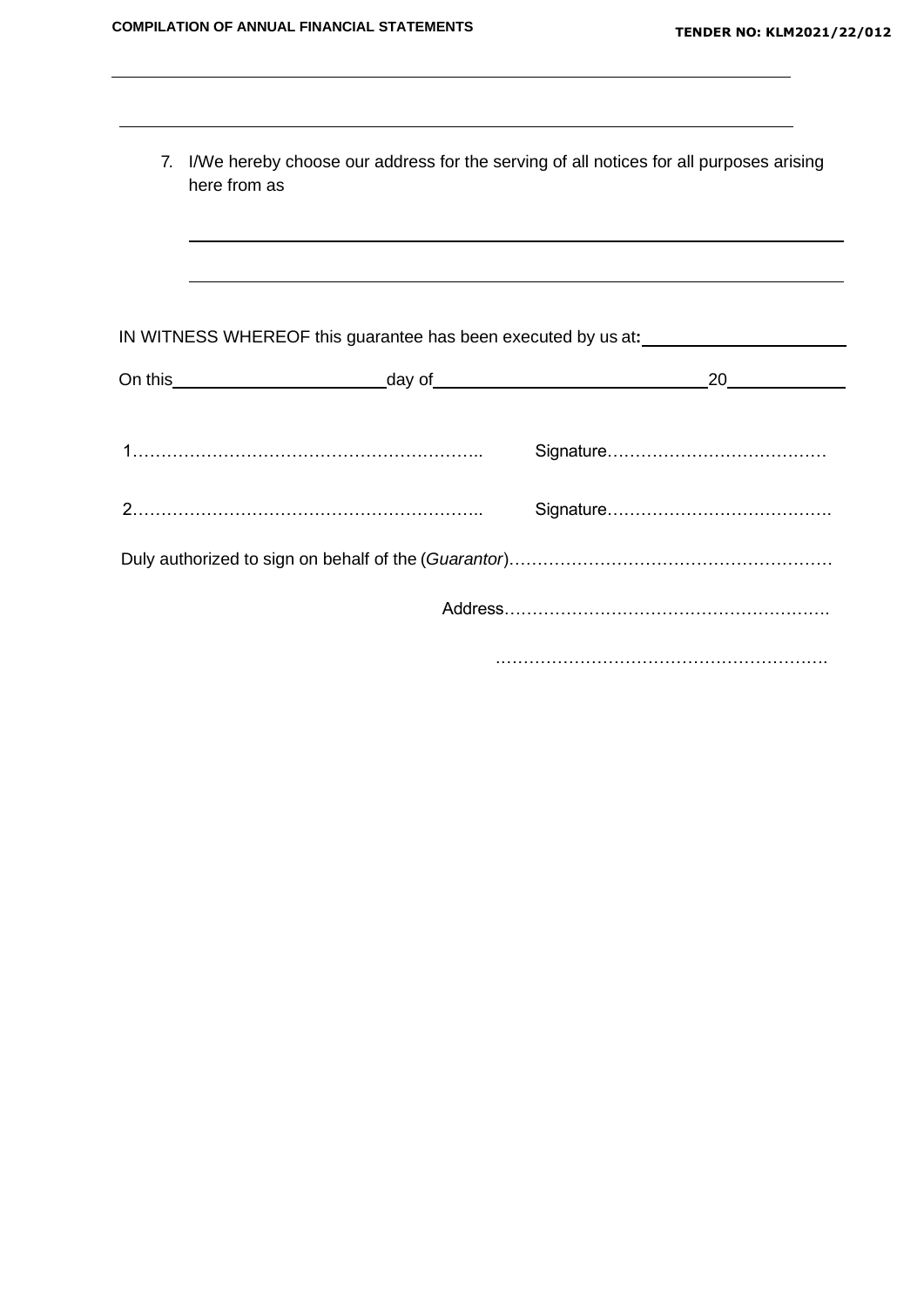THIS BID IS SUBJECT TO THE PREFERENTIAL PROCUREMENT POLICY FRAMEWORK ACT AND THE PREFERENTIAL PROCUREMENT REGULATIONS, 2017, THE GENERAL CONDITIONS OF CONTRACT (GCC) AND, IF APPLICABLE, ANY OTHER SPECIAL CONDITIONS OF CONTRACT

#### **NB: NO TENDERS WILL BE CONSIDERED FROM PERSONS IN THE SERVICE OF THE STATE (as defined in Regulation 1 of the Local Government: Municipal Supply Chain Management Regulations)**

# THE FOLLOWING PARTICULARS MUST BE FURNISHED **(FAILURE TO DO SO MAY RESULT IN YOUR BID BEING DISQUALIFIED)**

| <b>NAME OF BIDDER</b>          |            |
|--------------------------------|------------|
| POSTAL ADDRESS                 |            |
| <b>STREET ADDRESS</b>          |            |
| <b>TELEPHONE NUMBER</b>        | CODENUMBER |
| <b>CELLPHONE NUMBER</b>        |            |
| <b>FACSIMILE NUMBER</b>        |            |
| <b>E-MAIL ADDRESS</b>          |            |
| <b>VAT REGISTRATION NUMBER</b> |            |

HAS AN ORIGINAL AND VALID TAX CLEARANCE CERTIFICATE BEEN ATTACHED? (MBD

YES | NO

HAS A B-BBEE STATUS LEVEL VERIFICATION CERTIFICATE BEEN SUBMITTED? (MBD 6.1)

YES | NO

IF YES, WHO WAS THE CERTIFICATE ISSUED BY?

# **(Tick applicable box)**

| AN ACCOUNTING OFFICER AS CONTEMPLATED IN THE CLOSE CORPORATION ACT (CCA) | П. |
|--------------------------------------------------------------------------|----|
| A VERIFICATION AGENCY ACCREDITED BY THE SOUITH AFRICAN NATIONAL          |    |
| ACCREDITATION SYSTEM (SANAS)                                             |    |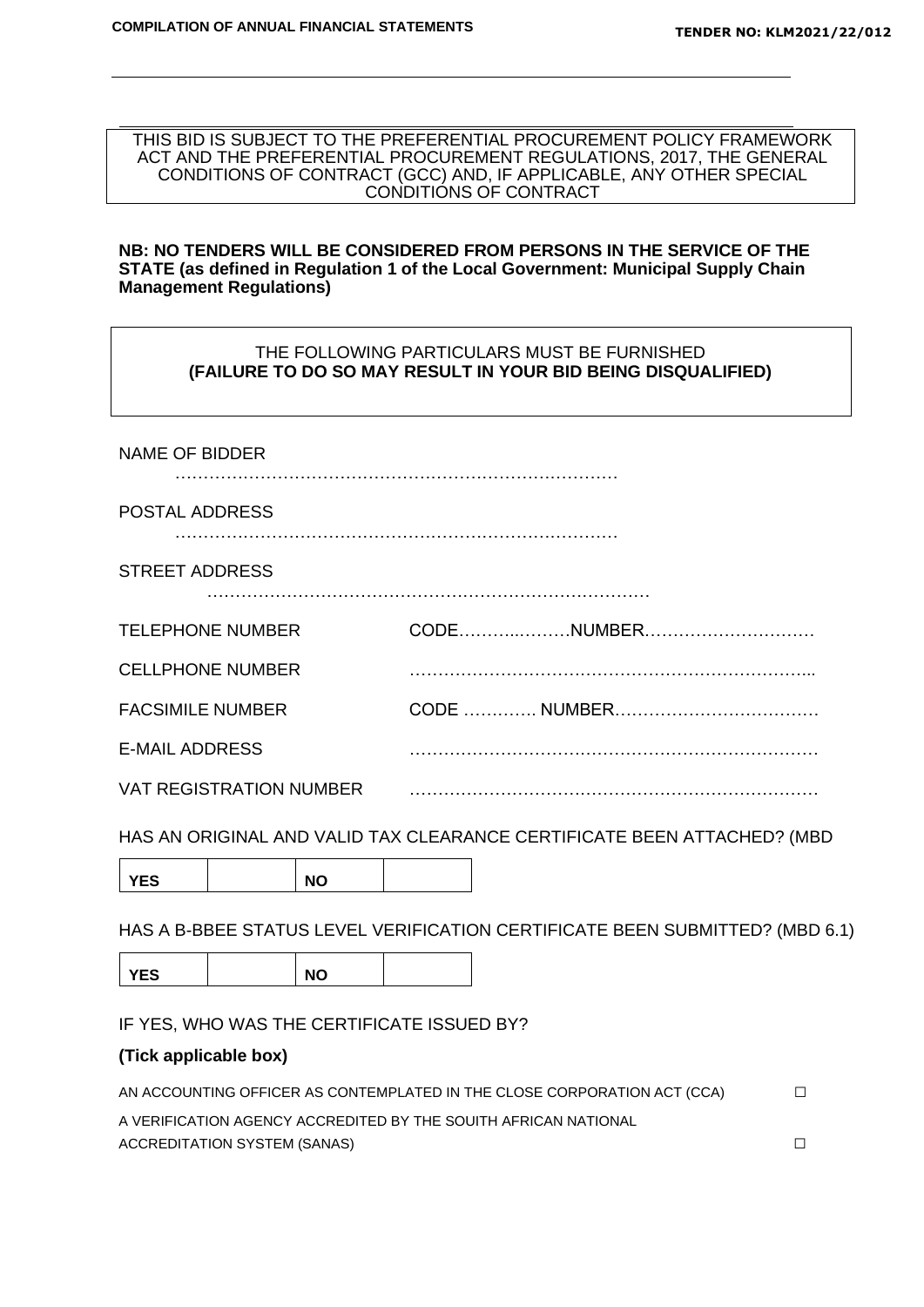A REGISTERED AUDITOR  $\Box$ 

# (**A B-BBEE STATUS LEVEL VERIFICATION CERTIFICATE MUST BE SUBMITTED IN ORDER TO QUALIFY FOR PREFERENCE POINTS FOR B-BBEE**)

# ARE YOU THE ACCREDITED REPRESENTATIVE IN SOUTH AFRICA FOR THE GOODS/SERVICES/WORKS OFFERED?

| <b>YES</b>                    |                        | <b>NO</b>    |              |             |            |           |               |
|-------------------------------|------------------------|--------------|--------------|-------------|------------|-----------|---------------|
|                               | (IF YES ENCLOSE PROOF) |              |              |             |            |           |               |
| <b>SIGNATURE</b>              |                        |              |              | <b>OF</b>   |            |           | <b>BIDDER</b> |
| $\cdots$                      |                        |              |              |             |            |           |               |
| <b>DATE</b>                   |                        |              |              |             |            |           |               |
|                               |                        |              |              |             |            |           |               |
| <b>CAPACITY</b>               |                        | <b>UNDER</b> | <b>WHICH</b> | <b>THIS</b> | <b>BID</b> | <b>IS</b> | <b>SIGNED</b> |
| <b>TOTAL BID PRICE</b>        |                        |              |              |             |            |           |               |
| TOTAL NUMBER OF ITEMS OFFERED |                        |              |              |             |            |           |               |

# **ANY ENQUIRIES REGARDING THE BIDDING PROCEDURE MAY BE DIRECTED TO:**

| <b>Municipality / Municipal Entity:</b> | <b>Kgatelopele Local Municipality</b> |
|-----------------------------------------|---------------------------------------|
| Department:                             | Supply Chain Management Unit          |
| <b>Contact Person:</b>                  | <b>Bolokang Moeng</b>                 |
| Tel:                                    | 053 384 8646                          |

#### **ANY ENQUIRIES REGARDING TECHNICAL INFORMATION MAY BE DIRECTED TO:**

| <b>Contact Person:</b> | Mr. Bolokang Moeng |
|------------------------|--------------------|
| Tel:                   | 053 384 8600       |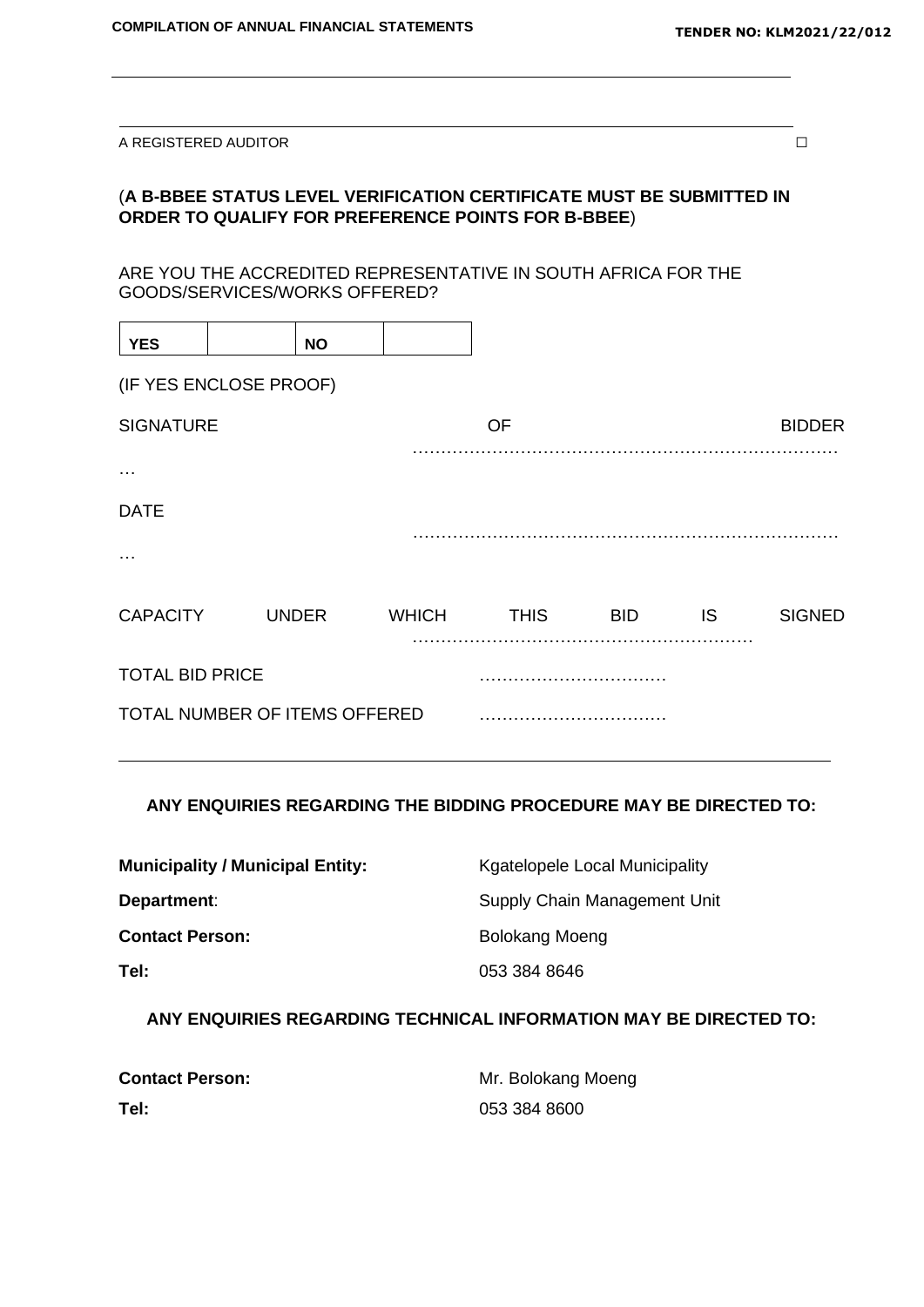**MBD 3.1**

# **PRICING SCHEDULE – FIRM PRICES (PURCHASES)**

# **NOTE: ONLY FIRM PRICES WILL BE ACCEPTED. NON-FIRM PRICES (INCLUDING PRICES SUBJECT TO RATES OF EXCHANGE VARIATIONS) WILL NOT BE CONSIDERED**

IN CASES WHERE DIFFERENT DELIVERY POINTS INFLUENCE THE PRICING, A SEPARATE PRICING SCHEDULE MUST BE SUBMITTED FOR EACH DELIVERY

Name of Bidder…………………………………………….. Bid Number…………………...

Closing Time ……………. …… Closing Date ………………..

POINT

OFFER TO BE VALID FOR 90 DAYS FROM THE CLOSING DATE OF BID: ……………………

# **SCOPE OF WORKS:**

#### **1. OVERALL OBJECTIVES**

1.1. In awarding this proposal, the Kgatelopele Local Municipality expects to, at minimum, achieve the following objectives:

- 1.1.1. Compile Annual Financial Statements for the 2021/22 financial year that fully complies with the applicable Generally Recognised Accounting Practice (GRAP) standards;
- 1.1.2. Improved audit evidence and well-prepared audit files in line with the National Treasury guidelines;
- 1.1.3. Skills transfer to key employees within the Budget & Treasury Office who will be seconded to the project;

 $0<sub>0</sub>$ 

1.1.4. Assist the municipality in achieving a good audit opinion (i.e. Clean audit opinion for 2021/22).

1.2. Prospective service providers must demonstrate specific experience in providing the services required by Kgatelopele Local Municipality with regard to Annual Financial Statements preparation. Furthermore, prospective service providers must demonstrate that they have a proven track record in compiling Annual Financial Statements for municipalities, more specifically local municipalities.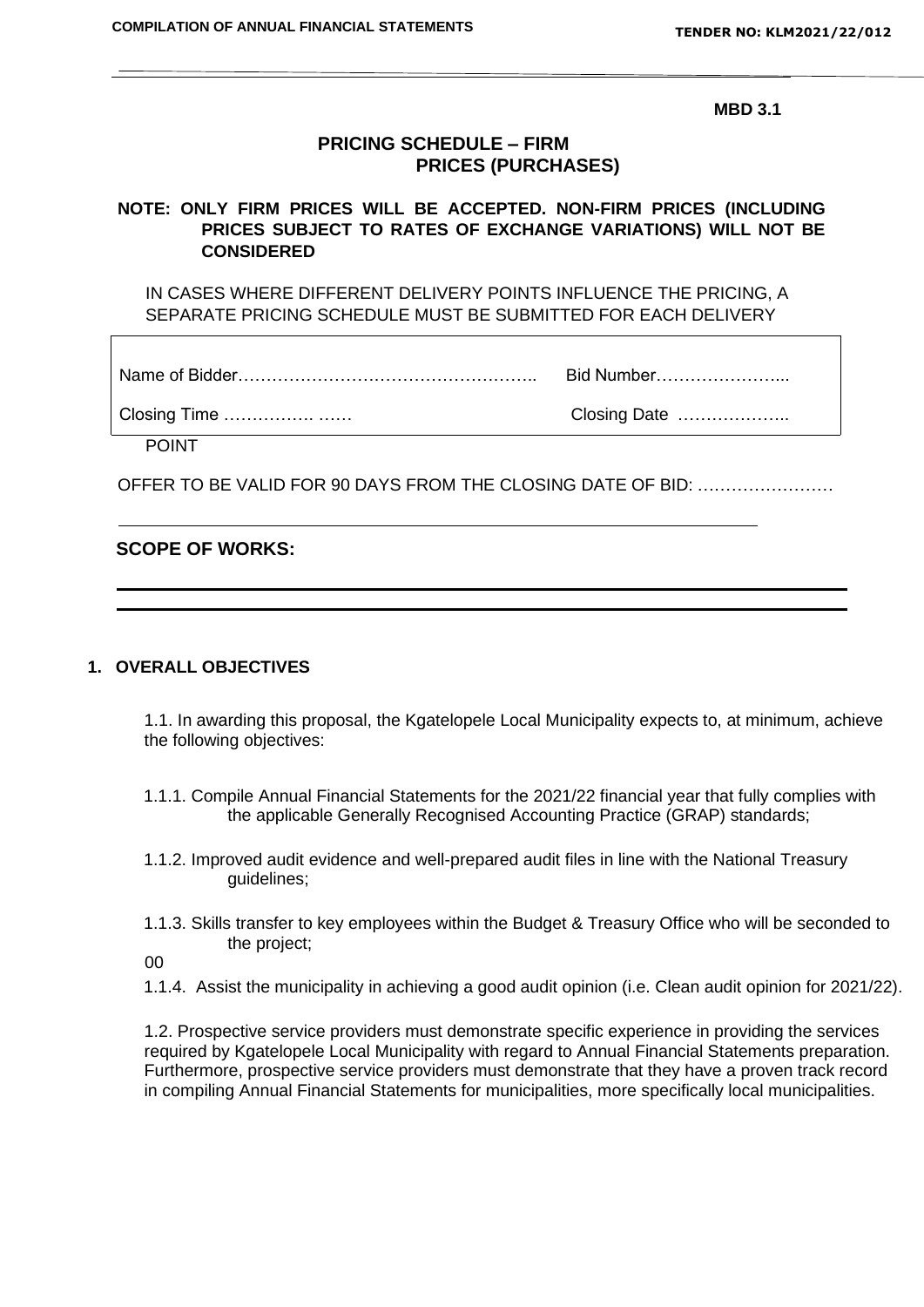# **2. REQUIRED DOCUMENTS**

2.1. Prospective service providers are requested to submit the following documents together with the proposals:

- 2.1.1. Certified copy of the company registration certificate / CK Forms / Certificate of Incorporation (certified by SAPS or a duly authorised person / body) reflecting active members (except for sole-traders and partnerships) must be attached;
- 2.1.2. Original valid company Tax Clearance Certificate must be attached;
- 2.1.3. A valid Broad Based Black Economic Empowerment Certificate;
- 2.1.4. An account showing that municipal rates and taxes are not in arrears for more than three months. The account must not be over 90 days in arears. (this should be for any registered office, not necessarily within Kgatelopele municipality.
- 2.1.5. A company profile including details and contactable reference of where similar work has been undertaken, in Municipalities of the similar capacity;

2.2. Proposals submitted must include a project plan detailing key activities and tasks with key milestones and projected dates of delivery, taking into account legislated dates;

2.3. It is the intention of the Municipality to finalise the evaluation / adjudication processes and issue an appointment letter by  $1<sup>st</sup>$  of May 2022. As such project plan must be considered from this date. However, Prospective Service Provider must indicate the time frame for each deliverable;

2.4. Prospective Service Provider must indicate the team that will be seconded to this project by at least indicating their names; qualifications and relevant experience in terms of similar assignments / projects (please take note that this team must be available on full time basis from date of appointment till conclusion of the audit). Summarised Curriculum Vitae of officials to be seconded to this project must be submitted together with the proposal, furthermore their roles on the project must be detailed/indicated;

2.5. Detailed skills transfer program for the purpose of skills transfer to municipal officials who will be seconded to this project.

2.6. The Municipality has appointed a Service Provider for supply of electronic Asset Management Software. Prospective Service Providers are required to provide a detailed methodology in this regard to ensure that the Asset Register is complete and accurate. Terms of Reference in this regard will be made available upon request.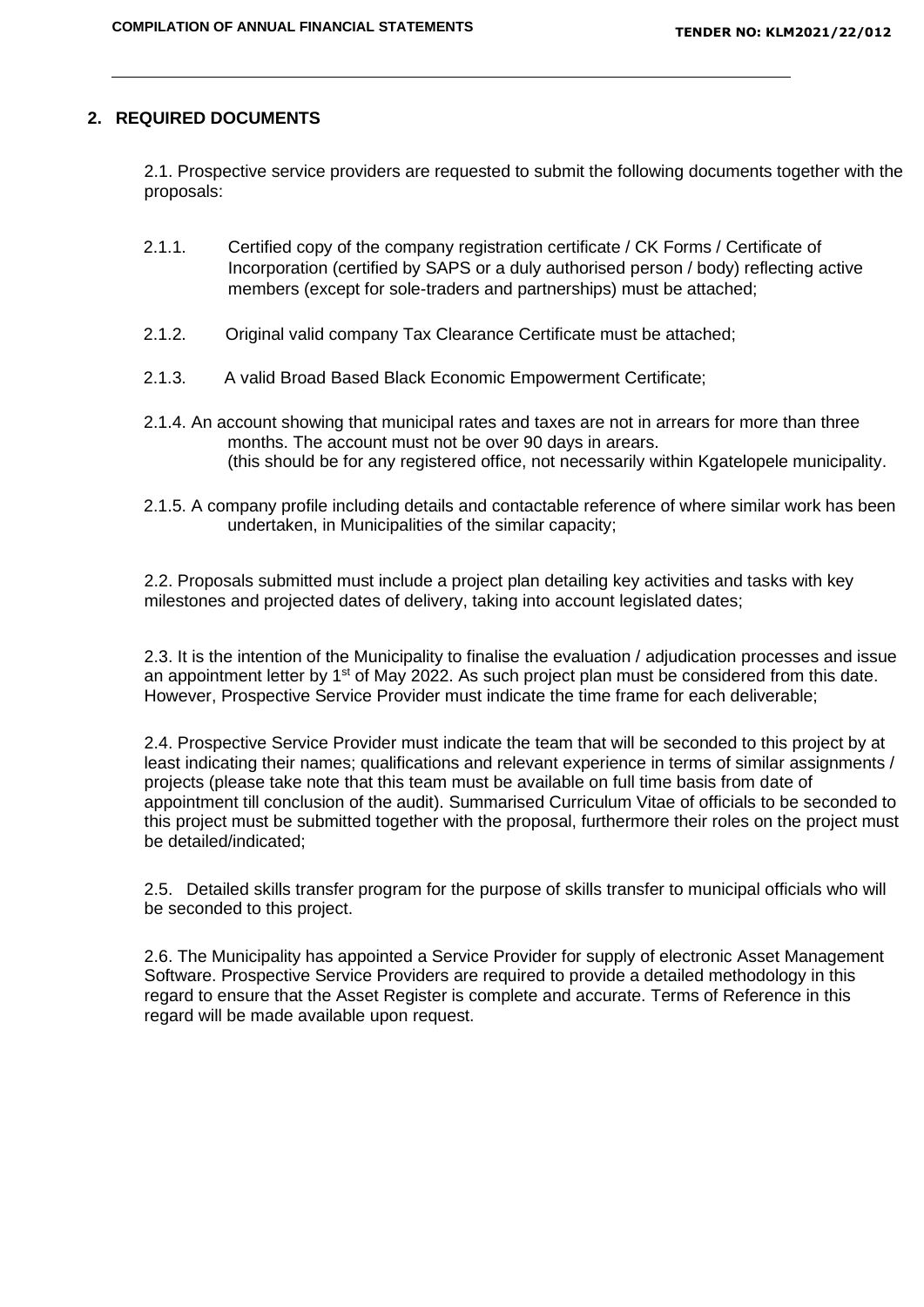# **3. OTHER IMPORTANT MATTERS**

3.1. Only one proposal per Prospective Service Provider will be considered;

3.2. Responsive proposals will also be invited to present its proposal to the Municipality at the date, time and place which will be determined by the municipality should your company be short-listed. Travelling cost to this effect will be borne by the Prospective Service Provider;

3.3. The Municipality will make available the Management Report for 2020/21 upon request to assist you with your proposal (note should be taken that these documents are strictly confidential and are provided to assist prospective service providers with their proposal and should be used for this purpose only);

3.4. If your company is successful, it will be expected to enter into a service level agreement with the Municipality, prior to commencement of the work. The municipality will provide Draft Service Level Agreement that must be considered, finalised and signed be the commencement of the project. The Municipality reserves the right to cancel the any appointment made with a Service Provider who is not willing to conclude a Service Level Agreement with the Municipality in this regard;

3.5. No faxed or e-mailed proposals will be accepted and the municipality is not bound to accept the lowest proposal and reserves the right to accept the proposal wholly or partially;

3.6. Please note that it is a prerequisite of the Municipality that all service providers are to be registered on the National Treasury Central Supplier Database (CSD). The submissions of valid and up to date SARS tax clearance certificates are compulsory. Registration on CSD can be done at www.csd.gov.za or at your nearest Treasury and Kgatelopele Municipal Offices.

3.7. Failure to comply with the above-mentioned conditions may invalidate your proposal.

# **4. SCOPE OF WORK**

4.1. Review of the financial records/transaction, preparation of reconciliations not in place and assistance with adjustment journals to ensure accuracy / correctness of the Trial Balance figures;

4.2. Review the asset register to ensure accuracy and completeness. Service Provider will have an obligation to advise the municipality on any gaps / discrepancies identified in the Asset Register that can lead to a qualification / disclaimer;

- 4.3. Assist with the year-end stock count.
- 4.4. Compile the Annual Financial Statements for 2021/22 for submission to Auditor General of South Africa before deadline. Presentation of draft AFS to the audit committee by 08 August 2022. Final AFS submission to municipal management by 15 August 2022. Presentation of final AFS to audit committee by 22 August 2022.

Service providers should take note that the financial statements submitted to the Audit Committee must be the close set of representation of the financial set to be submitted on the 31st August 2022 to the Auditor General of South Africa.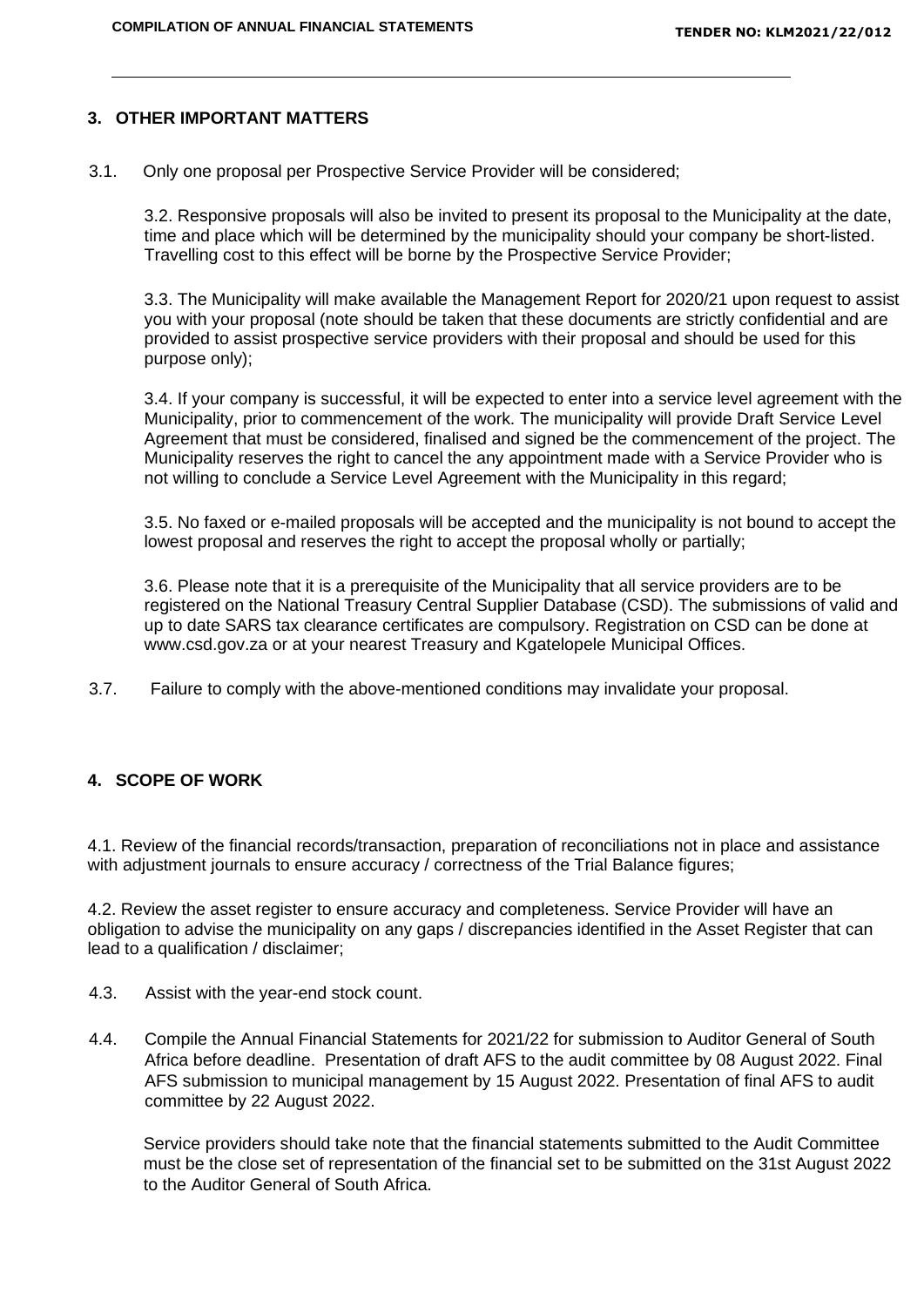- 4.5. Annual Financial Statements (including notes, workings and schedules) will have to be compiled / done on CaseWare software which will be provided by the municipality. Therefore, it is essential that Prospective Service Providers are well conversant with this software.
- 4.6. Compilation of audit files for 2021/22 in line with National Treasury guidelines;
- 4.6. Addressing audit queries raised by Auditor General during audit (that is on the 2020/21 AFS) and adjust accordingly where necessary / as agreed upon with the AG;
- 4.7. Detailed skills transfer program for the purpose of skills transfer to municipal officials who will be seconded to this project.

# **5. COSTING AND EVALUATION OF THE PROPOSAL**

5.1. During such presentations the Bid Evaluation Committee and Bid Adjudication Committee members will also be invited to sit in to be able to determine the technical capability and functionality to perform / render the required services;

5.2. Evaluation stage will be limited to functionality and ability of the Prospective Service Provider to perform the required services successfully. Prospective Service Providers who score less than 70% at this stage will not qualify for the next stage;

5.6. Proposal will then be evaluated and adjudicated in line with the Preferential Procurement Policy Framework Act; Preferential Procurement Regulations and the approved Supply Chain Management policy of Kgatelopele Local Municipality, using 80/20-point system;

5.7. It is the view of the municipality that this project can be executed successfully at a cost of less than R50 million hence the use of 80/20 Point System;

5.8. Furthermore, Prospective Service Providers must note that 'Disbursements' will be at cost to the municipality. It will be the responsibility of the successful Service Provider to submit original documentation to this effect. This must be within the regulated rates.

5.9. The municipality reserves the right to curb Disbursements at a particular percentage (i.e. Disbursement being claimed at actual cost up to a maximum of 10% of the project value). For example, …

| Total cost                        | R 400 000.00 |
|-----------------------------------|--------------|
| Plus: VAT                         | R 56 000.00  |
| <b>Project Value</b>              | R 456 000.00 |
| Plus: Disbursement @ 10%          | R 45 600.00  |
| Total payable by the Municipality | R501 600.00  |
|                                   |              |

5.10. All invoices will be accompanied by a progress report and the Municipality has up to 30 days to make payment (from date of receipt of invoice and not from invoice date);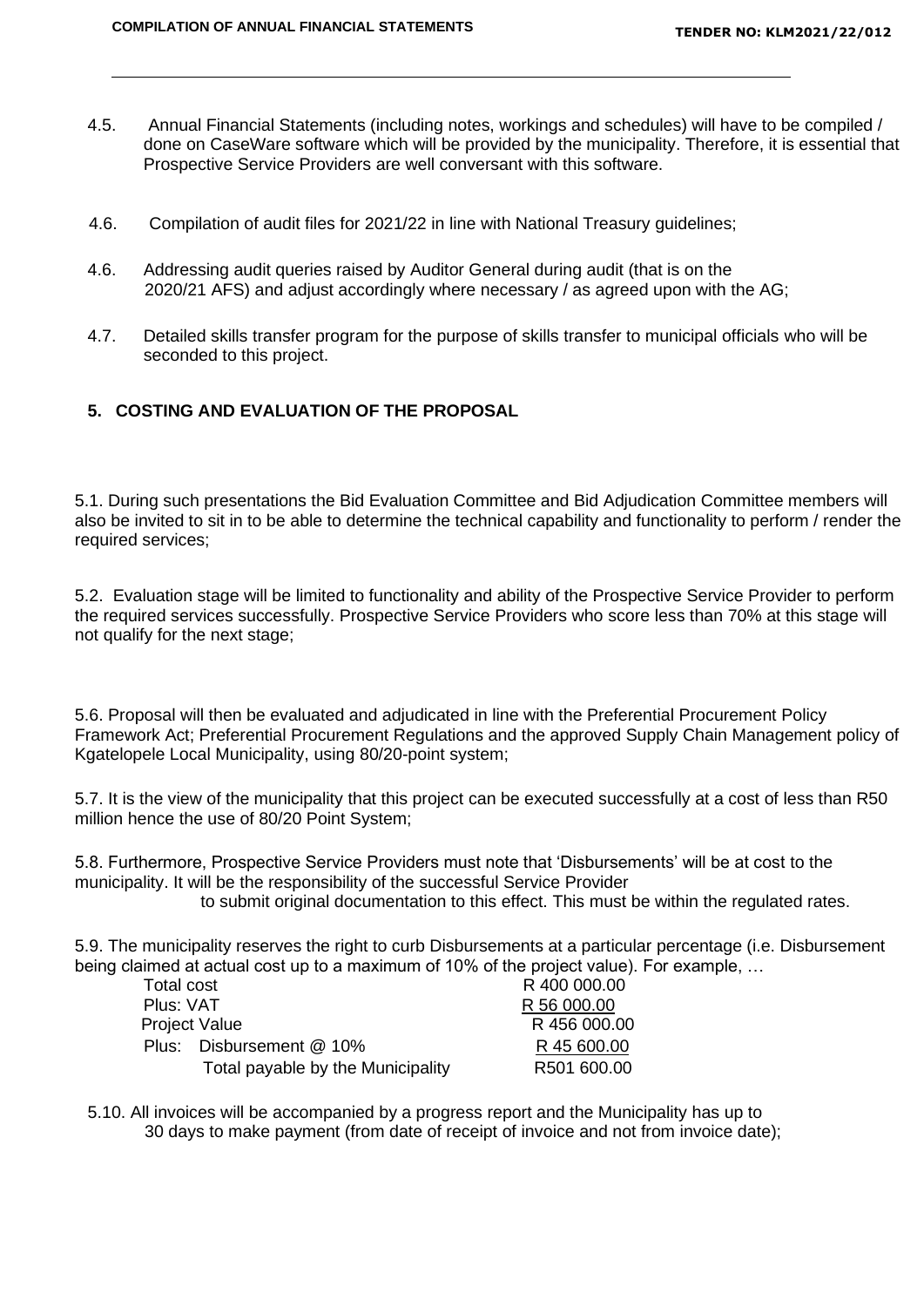#### **6. CLOSING DATE AND TIME**

6.1. Closing date and time will be as per the "Request for proposals" as advertised in the newspapers / website / attached to this document;

6.2. Proposals submitted after the closing date and time, will automatically be disqualified.

# **7. CONTRACTUAL AND REPORTING ARRANGEMENTS**

7.1. Management of the tasks listed above will be managed as per the description in the relevant Service Level Agreement to be concluded and signed between the municipality and the successful service provider;

7.2. With respect to the project, the successful service provider will work with designated project sponsor from the municipality including municipal officials who will be seconded to the project for the purpose of skills transfer;

7.3. Service providers must identify a Project Manager that will be duly mandated to represent the successful service provider during the duration of the contract, who will serve as liaison between the Service Provider and the municipality.

# **8. REPORTS**

8.1. Progress reports will be submitted weekly from the date of appointment;

8.2. Progress reports will then be submitted on a weekly basis from June 2022 till the conclusion of the audit process

8.3. Progress will be measured against the agreed project plan and deliverables on aspects / scope of the project. Invoices will only be paid for tasks and deliverables that are met to the satisfaction of the municipality.

8.4. Ad hoc reports may be requested by the Municipal Manager / Chief Financial Officer at given time during the duration of the project;

8.5. Final project close-out report will be required as determined in Service Level Agreements.

# **9. CONTRIBUTION BY THE MUNICIPALITY**

9.1. The municipality will provide working space for the successful Service Provider;

9.2. Provide the relevant information and access to key officials to enable the successful Service Provider to complete their tasks;

9.3. Make available staff to be seconded to the project for skills transfer purposes.

#### **(NB: full details regarding the obligations of the successful service provider and that of the municipality will be included in the Service Level Agreement).**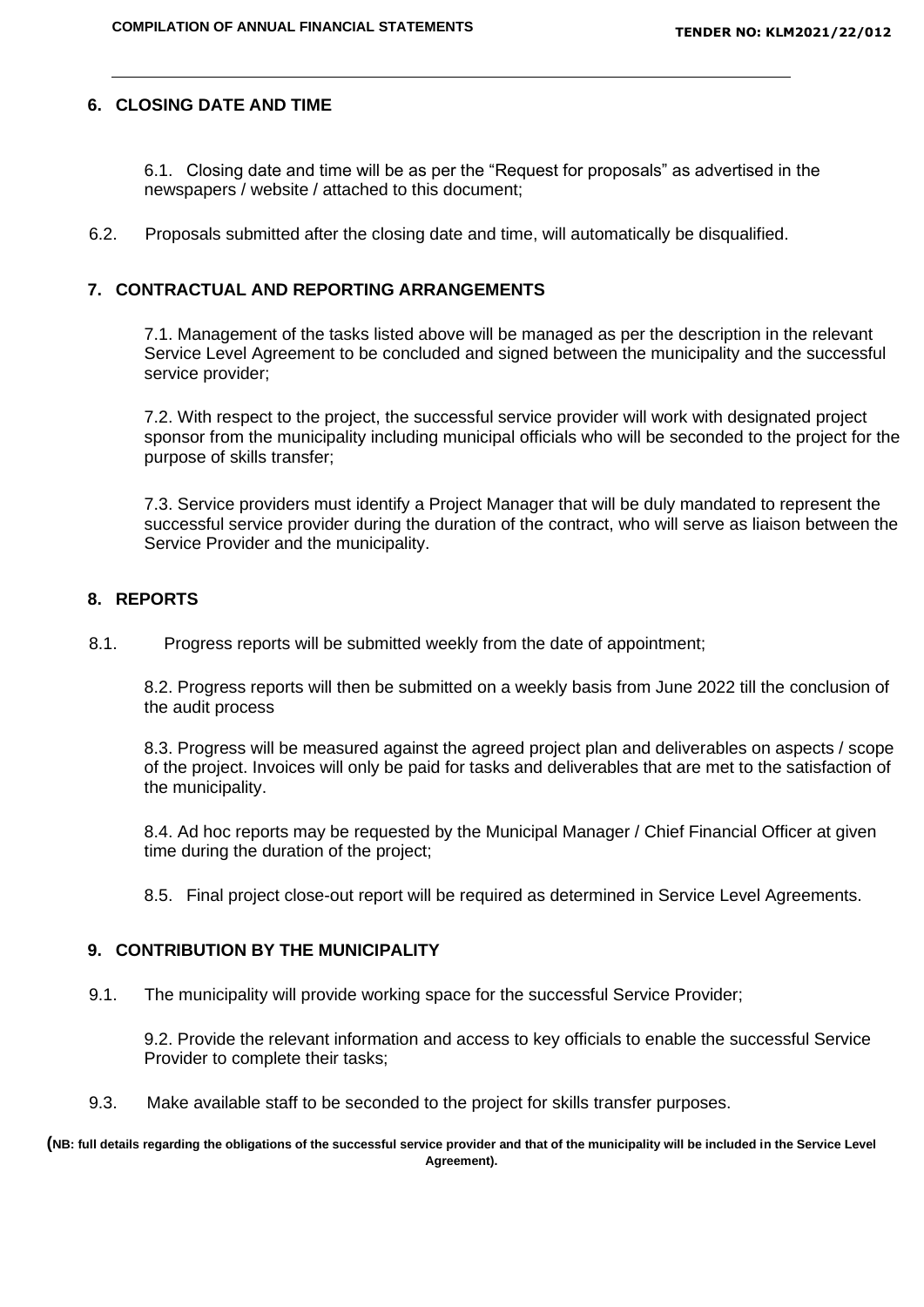| <b>NO</b>      | <b>DESCRIPTION</b>   | <b>UNIT</b> | <b>QTY</b> | <b>Amount</b> |
|----------------|----------------------|-------------|------------|---------------|
|                |                      |             |            |               |
| 1              | Compilation of AFS   |             | 1          | $\mathsf{R}$  |
|                |                      |             |            |               |
|                |                      |             |            |               |
| $\overline{2}$ | <b>Disbursements</b> |             | 1          | $\mathsf{R}$  |
|                |                      |             |            |               |
|                |                      |             |            |               |
| 3 <sup>1</sup> | Other                |             |            | $\mathsf{R}$  |
|                | <b>SUBTOTAL</b>      |             |            | $\mathsf{R}$  |
|                |                      |             |            |               |
|                | VAT@ 15%             |             |            | $\mathsf{R}$  |
|                |                      |             |            |               |
|                | <b>TOTAL</b>         |             |            | $\mathsf{R}$  |

**A breakdown of the costing to be attached.**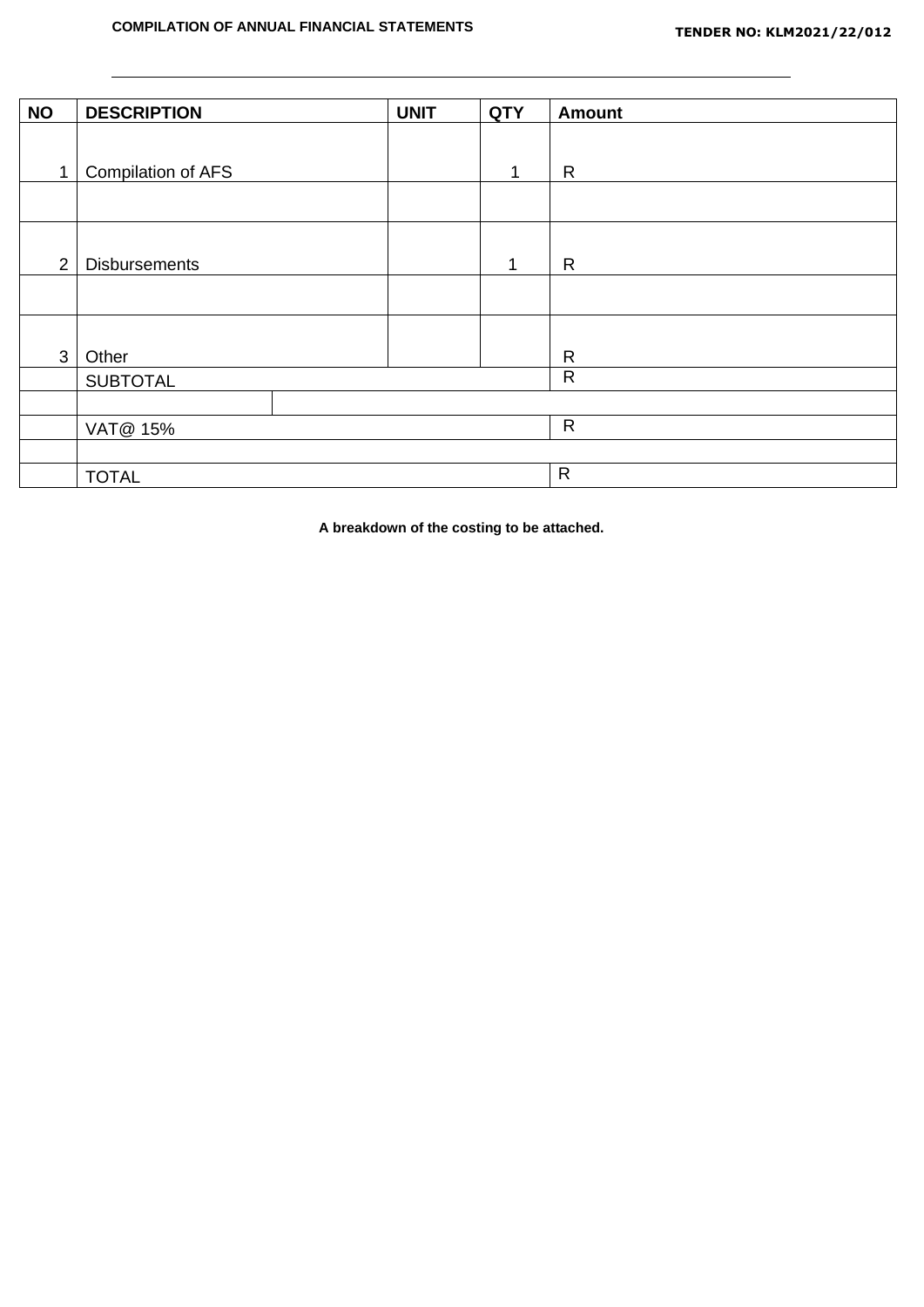#### **MBD 4**

#### **DECLARATION OF INTEREST**

- 1. No bid will be accepted from persons in the service of the state<sup>1</sup>.
- 2. Any person, having a kinship with persons in the service of the state, including a blood relationship, may make an offer or offers in terms of this invitation to bid. In view of possible allegations of favouritism, should the resulting bid, or part thereof, be awarded to persons connected with or related to persons in service of the state, it is required that the bidder or their authorised representative declare their position in relation to the evaluating/adjudicating authority.
- 3. In order to give effect to the above, the following questionnaire must be completed and submitted with the bid.
	- 3.1 Full Name of bidder or his or her representative:………………………………………… …..
	- 3.2 Identity Number: ………………………………………………………………………………….

3.3 Position occupied in the Company (director, trustee, hareholder²):………………………..

- 3.4 Company Registration Number: ……………………………………………………………….
- 3.5 Tax Reference Number:…………………………………………………………………………
- 3.6 VAT Registration Number:

……………………………………………………………………

- 3.7 The names of all directors / trustees / shareholders members, their individual identity numbers and state employee numbers must be indicated in paragraph 4 below.
- **3.8** Are you presently in the service of the state? **YES / NO**

3.8.1 If yes, furnish particulars. ….……………………………………………………………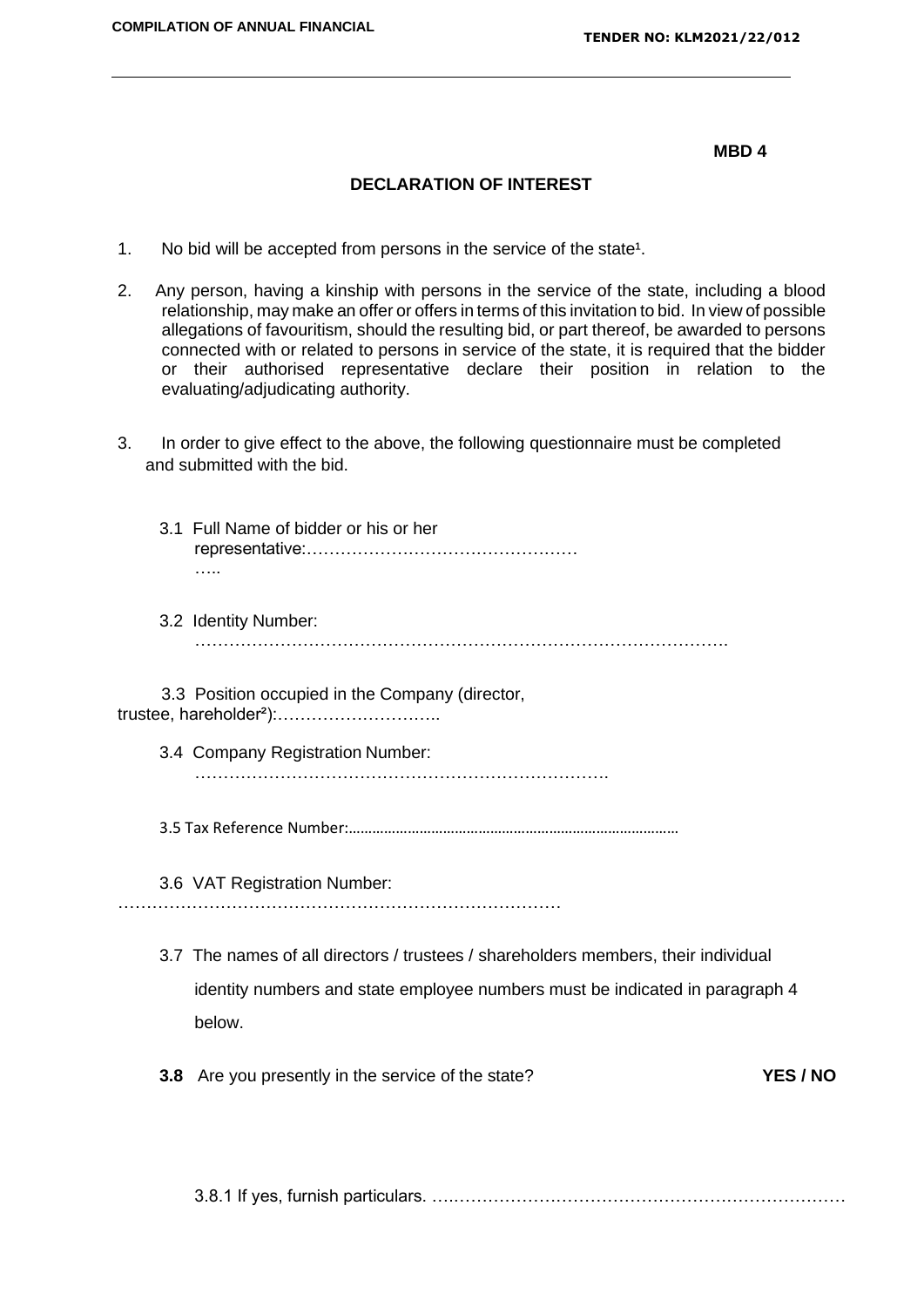$1$ MSCM Regulations: "in the service of the state" means to be  $-$ 

- (a) a member of  $-$ 
	- (i) any municipal council;
	- (ii) any provincial legislature; or
	- (iii) the national Assembly or the national Council of provinces;
- (b) a member of the board of directors of any municipal entity;
- (c) an official of any municipality or municipal entity;
- (d) an employee of any national or provincial department, national or provincial public entity or constitutional institution within the meaning of the Public Finance Management Act, 1999 (Act No.1 of 1999);
- (e) a member of the accounting authority of any national or provincial public entity; or
- (f) an employee of Parliament or a provincial legislature.

² Shareholder" means a person who owns shares in the company and is actively involved in the management of the company or business and exercises control over the company.

**3.9** Have you been in the service of the state for the past twelve months? ……**YES / NO**

| -3.9.1 |         | 'es |
|--------|---------|-----|
|        | furnish |     |
|        |         |     |

…………………………………………………………………………………………….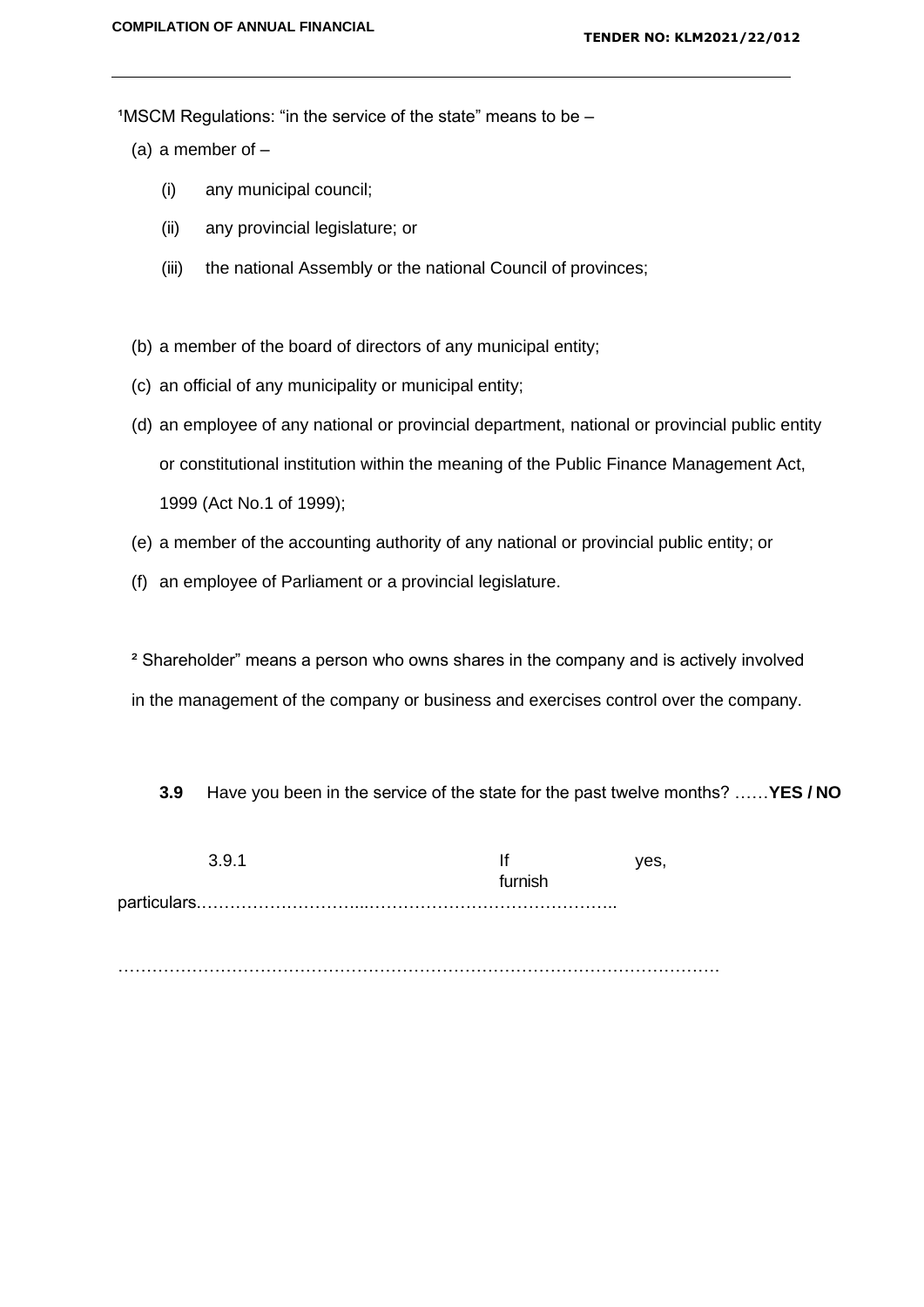| 3.10 |      | Do you have any relationship (family, friend, other) with persons in the                                                                                                                                                |          |
|------|------|-------------------------------------------------------------------------------------------------------------------------------------------------------------------------------------------------------------------------|----------|
|      |      | service of the state and who may be involved with                                                                                                                                                                       |          |
|      |      | YES / NO                                                                                                                                                                                                                |          |
|      |      | 3.10.1 If yes, furnish particulars.                                                                                                                                                                                     |          |
|      | 3.11 | Are you, aware of any relationship (family, friend, other) between any other<br>bidder and any persons in the service of the state who may be involved with<br>the evaluation and or adjudication of this bid? YES / NO |          |
|      |      | 3.11.1 If yes, furnish particulars                                                                                                                                                                                      |          |
|      |      | 3.12 Are any of the company's directors, trustees, managers,                                                                                                                                                            | YES / NO |
|      |      | principle shareholders or stakeholders in service of the state?<br>3.12.1 If yes, furnish particulars.                                                                                                                  |          |
|      |      |                                                                                                                                                                                                                         |          |
|      |      | 3.13 Are any spouse, child or parent of the company's directors trustees,<br>managers, principle shareholders or stakeholders<br>in service of the state?                                                               | YES / NO |
|      |      | 3.13.1 If yes, furnish particulars.                                                                                                                                                                                     |          |
|      |      | 3.14 Do you or any of the directors, trustees, managers, principle<br>shareholders, or stakeholders of this company have any interest in<br>any other related companies or                                              |          |
|      |      | business whether or not they are bidding for this contract.<br>3.14.1 If yes, furnish particulars:                                                                                                                      | YES / NO |
|      |      |                                                                                                                                                                                                                         |          |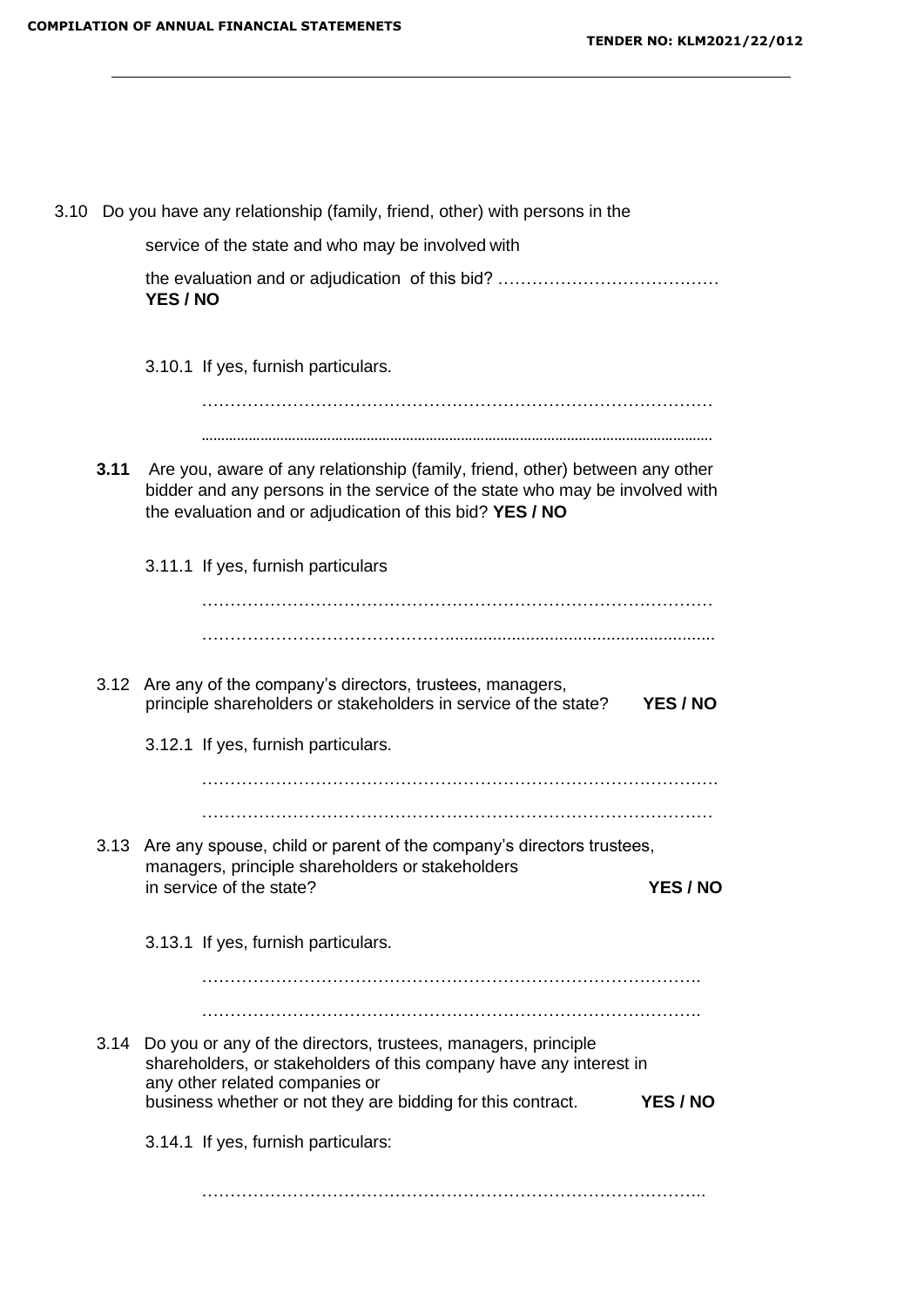……………………………………………………………………………..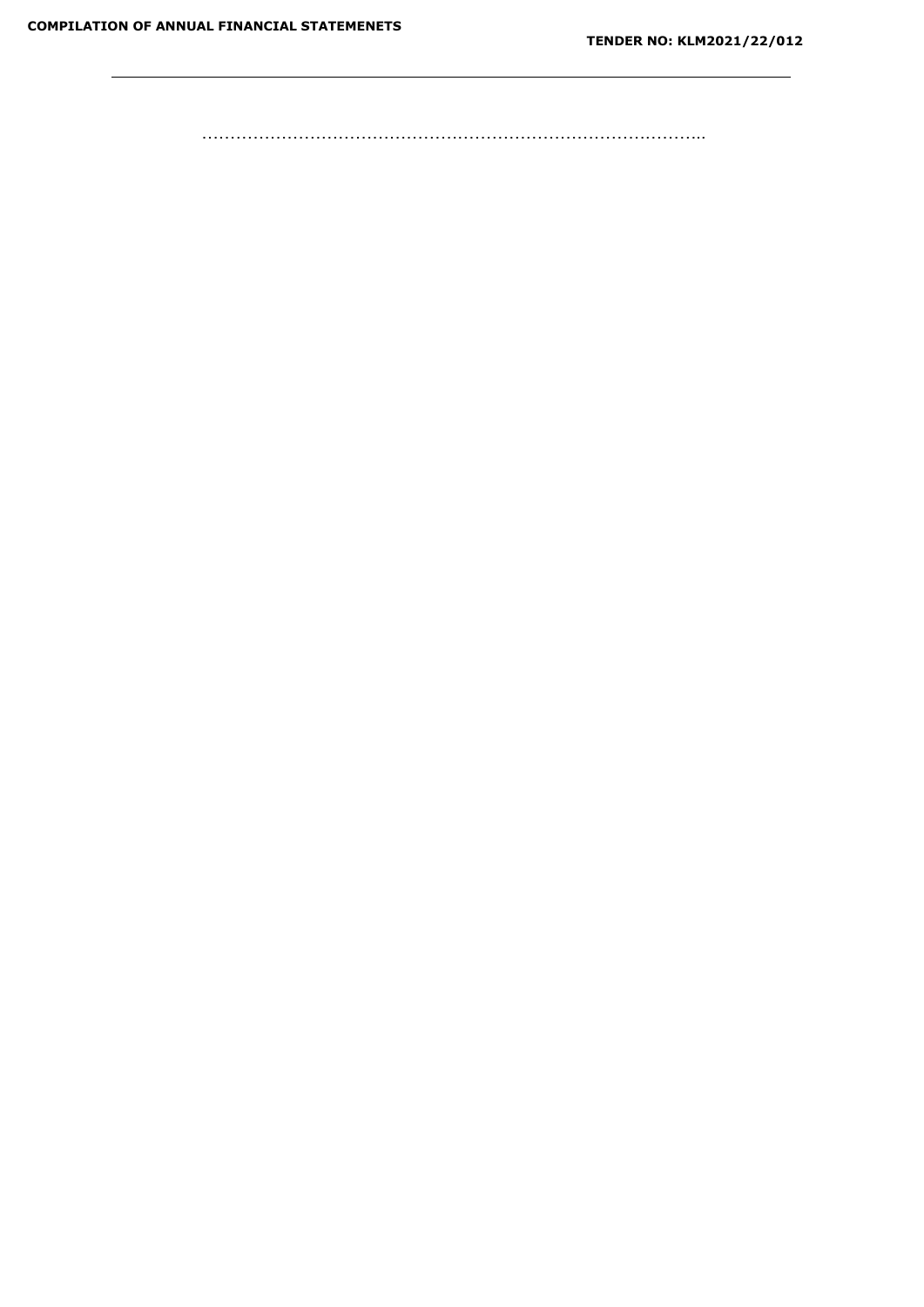4. Full details of directors / trustees / members / shareholders.

| <b>Full Name</b> | <b>Identity Number</b> | <b>State Employee</b><br><b>Number</b> |
|------------------|------------------------|----------------------------------------|
|                  |                        |                                        |
|                  |                        |                                        |
|                  |                        |                                        |
|                  |                        |                                        |
|                  |                        |                                        |
|                  |                        |                                        |

………………………………….. …………………………………….. **Signature Date** …………………………………. ……………………………………… **Capacity Name of Bidder**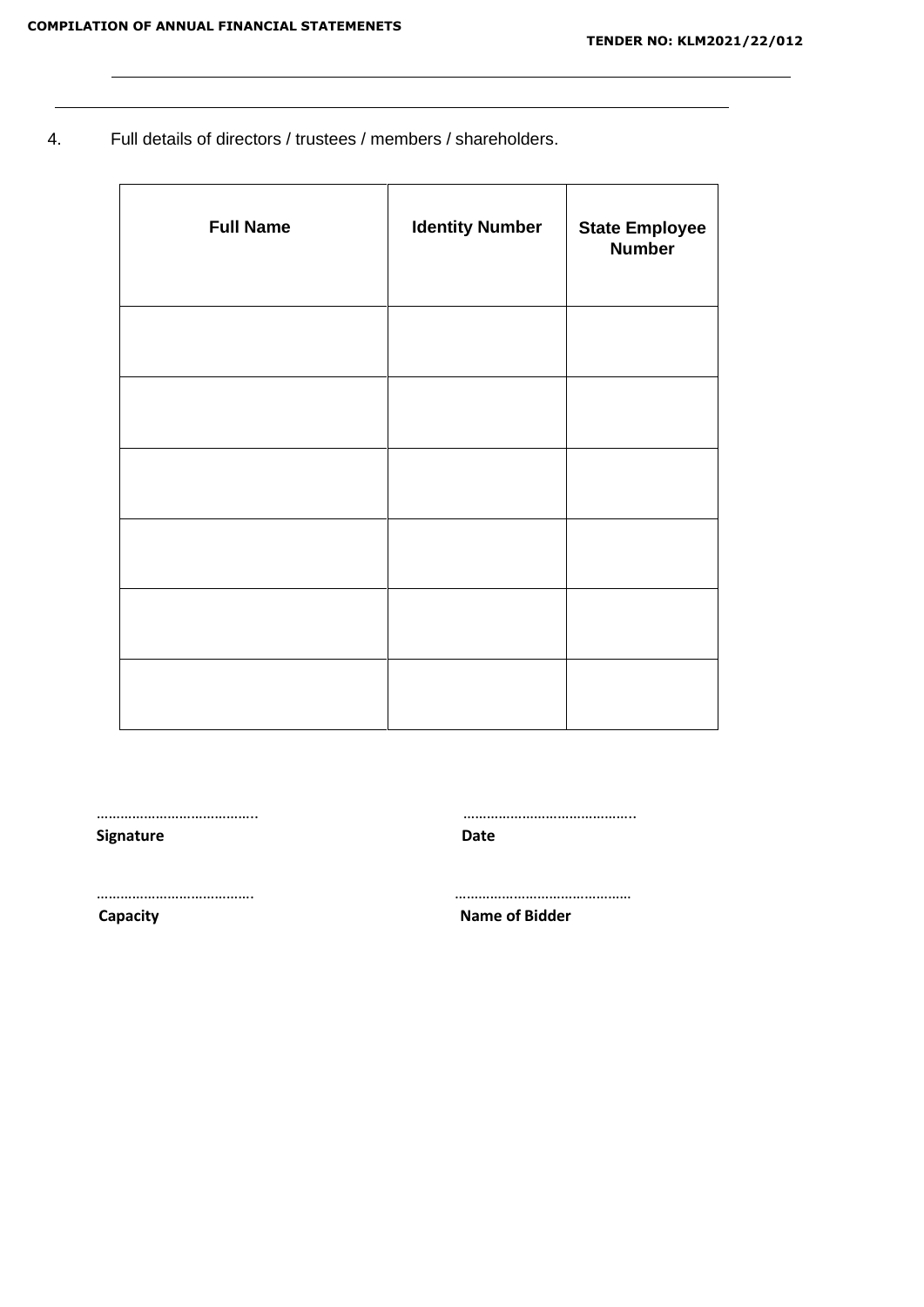#### **MBD6.1**

#### **PREFERENCE POINTS CLAIM FORM IN TERMS OF THE PREFERENTIAL PROCUREMENT REGULATIONS 2017**

This preference form must form part of all bids invited. It contains general information and serves as a claim form for preference points for Broad-Based Black Economic Empowerment (B-BBEE) Status Level of Contribution

# **NB: BEFORE COMPLETING THIS FORM, BIDDERS MUST STUDY THE GENERAL CONDITIONS, DEFINITIONS AND DIRECTIVES APPLICABLE IN RESPECT OF B-BBEE, AS PRESCRIBED IN THE PREFERENTIAL PROCUREMENT REGULATIONS, 2017.**

## **1. GENERAL CONDITIONS**

1.1 The following preference point systems are applicable to all bids:

- the 80/20 system for requirements with a Rand value of up to R50 000 000 (all applicable taxes included); and
- the 90/10 system for requirements with a Rand value above R50 000 000 (all applicable taxes included).

#### 1.21.2

- a) The value of this bid is estimated to not exceed R50 000 000 (all applicable taxes included) and therefore the 80/20 preference point system shall be applicable; or
- 1.3 Points for this bid shall be awarded for:
	- (a) Technical functionality
	- (b) Price; and
	- (c) B-BBEE Status Level of Contributor.
- 1.4 The maximum points for this bid are allocated as follows:

|                                           | <b>POINTS</b> |
|-------------------------------------------|---------------|
| <b>TECHNICAL FUNCTIONALITY</b>            | 75            |
| <b>PRICE</b>                              | 80            |
| <b>B-BBEE STATUS LEVEL OF CONTRIBUTOR</b> | <b>20</b>     |
| Total points must not exceed              | 175           |

- 1.5 Failure on the part of a bidder to submit proof of B-BBEE Status level ofcontributor together with the bid, will be interpreted to mean that preference points for B-BBEE status level of contribution are not claimed.
- 1.6 The purchaser reserves the right to require of a bidder, either before a bid is adjudicated or at any time subsequently, to substantiate any claim in regard to preferences, in any manner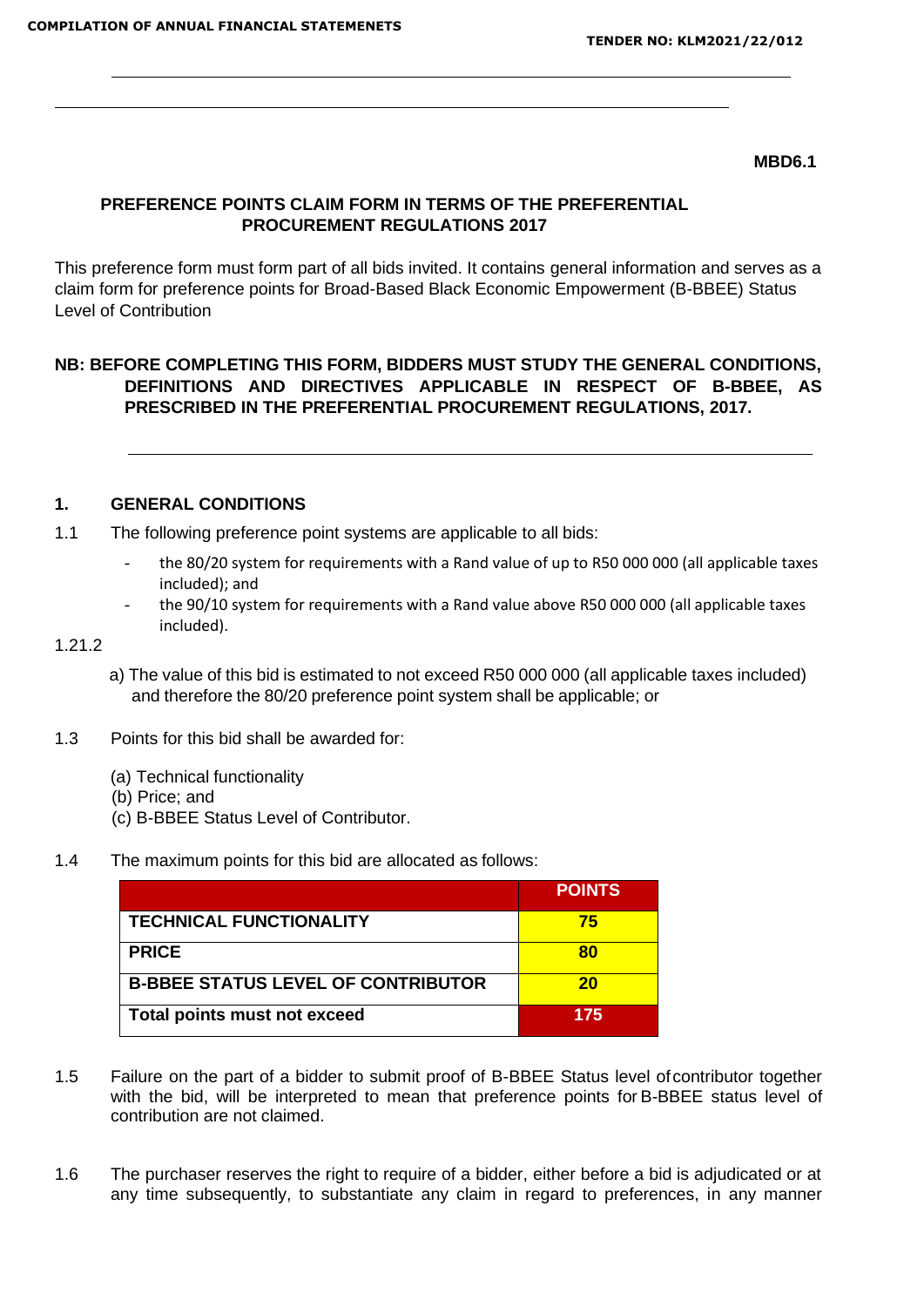required by the purchaser.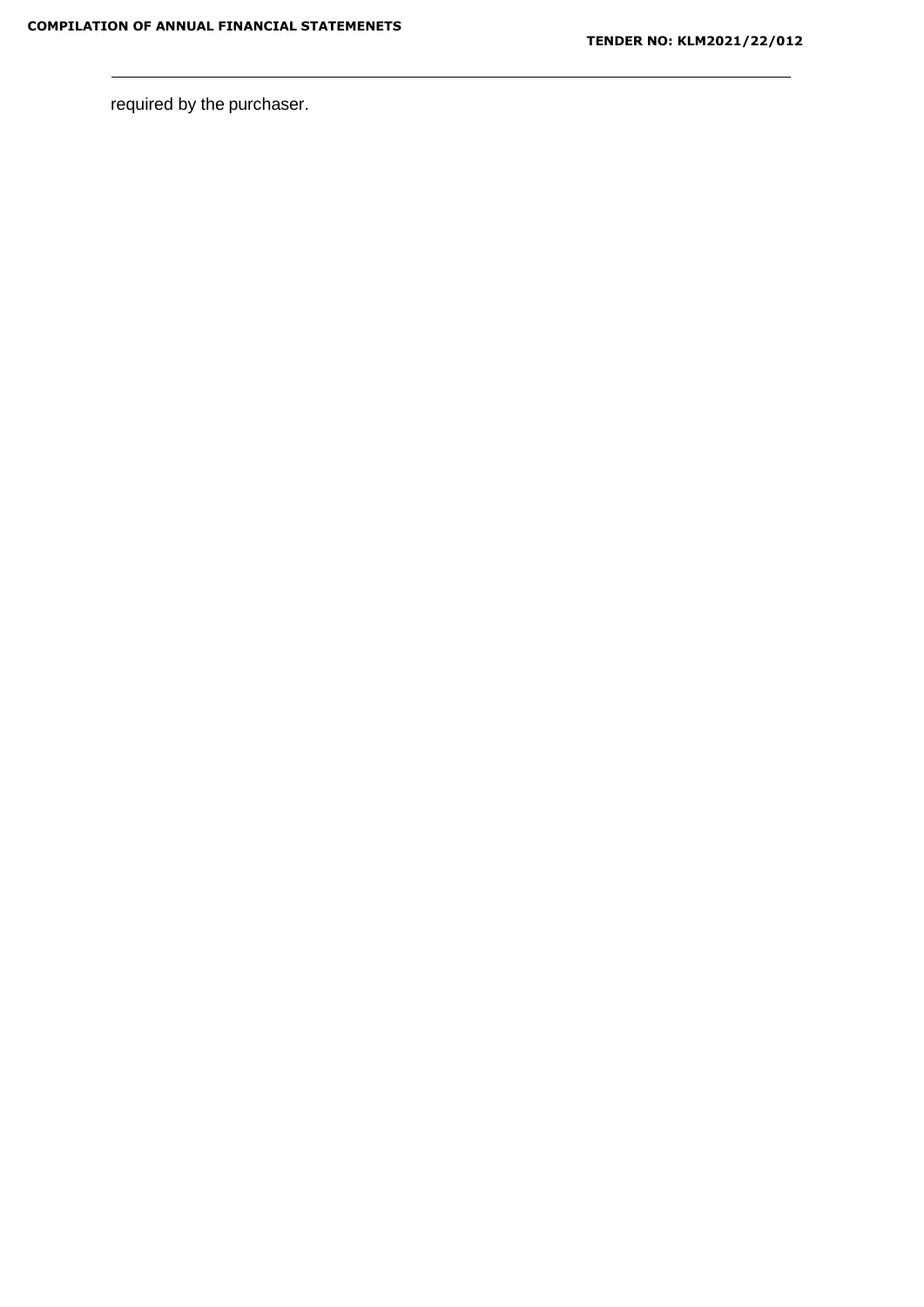#### **2. DEFINITIONS**

- (a) **"B-BBEE"** means broad-based black economic empowerment as defined in section 1 of the Broad-Based Black Economic Empowerment Act;
- (b) "**B-BBEE status level of contributor"** means the B-BBEE status of an entity in terms of a code of good practice on black economic empowerment, issuedin terms of section 9(1) of the Broad-Based Black Economic Empowerment Act;
- (c) **"bid"** means a written offer in a prescribed or stipulated form in response to an invitation by an organ of state for the provision of goods or services, through price quotations, advertised competitive bidding processes or proposals;
- (d) **"Broad-Based Black Economic Empowerment Act"** means the Broad-Based Black Economic Empowerment Act, 2003 (Act No. 53 of 2003);
- (e) **"EME"** means an Exempted Micro Enterprise in terms of a code of good practice on black economic empowerment issued in terms of section 9 (1) of the Broad-Based Black Economic Empowerment Act;
- (f) **"functionality"** means the ability of a tenderer to provide goods or services in accordance with specifications as set out in the tender documents.
- (g) **"prices"** includes all applicable taxes less all unconditional discounts;
- (h) **"proof of B-BBEE status level of contributor"** means:
	- **1)** B-BBEE Status level certificate issued by an authorized body or person;
	- **2)** A sworn affidavit as prescribed by the B-BBEE Codes of GoodPractice;
	- **3)** Any other requirement prescribed in terms of the B-BBEE Act;
- (i) **"QSE"** means a qualifying small business enterprise in terms of a code of good practice on black economic empowerment issued in terms of section 9 (1) of the Broad-Based Black Economic Empowerment Act;
- *(j)* **"rand value"** means the total estimated value of a contract in Rand, calculated at the time of bid invitation, and includes all applicable taxes;

# **3. POINTS AWARDED FOR PRICE**

#### **3.1 THE 80/20 OR 90/10 PREFERENCE POINT SYSTEMS**

A maximum of 80 or 90 points is allocated for price on the following basis:

**80/20 or 90/10**

$$
Ps = 80\left|1 - \frac{Pt - P \min}{P \min}\right| \qquad \text{or} \qquad \qquad Ps = 90\left(1 - \frac{Pt - P \min}{P \min}\right)\left|1 - \frac{Pt - P \min}{P \min}\right|
$$

Where

 $Ps =$  Points scored for price of bid under consideration Pt = Price of bid under consideration

Pmin = Price of lowest acceptable bid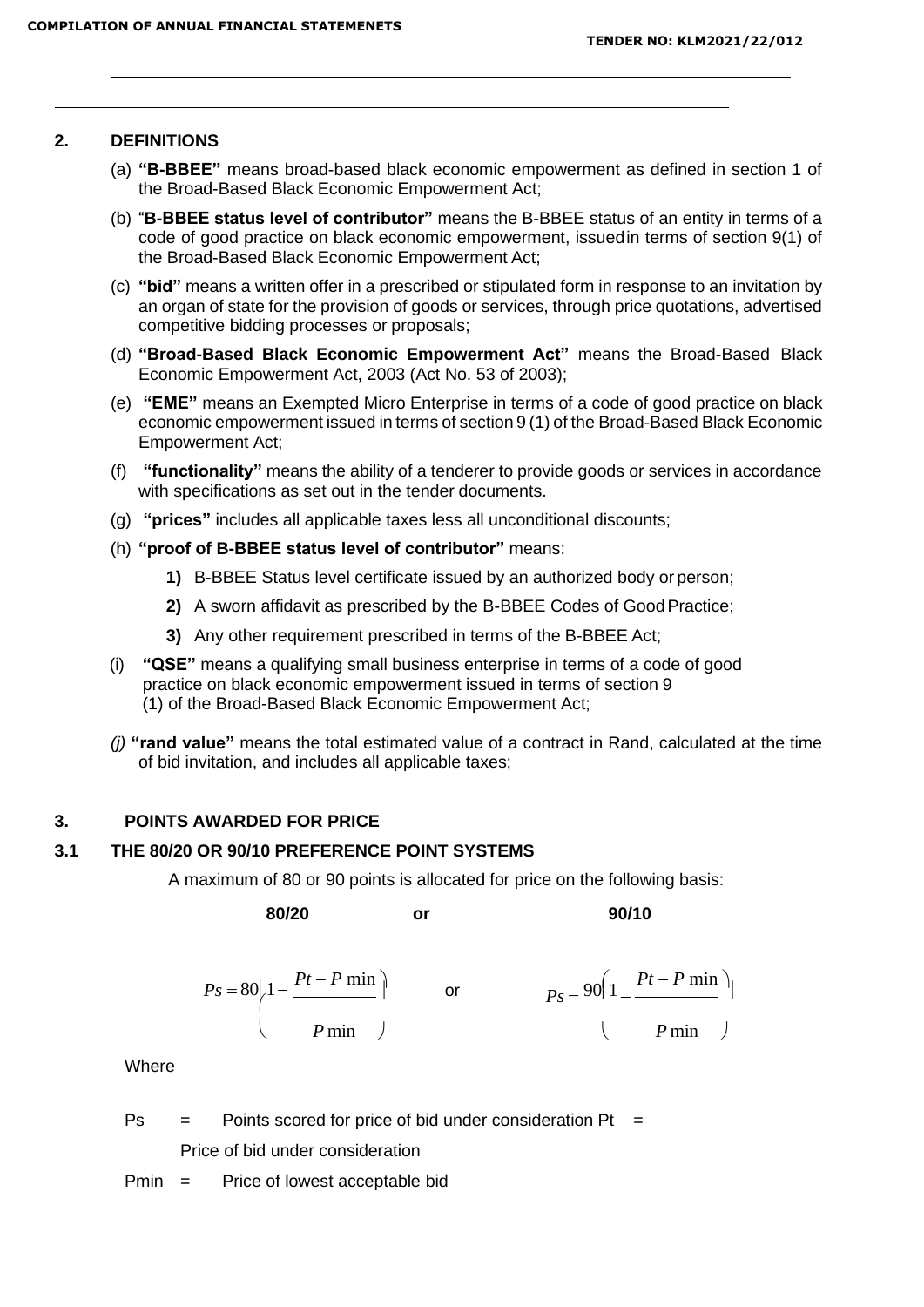## **4. POINTS AWARDED FOR B-BBEE STATUS LEVEL OF CONTRIBUTOR**

4.1 In terms of Regulation 6 (2) and 7 (2) of the Preferential Procurement Regulations, preference points must be awarded to a bidder for attaining the B-BBEE status level of contribution in accordance with the table below:

| <b>B-BBEE Status Level of</b><br><b>Contributor</b> | <b>Number of points</b><br>(90/10 system) | <b>Number of points</b><br>(80/20 system) |
|-----------------------------------------------------|-------------------------------------------|-------------------------------------------|
|                                                     | 10                                        | 20                                        |
| 2                                                   | 9                                         | 18                                        |
| 3                                                   | 6                                         | 14                                        |
| 4                                                   | 5                                         | 12                                        |
| 5                                                   | 4                                         | 8                                         |
| 6                                                   | 3                                         | 6                                         |
|                                                     | 2                                         | 4                                         |
| 8                                                   |                                           | $\mathcal{P}$                             |
| Non-compliant<br>contributor                        |                                           |                                           |

# **5. BID DECLARATION**

5.1 Bidders who claim points in respect of B-BBEE Status Level of Contribution must complete the following:

# **6. B-BBEE STATUS LEVEL OF CONTRIBUTOR CLAIMED IN TERMS OF PARAGRAPHS 1.4 AND 4.1**

6.1 B-BBEE Status Level of Contributor: . = ………(maximum of 10 or 20 points)

(Points claimed in respect of paragraph 7.1 must be in accordance with the table reflected in paragraph 4.1 and must be substantiated by relevant proof of B-BBEE status level of contributor.

# **7. SUB-CONTRACTING**

7.1 Will any portion of the contract be sub-contracted? (*Tick applicable box*)

|--|--|--|

7.1.1 If yes, indicate:

- i) What percentage of the contract will be subcontracted. .................................%
- ii) The name of the sub-contractor…………………………………………………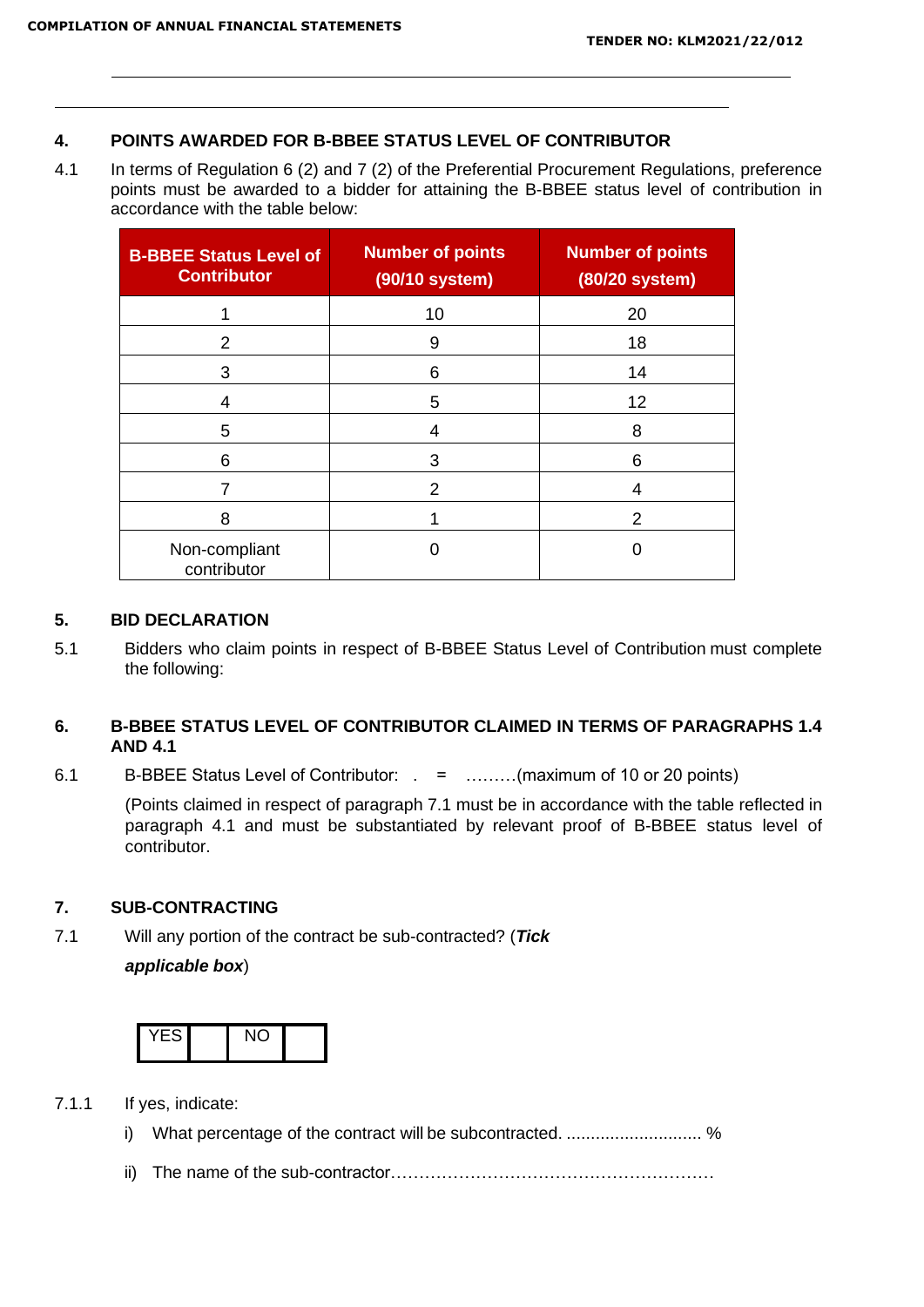iii) The B-BBEE status level of the sub-contractor..............................…………..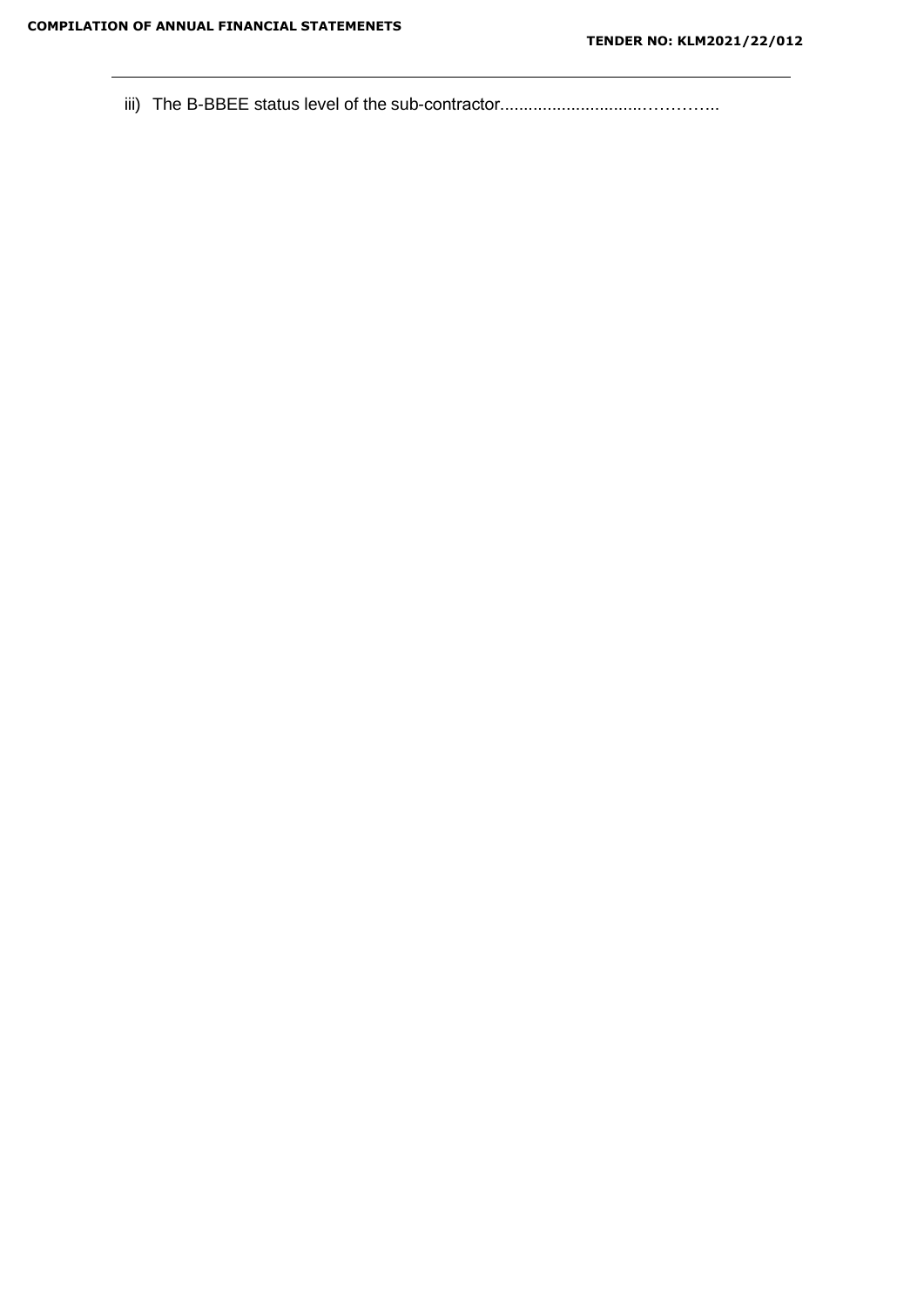iv) Whether the sub-contractor is an EME or QSE

# *(Tick applicable box*)



**v) Specify, by ticking the appropriate box, if subcontracting with an enterprise in terms of Preferential Procurement Regulations,2017:**

| Designated Group: An EME or QSE which is at last 51% owned by:    | <b>EME</b> | QSE |
|-------------------------------------------------------------------|------------|-----|
|                                                                   |            |     |
| <b>Black people</b>                                               |            |     |
| Black people who are youth                                        |            |     |
| Black people who are women                                        |            |     |
| <b>Black people with disabilities</b>                             |            |     |
| Black people living in rural or underdeveloped areas or townships |            |     |
| Cooperative owned by black people                                 |            |     |
| Black people who are military veterans                            |            |     |
| <b>OR</b>                                                         |            |     |
| <b>Any EME</b>                                                    |            |     |
| Any QSE                                                           |            |     |

#### **8. DECLARATION WITH REGARD TO COMPANY/FIRM**

8.1 Name of company/firm:………………………………………………………………

- 8.2 VAT registration number:……………………………………….……………………
- 8.3 Company registration number:…………….……………………….……………….
- 8.4 TYPE OF COMPANY/ FIRM
	- D Partnership/Joint Venture / Consortium
	- □ One person business/sole propriety
	- D Close corporation
	- D Company
	- **D** (Pty) Limited [TICK

APPLICABLE BOX]

# 8.5 DESCRIBE PRINCIPAL BUSINESS ACTIVITIES

…………………………………………………………………………………………… …………………………………………………………………………………………… …………………………………………………………………………………………… …………………………………………………………………………………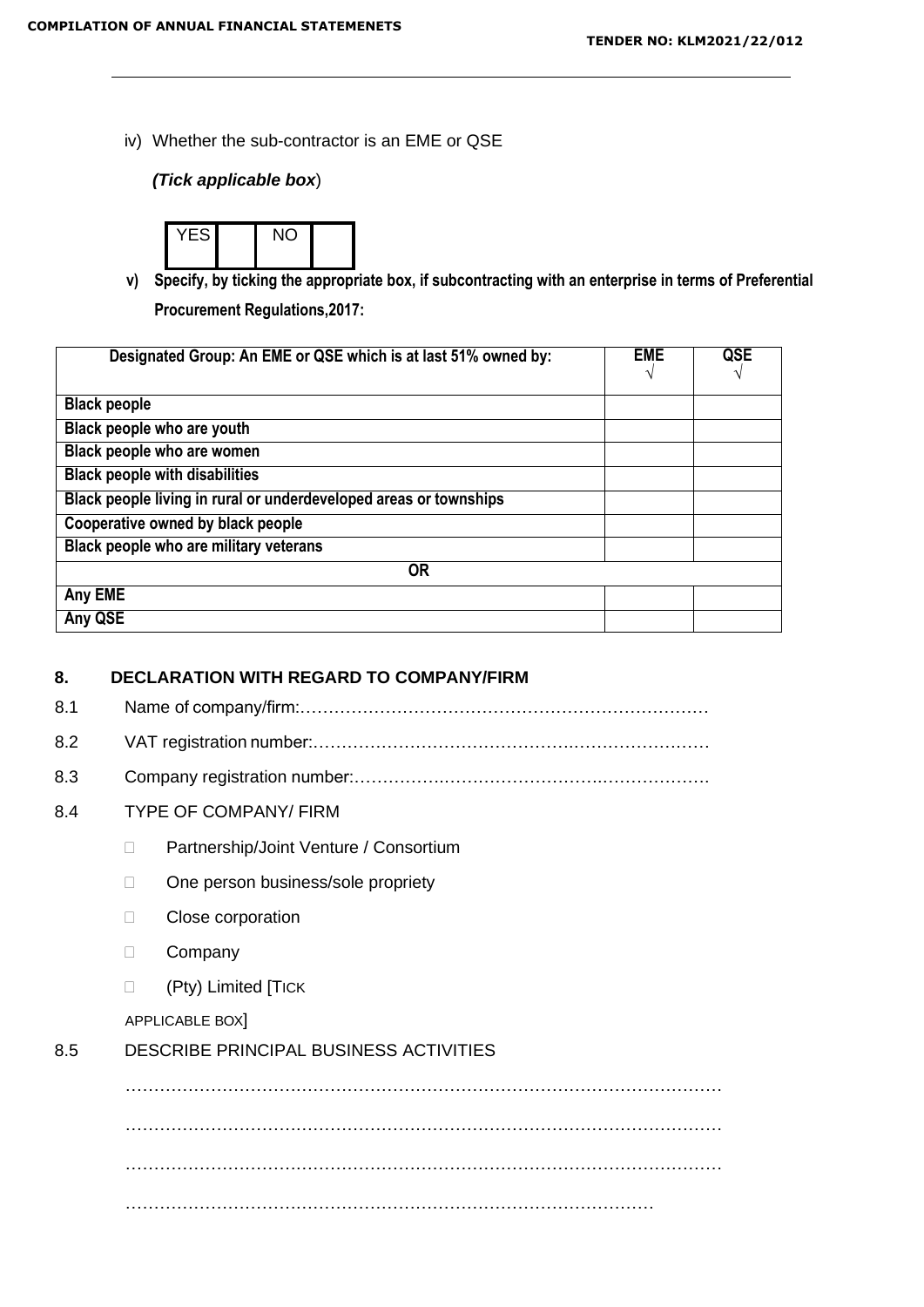#### 8.6 COMPANY CLASSIFICATION

- Manufacturer
- □ Supplier
- □ Professional service provider
- Other service providers, e.g. transporter, etc. [*TICK*

*APPLICABLE BOX*]

#### **8.7 MUNICIPAL INFORMATION**

**Municipality where business is situated: ….…………………………………… Registered Account Number: …………………………………………………….. Stand Number**:………………………………………………………………………..

- 8.8 Total number of years the company/firm has been in business:…………………
- 8.9 I/we, the undersigned, who is/are duly authorised to do so on behalf of the company/firm, certify that the points claimed, based on B-BBE status level of contributor indicated in paragraphs 1.4 and 6.1 of the foregoing certificate, qualifies the company/firm for the preference shown and I / we acknowledge that:
	- i) The information furnished is true and correct;
	- ii) The preference points claimed are in accordance with the General Conditions as indicated in paragraph 1 of this form;
	- iii) In the event of a contract being awarded as a result of points claimed as shown in paragraphs 1.4 and 6.1, the contractor may be required to furnish documentary proof to the satisfaction of the purchaser that the claims are correct;
	- iv) If the B-BBEE status level of contributor has been claimed or obtained on a fraudulent basis or any of the conditions of contract have not been fulfilled, the purchaser may, in addition to any other remedy it may have –
		- (a) disqualify the person from the bidding process;
		- (b) recover costs, losses or damages it has incurred or suffered as a result of that person's conduct;
		- (c) cancel the contract and claim any damages which it has suffered as a result of having to make less favourable arrangements due to such cancellation;
		- (d) recommend that the bidder or contractor, its shareholders and directors, or only the shareholders and directors who acted on a fraudulent basis, be restricted by the National Treasury from obtaining business from any organ of state for a period not exceeding 10 years, after the *audi alteram partem*  (hear the other side) rule has been applied; and
		- (e) forward the matter for criminal prosecution.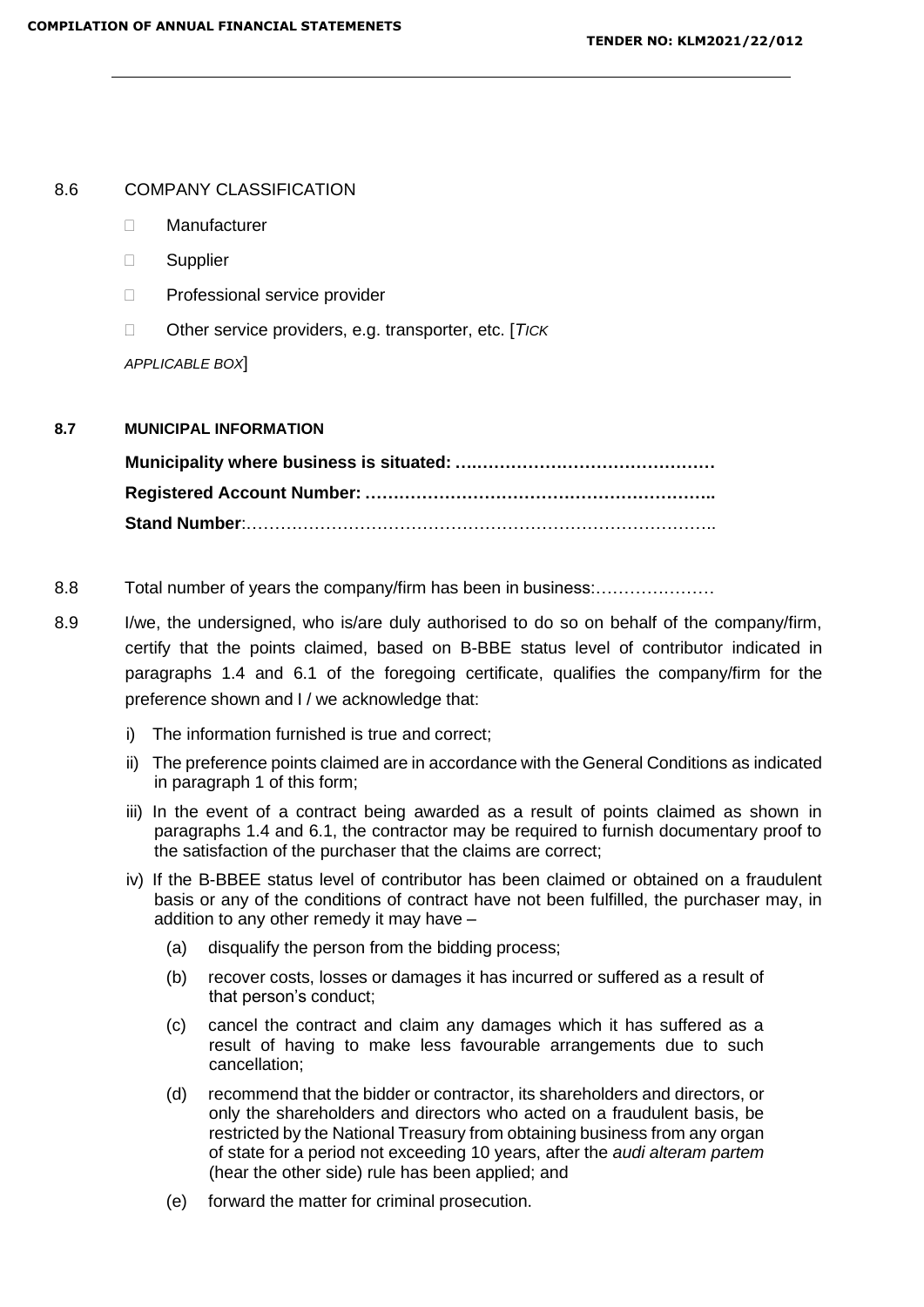l,

 $\overline{\phantom{0}}$ 

| <b>WITNESSES</b> | .                          |
|------------------|----------------------------|
| 1.               | SIGNATURE(S) OF BIDDERS(S) |
| 2.               | DATE:                      |
|                  | <b>ADDRESS</b>             |
|                  |                            |
|                  |                            |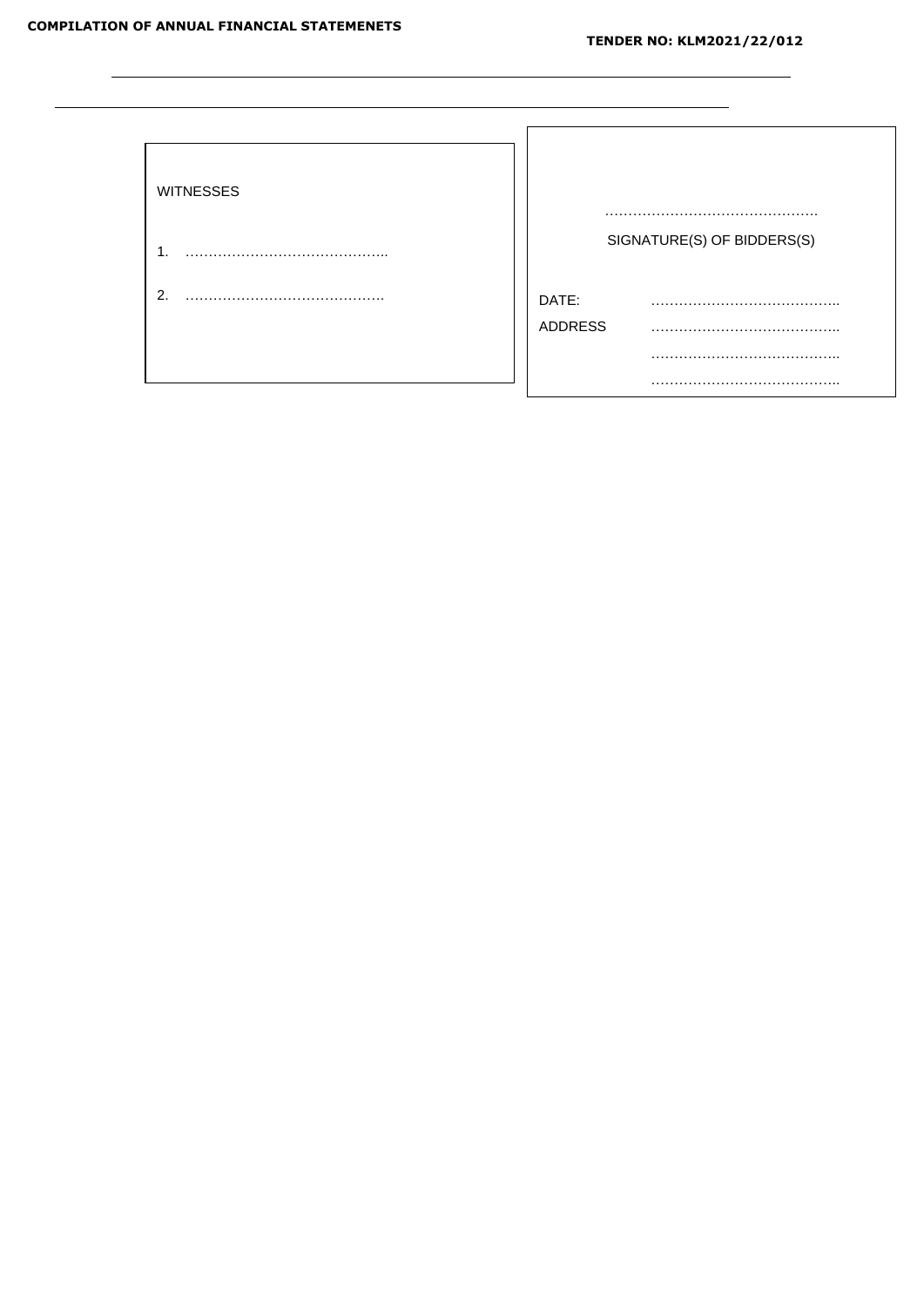#### **MBD 6.2**

#### **DECLARATION CERTIFICATE FOR LOCAL PRODUCTION AND CONTENT FOR DESIGNATED SECTORS**

This Municipal Bidding Document (MBD) must form part of all bids invited. It contains general information and serves as a declaration form for local content (local production and local content are used interchangeably).

Before completing this declaration, bidders must study the General Conditions, Definitions, Directives applicable in respect of Local Content as prescribed in the **Preferential Procurement Regulations, 2011** and the South African Bureau of Standards (SABS) approved technical specification number SATS 1286:2011 (Edition

1) and the Guidance on the Calculation of Local Content together with the Local Content Declaration Templates [Annex C (Local Content Declaration: Summary Schedule), D (Imported Content Declaration: Supporting Schedule to Annex C) and E (Local Content Declaration: Supporting Schedule to Annex C)].

#### **1. General Conditions**

- 1.1. Preferential Procurement Regulations, 2011 (Regulation 9) makes provision for the promotion of local production and content.
- 1.2. Regulation 9.(1) prescribes that in the case of designated sectors, where in the award of bids local production and content is of critical importance, such bids must be advertised with the specific bidding condition that only locally produced goods, services or works or locally manufactured goods, with a stipulated minimum threshold for local production and content will be considered.
- 1.3. Where necessary, for bids referred to in paragraph 1.2 above, a two stage bidding process may be followed, where the first stage involves a minimum threshold for local production and content and the second stage price and B-BBEE.
- 1.4. A person awarded a contract in relation to a designated sector, may not sub- contract in such a manner that the local production and content of the overall value of the contract is reduced to below the stipulated minimum threshold.
- 1.5. The local content (LC) expressed as a percentage of the bid price must be calculated in accordance with the SABS approved technical specification number SATS 1286: 2011 as follows:

 $LC = [1 - x / y]$  \*100

#### **Where**

- x is the imported content in Rand
- y is the bid price in Rand excluding value added tax (VAT)

Prices referred to in the determination of x must be converted to Rand (ZAR) by using the exchange rate published by the South African Reserve Bank (SARB) at 12:00 on the date of advertisement of the bid as required in paragraph 4.1 below.

**The SABS approved technical specification number SATS 1286:2011 is accessible on <http://www.thedti.gov.za/industrial> development/ip.jsp at no cost.**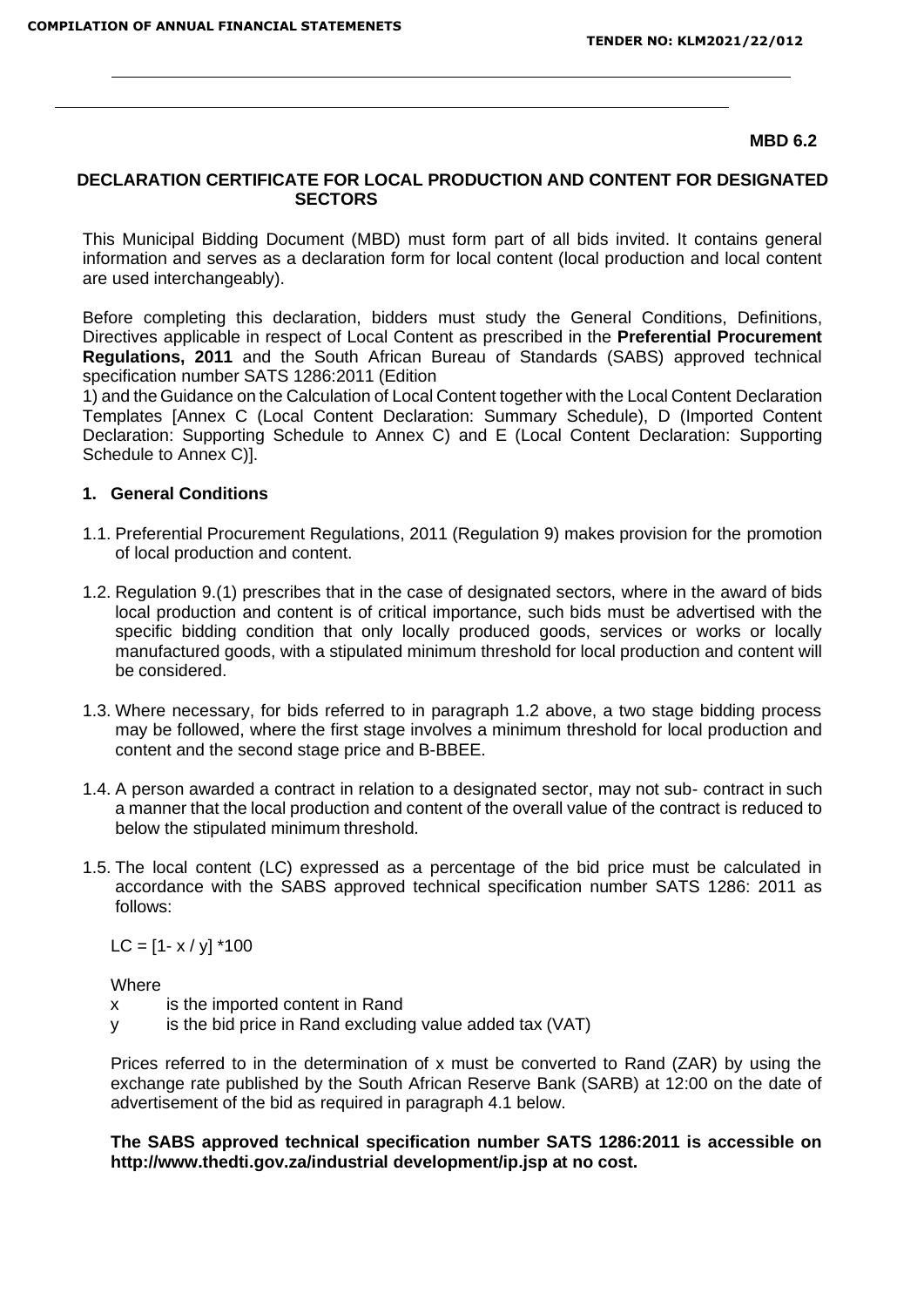1.6. A bid may be disqualified if this Declaration Certificate and the Annex C (Local Content Declaration: Summary Schedule) are not submitted as part of the bid documentation;

#### **2. Definitions**

- 2.1. **"bid"** includes written price quotations, advertised competitive bids or proposals;
- 2.2. **"bid price"** price offered by the bidder, excluding value added tax (VAT);
- 2.3. **"contract"** means the agreement that results from the acceptance of a bid by an organ of state;
- 2.4. **"designated sector"** means a sector, sub-sector or industry that has been designated by the Department of Trade and Industry in line with national development and industrial policies for local production, where only locally produced services, works or goods or locally manufactured goods meet the stipulated minimum threshold for local production and content;
- 2.5. **"duly sign"** means a Declaration Certificate for Local Content that has been signed by the Chief Financial Officer or other legally responsible person nominated in writing by the Chief Executive, or senior member / person with management responsibility(close corporation, partnership or individual).
- 2.6. **"imported content"** means that portion of the bid price represented by the cost of components, parts or materials which have been or are still to be imported (whether by the supplier or its subcontractors) and which costs are inclusive of the costs abroad (this includes labour and intellectual property costs), plus freight and other direct importation costs, such as landing costs, dock duties, import duty, sales duty or other similar tax or duty at the South African port of entry;
- 2.7. **"local content"** means that portion of the bid price which is not included in the imported content, provided that local manufacture does take place;
- 2.8. **"stipulated minimum threshold"** means that portion of local production and content as determined by the Department of Trade and Industry; and
- 2.9. **"sub-contract"** means the primary contractor's assigning, leasing, making out work to, or employing another person to support such primary contractor in the execution of part of a project in terms of the contract.
- **3. The stipulated minimum threshold(s) for local production and content (refer to Annex A of SATS 1286:2011) for this bid is/are as follows:**

| Description of services, works or goods | Stipulated minimum threshold |
|-----------------------------------------|------------------------------|
|                                         | ℅                            |
|                                         | %                            |
|                                         |                              |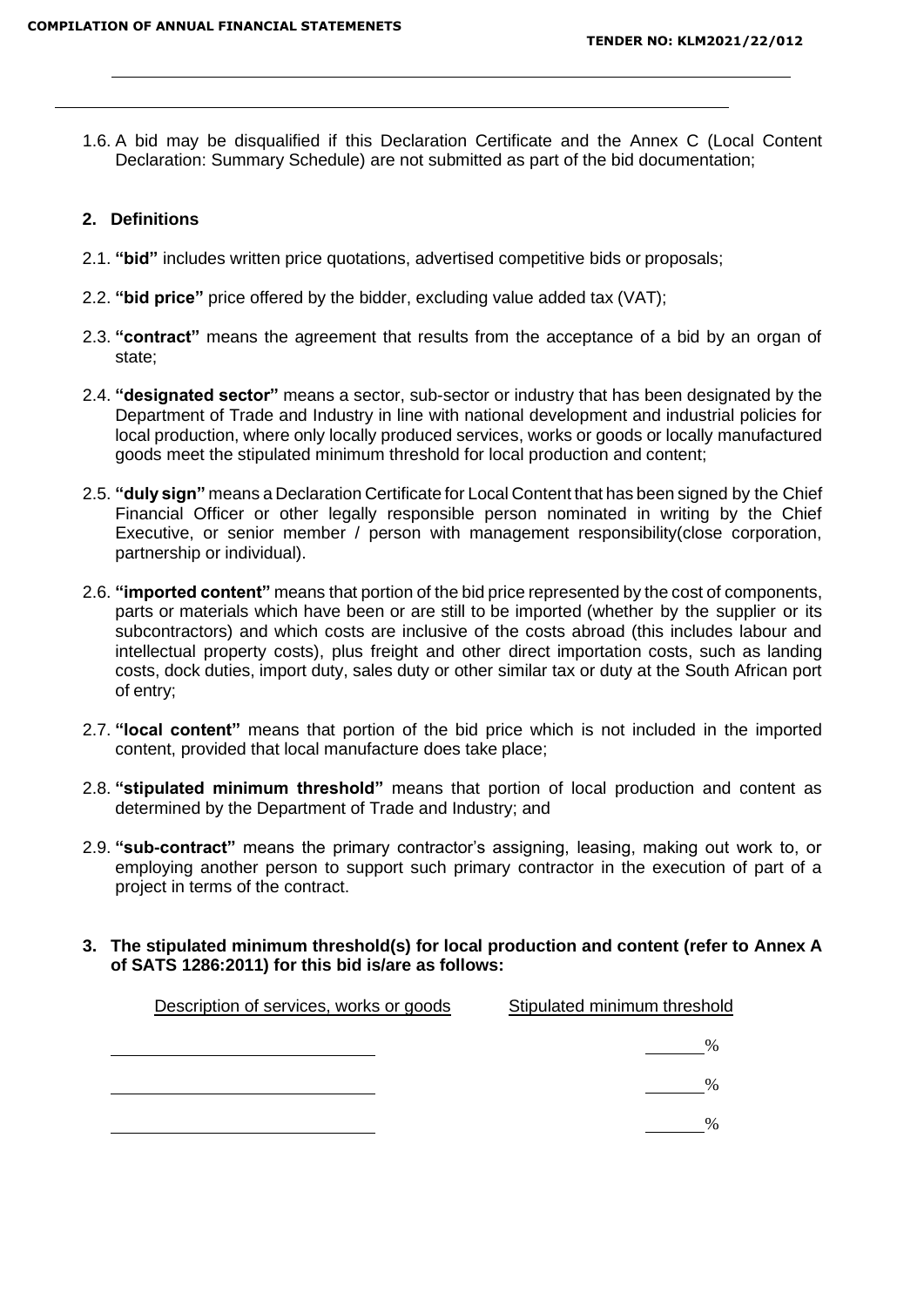**4.** Does any portion of the services, works or goods offered have any imported content? (*Tick applicable box*)



4.1 If yes, the rate(s) of exchange to be used in this bid to calculate the local content as prescribed in paragraph 1.5 of the general conditions must be the rate(s) published by the SARB for the specific currency at 12:00 on the date of advertisement of the bid.

The relevant rates of exchange information is accessible on [www.reservebank.co.za](http://www.reservebank.co.za/)

Indicate the rate(s) of exchange against the appropriate currency in the table below (refer to Annex A of SATS 1286:2011):

| <b>Currency</b>       | <b>Rates of exchange</b> |
|-----------------------|--------------------------|
| <b>US Dollar</b>      |                          |
| <b>Pound Sterling</b> |                          |
| Euro                  |                          |
| Yen                   |                          |
| Other                 |                          |

NB: Bidders must submit proof of the SARB rate (s) of exchange used.

**5.** Where, after the award of a bid, challenges are experienced in meeting the stipulated minimum threshold for local content the dti must be informed accordingly in order for the dti to verify and in consultation with the Accounting Officer / Accounting Authority provide directives in this regard.

#### **LOCAL CONTENT DECLARATION (REFER TO ANNEX B OF SATS 1286:2011)**

**LOCAL CONTENT DECLARATION BY CHIEF FINANCIAL OFFICER OR OTHER LEGALLY RESPONSIBLE PERSON NOMINATED IN WRITING BY THE CHIEF EXECUTIVE OR SENIOR MEMBER/PERSON WITH MANAGEMENT RESPONSIBILITY (CLOSE CORPORATION, PARTNERSHIP OR INDIVIDUAL)**

**IN RESPECT OF BID NO.** .................................................................................

**ISSUED BY**: (Procurement Authority / Name of Municipality / Municipal Entity):

.........................................................................................................................

NB

- 1 The obligation to complete, duly sign and submit this declaration cannot be transferred to an external authorized representative, auditor or any other third party acting on behalf of the bidder.
- **2** Guidance on the Calculation of Local Content together with Local Content Declaration Templates (Annex C, D and E) is accessible on [http://www.thedti.gov.za/industrial](http://www.thedti.gov.za/industrial%20development/ip.jsp) development/ip.jsp. Bidders should first complete Declaration D. After completing Declaration D, bidders should complete Declaration E and then consolidate the information on Declaration C. **Declaration C should be submitted with the bid documentation at the closing date and time of the bid**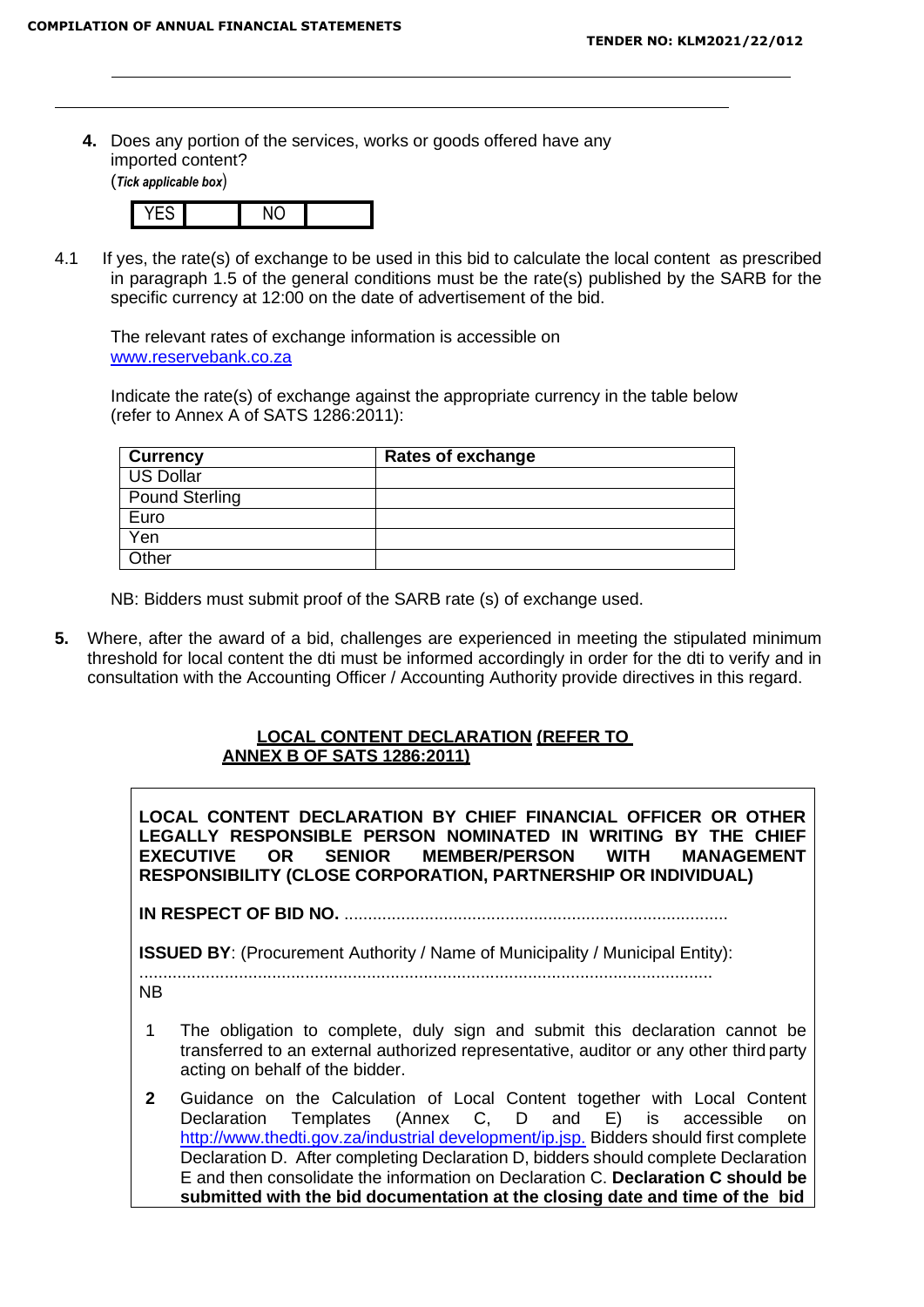**in order to substantiate the declaration made in paragraph (c) below.** Declarations D and E should be kept by the bidders for verification purposes for a period of at least 5 years. The successful bidder is required to continuously update Declarations C, D and E with the actual values for the duration of the contract.

entity), the following:

- (a) The facts contained herein are within my own personal knowledge.
- (b) I have satisfied myself that:
	- (i) the goods/services/works to be delivered in terms of the above-specified bid comply with the minimum local content requirements as specified in the bid, and as measured in terms of SATS 1286:2011;
- (c) The local content percentages (%) indicated below has been calculated using the formula given in clause 3 of SATS 1286:2011, the rates of exchange indicated in paragraph 4.1 above and the information contained in Declaration D and E which has been consolidated in Declaration C;

| Bid price, excluding VAT (y)                                       | R |
|--------------------------------------------------------------------|---|
| Imported content (x), as calculated in terms of SATS 1286:2011     | R |
| Stipulated minimum threshold for local content (paragraph 3 above) |   |
| Local content %, as calculated in terms of SATS 1286:2011          |   |

**If the bid is for more than one product, the local content percentages for each product contained in Declaration C shall be used instead of the table above. The local content percentages for each product has been calculated using the formula given in clause 3 of SATS 1286:2011, the rates of exchange indicated in paragraph**

**4.1 above and the information contained in Declaration D and E.**

(d) I accept that the Procurement Authority / Municipality /Municipal Entity has the right to request that the local content be verified in terms of the requirements of SATS 1286:2011.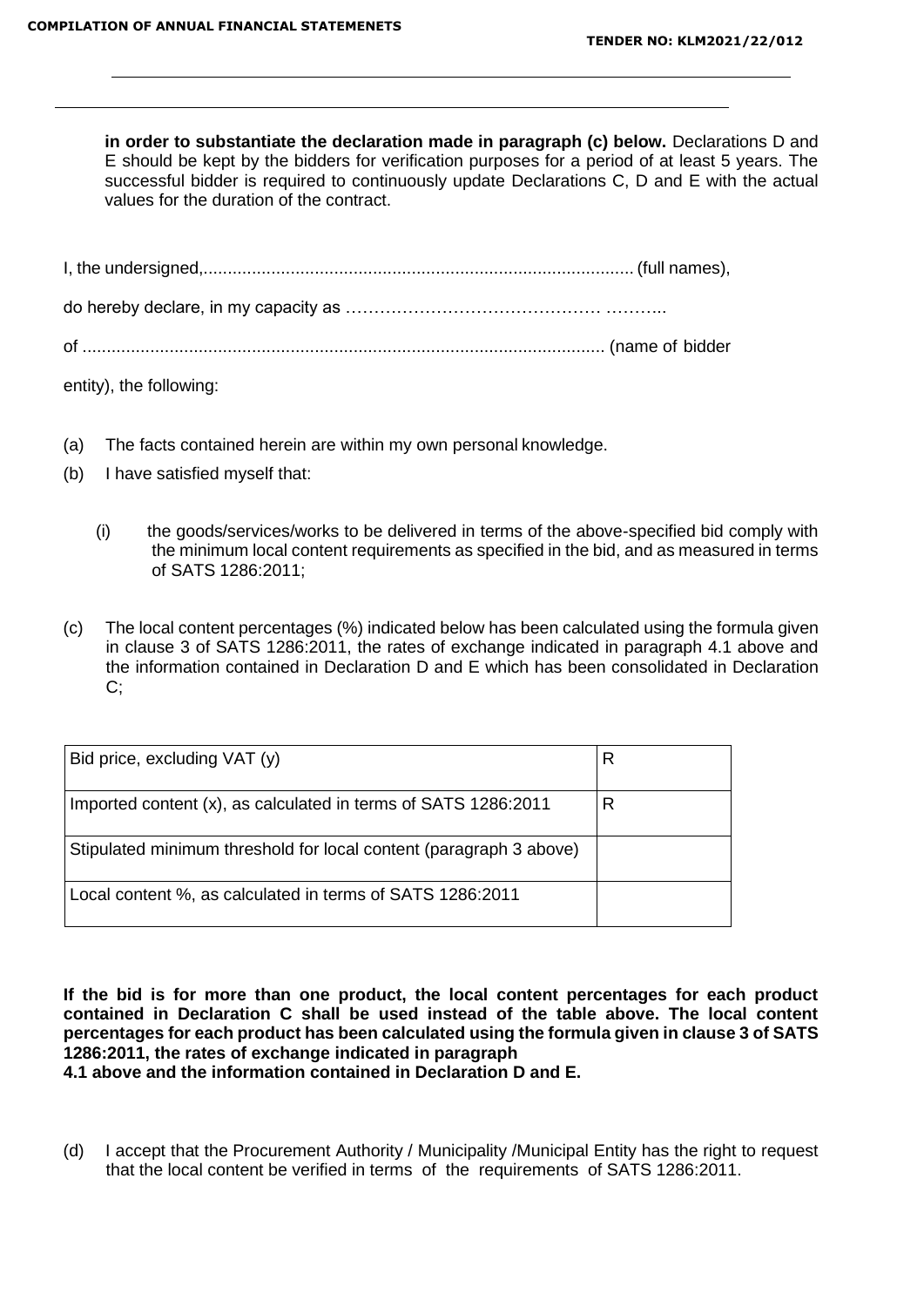l,

 $\overline{\phantom{0}}$ 

| (e) I understand that the awarding of the bid is dependent on the accuracy of the<br>information furnished in this application. I also understand that the submission of<br>incorrect data, or data that are not verifiable as described in SATS 1286:2011, may<br>result in the Procurement Authority / Municipal / Municipal Entity imposing any or all<br>of the remedies as provided for in Regulation 13 of the Preferential Procurement<br>Regulations, 2011 promulgated under the Preferential Policy Framework Act<br>(PPPFA), 2000 (Act No. 5 of 2000). |                                                                                                                                                                                                                                |  |
|------------------------------------------------------------------------------------------------------------------------------------------------------------------------------------------------------------------------------------------------------------------------------------------------------------------------------------------------------------------------------------------------------------------------------------------------------------------------------------------------------------------------------------------------------------------|--------------------------------------------------------------------------------------------------------------------------------------------------------------------------------------------------------------------------------|--|
|                                                                                                                                                                                                                                                                                                                                                                                                                                                                                                                                                                  | DATE: ____________                                                                                                                                                                                                             |  |
| WITNESS No. 1                                                                                                                                                                                                                                                                                                                                                                                                                                                                                                                                                    | DATE: the contract of the contract of the contract of the contract of the contract of the contract of the contract of the contract of the contract of the contract of the contract of the contract of the contract of the cont |  |
| <b>WITNESS No. 2 ________</b>                                                                                                                                                                                                                                                                                                                                                                                                                                                                                                                                    | DATE:                                                                                                                                                                                                                          |  |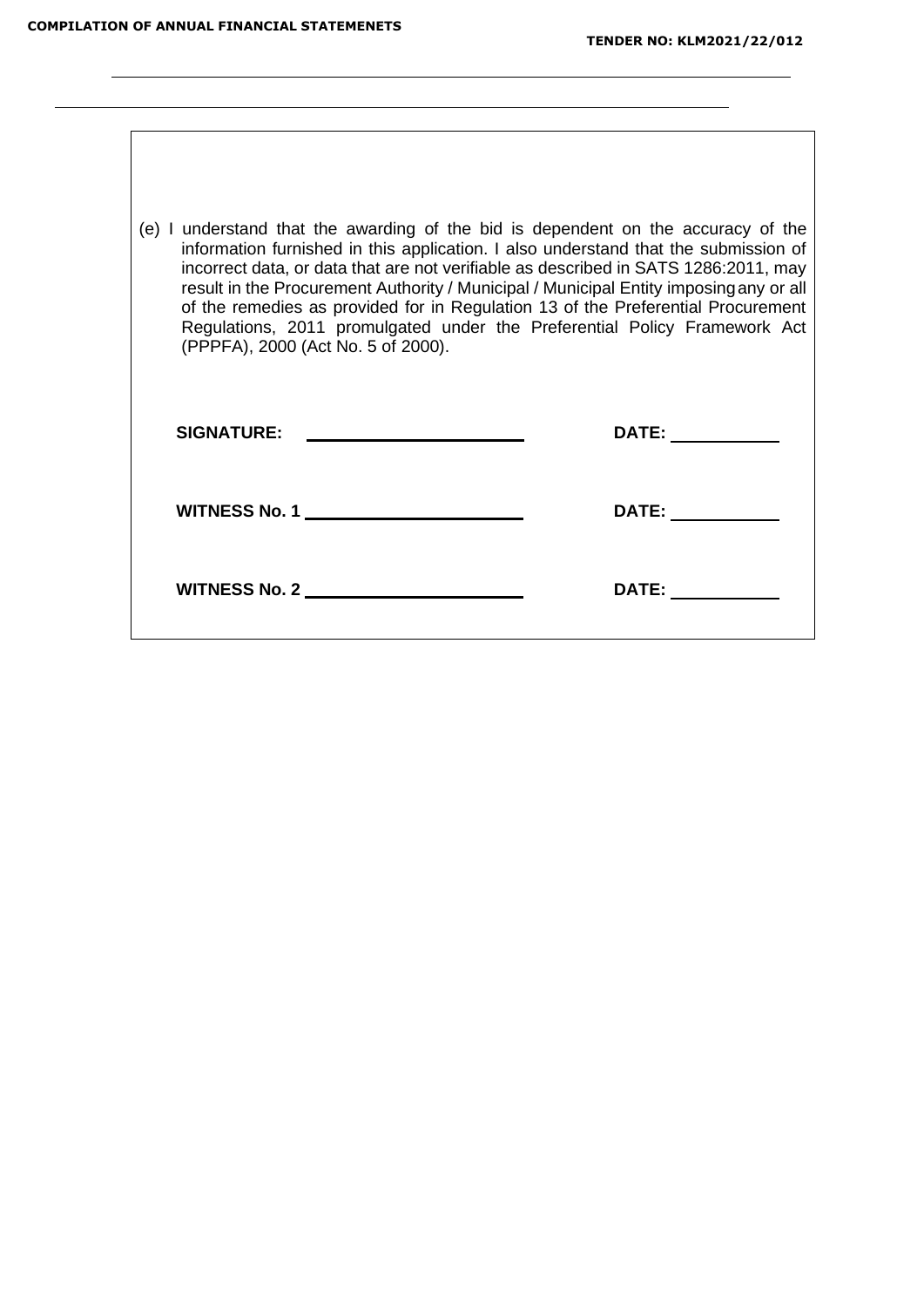#### **MBD 8**

# **DECLARATION OF BIDDER'S PAST SUPPLY CHAIN MANAGEMENT PRACTICES**

- 1 This Municipal Bidding Document must form part of all bids invited.
- 2 It serves as a declaration to be used by municipalities and municipal entities in ensuring that when goods and services are being procured,all reasonable steps are taken to combat the abuse of the supply chain management system.
- 3 The bid of any bidder may be rejected if that bidder, or any of its directors have:
	- a. abused the municipality's / municipal entity's supply chain management system or committed any improper conduct in relation to such system;
	- b. been convicted for fraud or corruption during the past five years;
	- c. willfully neglected, reneged on or failed to comply with any government, municipal or other public sector contract during the past five years; or
	- d. been listed in the Register for Tender Defaulters in terms of section 29 of the Prevention and Combating of Corrupt Activities Act (No 12 of 2004).

# **4 In order to give effect to the above, the following questionnaire must be completed and submitted with the bid.**

| <b>Item</b> | <b>Question</b>                                                                                                                                                                                                                                                                                                                                                         | Yes  | No        |
|-------------|-------------------------------------------------------------------------------------------------------------------------------------------------------------------------------------------------------------------------------------------------------------------------------------------------------------------------------------------------------------------------|------|-----------|
| 4.1         | Is the bidder or any of its directors listed on the National Treasury's Database of Restricted Suppliers<br>as companies or persons prohibited from doing business with the public sector?                                                                                                                                                                              | Yes  | No.       |
|             | (Companies or persons who are listed on this Database were informed in writing<br>of this restriction by the Accounting Officer/Authority of the institution that imposed<br>the restriction after the <i>audi alteram partem</i> rule was applied).                                                                                                                    |      |           |
|             | The Database of Restricted Suppliers now resides on the National<br>Treasury's website(www.treasury.gov.za) and can be accessed by clicking on<br>its link at the bottom of the home page.                                                                                                                                                                              |      |           |
| 4.1.1       | If so, furnish particulars:                                                                                                                                                                                                                                                                                                                                             |      |           |
| 4.2         | Is the bidder or any of its directors listed on the Register for Tender Defaulters in<br>terms of section 29 of the Prevention and Combating of Corrupt Activities Act (No<br>12 of 2004)?<br>The Register for Tender Defaulters can be accessed on the National<br>Treasury's website (www.treasury.gov.za) by clicking on its link at the bottom<br>of the home page. | Yes. | <b>No</b> |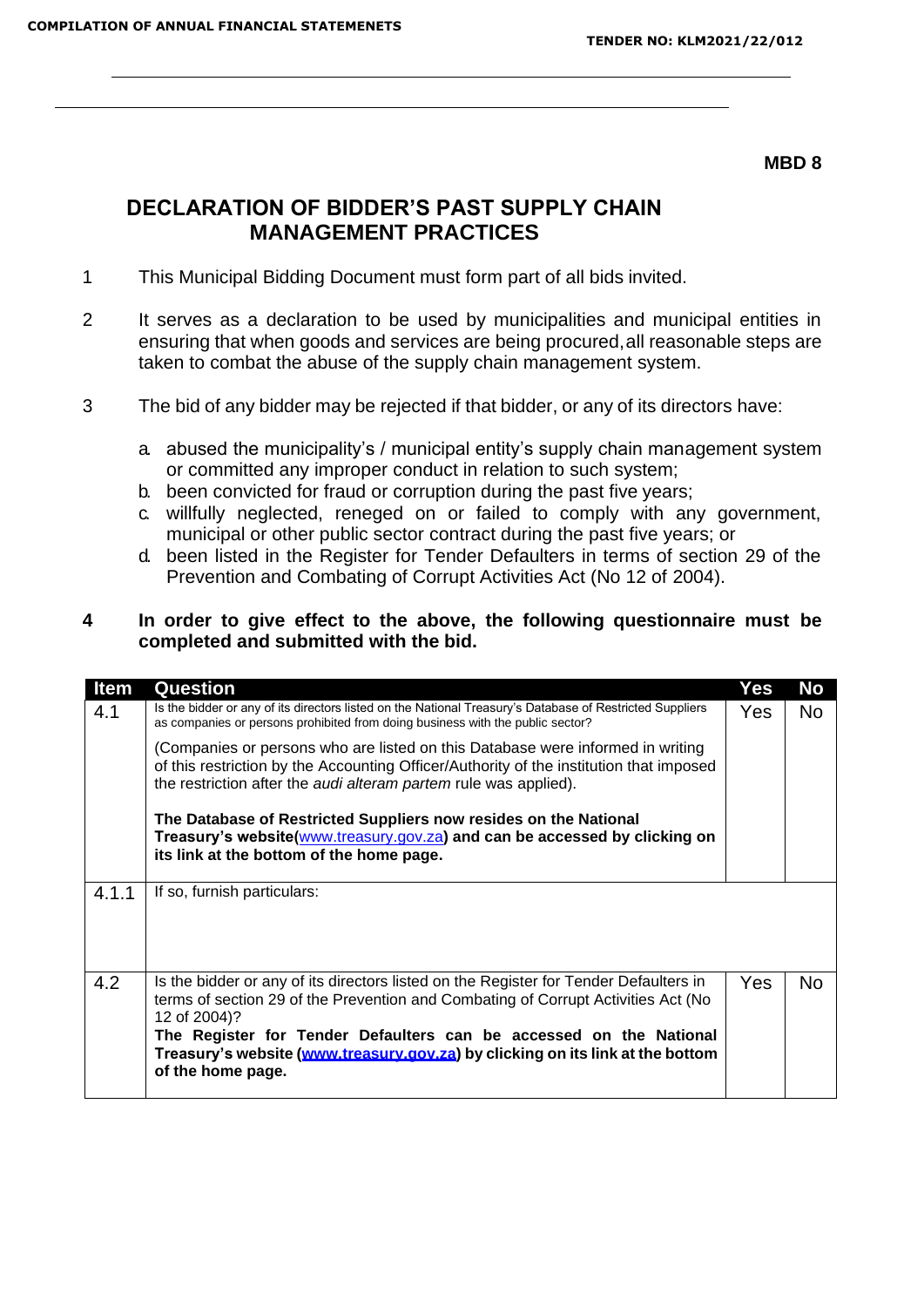| 4.2.1       | If so, furnish particulars:                                                                                                                                                                                                                  |     |                |
|-------------|----------------------------------------------------------------------------------------------------------------------------------------------------------------------------------------------------------------------------------------------|-----|----------------|
|             |                                                                                                                                                                                                                                              |     |                |
|             |                                                                                                                                                                                                                                              |     |                |
|             |                                                                                                                                                                                                                                              |     |                |
| 4.3         | Was the bidder or any of its directors convicted by a court of law (including a court<br>of law outside the Republic of South Africa) for fraud or corruption during the past<br>five years?                                                 | Yes | N <sub>o</sub> |
|             |                                                                                                                                                                                                                                              |     |                |
| 4.3.1       | If so, furnish particulars:                                                                                                                                                                                                                  |     |                |
|             |                                                                                                                                                                                                                                              |     |                |
|             |                                                                                                                                                                                                                                              |     |                |
|             |                                                                                                                                                                                                                                              |     |                |
| <b>Item</b> | <b>Question</b>                                                                                                                                                                                                                              | Yes | <b>No</b>      |
| 4.4         | Does the bidder or any of its directors owe any municipal rates and taxes or<br>municipal charges to the municipality / municipal entity, or to any other<br>municipality / municipal entity, that is in arrears for more than three months? | Yes | <b>No</b>      |
| 4.4.1       | If so, furnish particulars:                                                                                                                                                                                                                  |     |                |
|             |                                                                                                                                                                                                                                              |     |                |
|             |                                                                                                                                                                                                                                              |     |                |
|             |                                                                                                                                                                                                                                              |     |                |
| 4.5         | Was any contract between the bidder and the municipality / municipal entity or                                                                                                                                                               | Yes | <b>No</b>      |
|             | any other organ of state terminated during the past five years on account of failure                                                                                                                                                         |     |                |
|             | to perform on or comply with the contract?                                                                                                                                                                                                   |     |                |
| 4.7.1       | If so, furnish particulars:                                                                                                                                                                                                                  |     |                |
|             |                                                                                                                                                                                                                                              |     |                |
|             |                                                                                                                                                                                                                                              |     |                |
|             |                                                                                                                                                                                                                                              |     |                |
|             |                                                                                                                                                                                                                                              |     |                |

# **CERTIFICATION**

**I, THE UNDERSIGNED (FULL NAME) ..................................................................CERTIFY THAT THE INFORMATION FURNISHED ON THISDECLARATION FORM TRUE AND CORRECT.**

**I ACCEPT THAT, IN ADDITION TO CANCELLATION OF A CONTRACT, ACTION MAY BE TAKEN AGAINST ME SHOULD THIS DECLARATION PROVE TO BE FALSE.**

**………………………………………... ………………………….. Signature Date** 

**………………………………………. …………………………..** 

**Position Name of Bidder**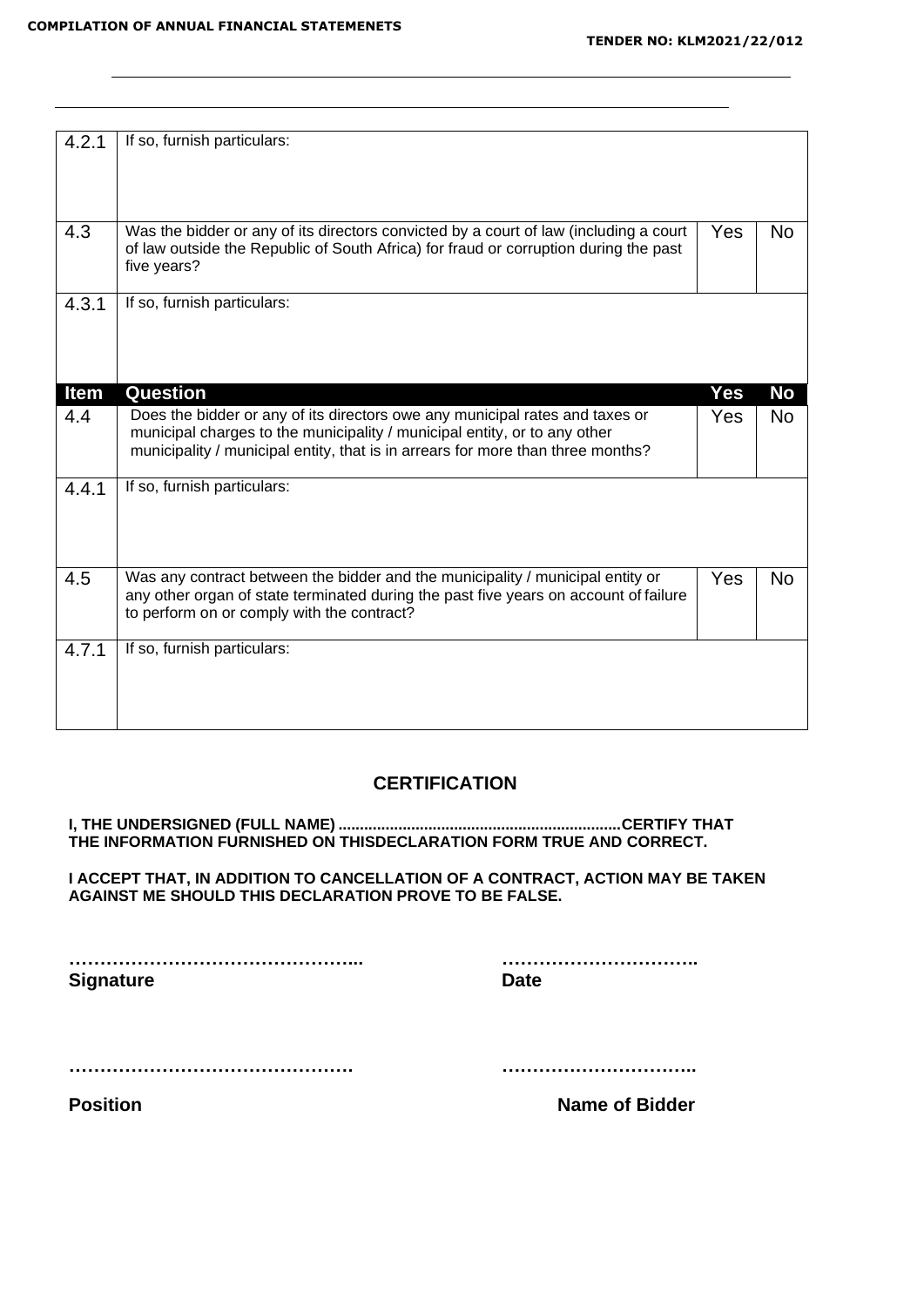#### **MBD 9**

# **CERTIFICATE OF INDEPENDENT BID DETERMINATION**

- 1 This Municipal Bidding Document (MBD) must form part of all bids<sup>1</sup> invited.
- 2 Section 4 (1) (b) (iii) of the Competition Act No. 89 of 1998, as amended, prohibits an agreement between, or concerted practice by, firms, or a decision by an association of firms, if it is between parties in a horizontal relationship and if it involves collusive bidding (or bid rigging).² Collusive bidding is a *pe se* prohibition meaning that it cannot be justified under any grounds.
- 3 Municipal Supply Regulation 38 (1) prescribes that a supply chain management policy must provide measures for the combating of abuse of the supply chain management system, and must enable the accounting officer, among others, to:
	- a. take all reasonable steps to prevent such abuse;
	- b. reject the bid of any bidder if that bidder or any of its directors has abused the supply chain management system of the municipality or municipal entity or has committed any improper conduct in relation to such system; and
	- c. cancel a contract awarded to a person if the person committed any corrupt or fraudulent act during the bidding process or the execution of the contract.
	- 4 This MBD serves as a certificate of declaration that would be used by institutions to ensure that, when bids are considered, reasonable steps are taken to prevent any form of bid-rigging.
	- 5 In order to give effect to the above, the attached Certificate of Bid Determination (MBD 9) must be completed and submitted with the bid:

# **CERTIFICATE OF INDEPENDENT BID DETERMINATION**

I, the undersigned, in submitting the accompanying bid:

(Bid Number and Description)

in response to the invitation for the bid made by:

(Name of Municipality / Municipal Entity)

do hereby make the following statements that I certify to be true and complete in every respect: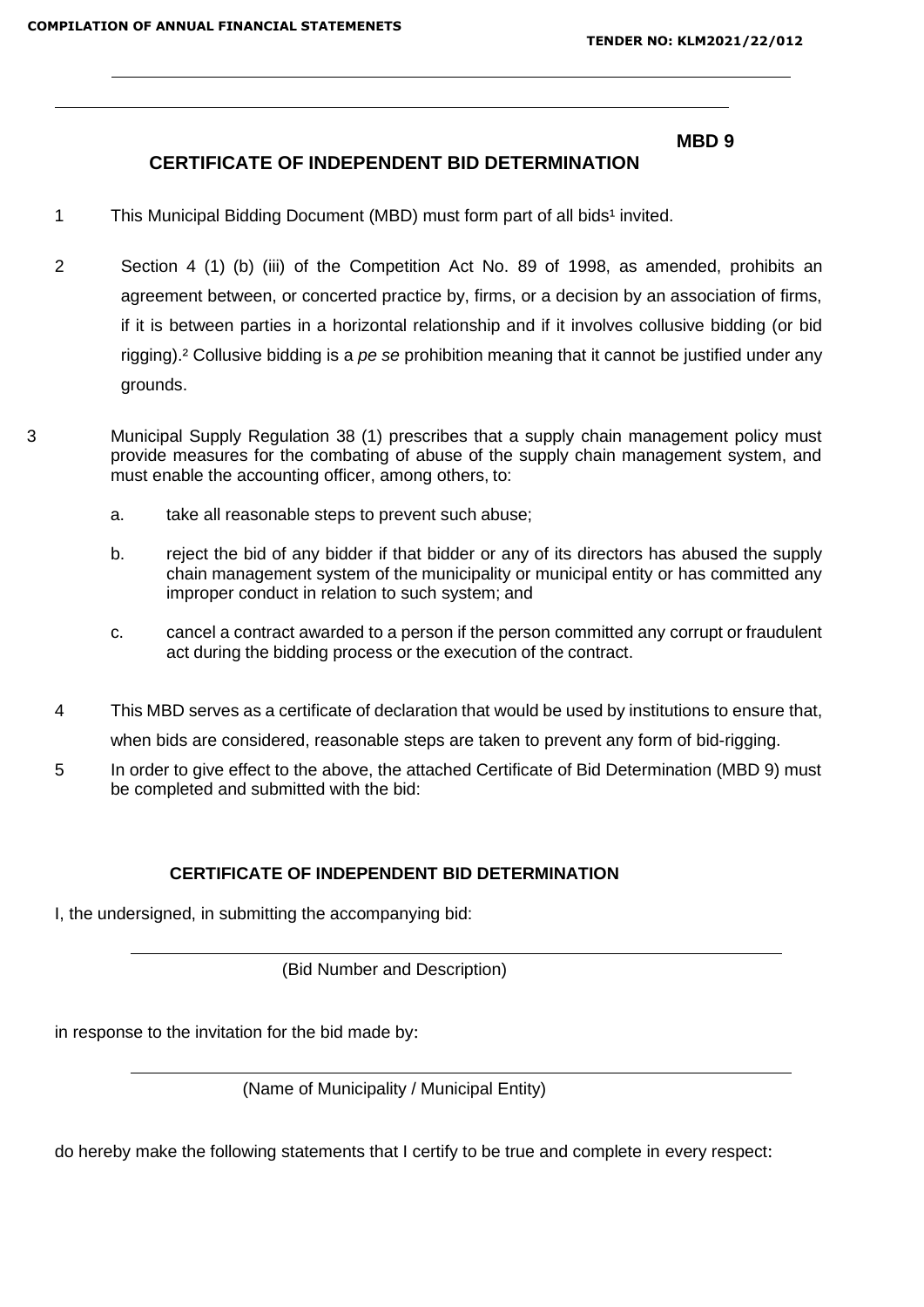I certify, on behalf

of: that: that: the set of the set of the set of the set of the set of the set of the set of the set of the set of the set of the set of the set of the set of the set of the set of the set of the set of the set of the set

(Name of Bidder)

- 1. I have read and I understand the contents of this Certificate;
- 2. I understand that the accompanying bid will be disqualified if this Certificate is found not to be true and complete in every respect;
- 3. I am authorized by the bidder to sign this Certificate, and to submit the accompanying bid, on behalf of the bidder;
- 4. Each person whose signature appears on the accompanying bid has been authorized by the bidder to determine the terms of, and to sign, the bid, on behalf of the bidder;
- 5. For the purposes of this Certificate and the accompanying bid, I understand that the word "competitor" shall include any individual or organization, other than the bidder, whether or not affiliated with the bidder, who:
	- (a) has been requested to submit a bid in response to this bidinvitation;<br>(b) could potentially submit a bid in response to this bid invitation, based
	- could potentially submit a bid in response to this bid invitation, based on their

qualifications, abilities or experience; and

- (c) provides the same goods and services as the bidder and/or is in the same line of business as the bidder
- 6. The bidder has arrived at the accompanying bid independently from, and without consultation, communication, agreement or arrangement with any competitor. However communication between partners in a joint venture or consortium<sup>3</sup> will not be construed as collusive bidding.
- 7. In particular, without limiting the generality of paragraphs 6 above, there has been

no consultation, communication, agreement or arrangement with any competitor regarding:

- (a) prices;
- (b) geographical area where product or service will be rendered (market allocation)
- (c) methods, factors or formulas used to calculate prices;
- (d) the intention or decision to submit or not to submit, a bid;
- (e) the submission of a bid which does not meet the specifications and conditions of the bid; or
- (f) bidding with the intention not to win the bid.
- 8. In addition, there have been no consultations, communications, agreements or arrangements with any competitor regarding the quality, quantity, specifications and conditions or delivery particulars of the products or services to which this bid invitation relates.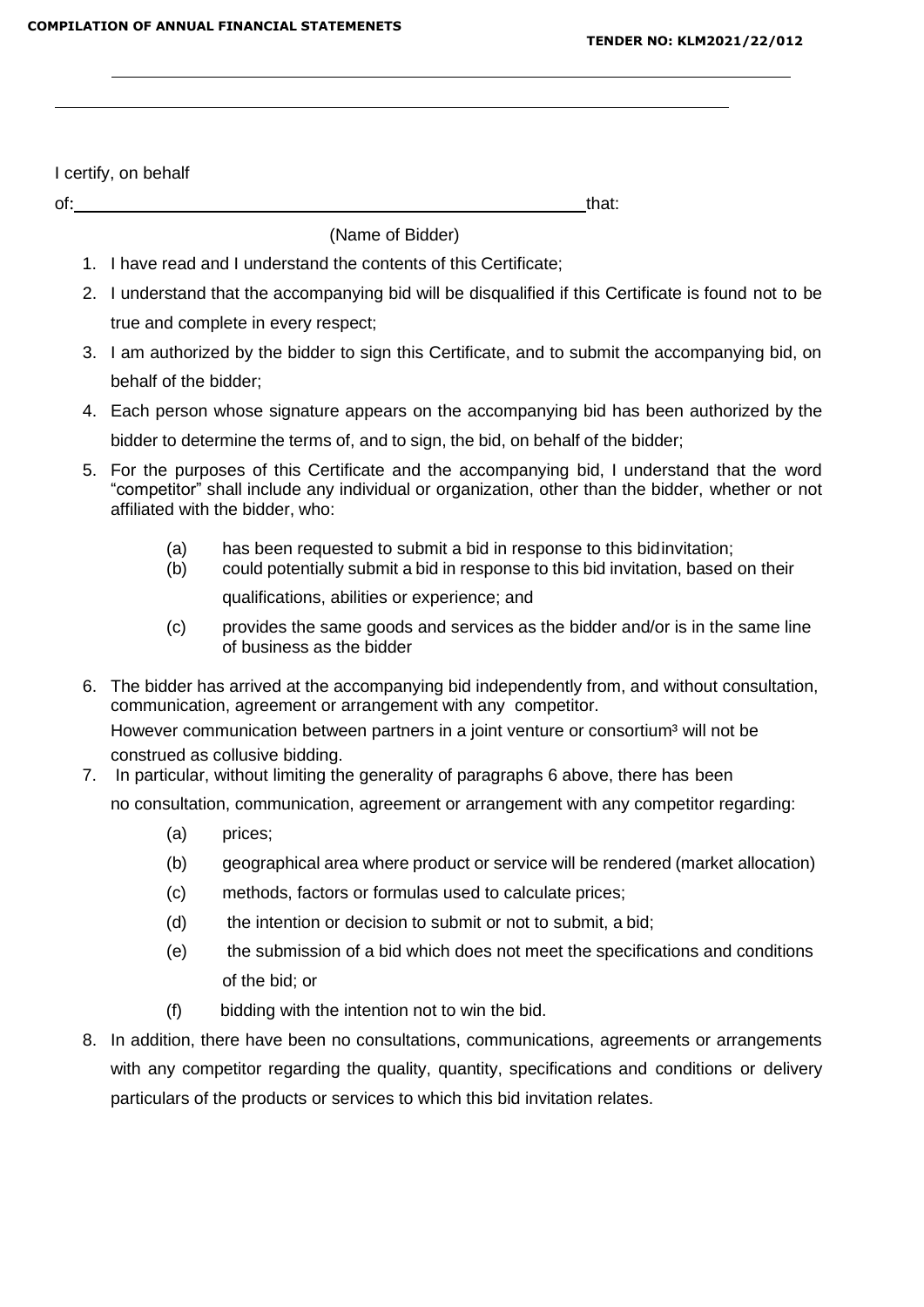- 9. The terms of the accompanying bid have not been, and will not be, disclosed by the bidder, directly or indirectly, to any competitor, prior to the date and time of the official bid opening or of the awarding of the contract.
- 10. I am aware that, in addition and without prejudice to any other remedy provided to combat any restrictive practices related to bids and contracts, bids that are suspicious will be reported to the Competition Commission for investigation and possible imposition of administrative penalties in terms of section 59 of the Competition Act No 89 of 1998 and or may be reported to the National Prosecuting Authority (NPA) for criminal investigation and or may be restricted from conducting business with the public sector for a period not exceeding ten (10) years in terms of the Prevention and Combating of Corrupt Activities Act No 12 of 2004 or any other applicable legislation.

| Signature | Date           |
|-----------|----------------|
|           |                |
|           |                |
|           |                |
| Position  | Name of Bidder |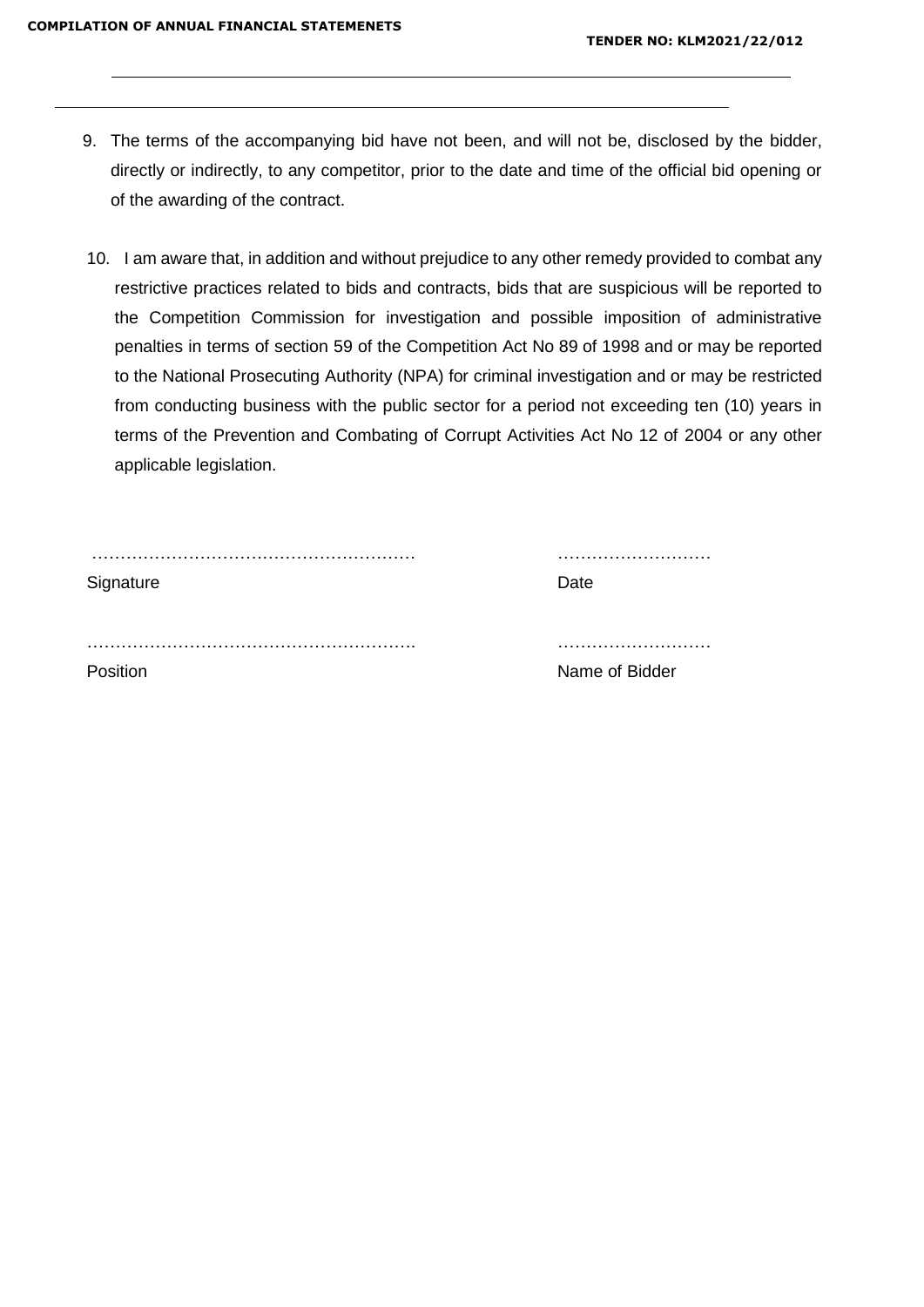# **FORM OF OFFER AND ACCEPTANCE**

The Employer, identified in the acceptance signature block, has solicited offers to enter into a Contract:

The Bidder, identified in the offer signature block, has examined the documents listed in the tender data and addenda thereto as listed in the returnable schedules, and by submitting this offer has accepted the conditions of tender.

By the representative of the Bidder, deemed to be duly authorized, signing this part of this form of offer and acceptance, the Bidder offers to perform all of the obligations and liabilities of the Service Provider under the Contract including compliance with all its terms and conditions according to their true intent and meaning for an amount to be determined in accordance with the conditions of Contract identified in the Contract Data.

………………………………………………………………………………………………………

# **THE OFFERED TOTAL OF THE PRICES INCLUSIVE OF VALUE ADDED TAX IS**

………………………………………………….Rand (in words); R (in

figures)

This offer may be accepted by the Employer by signing the acceptance part of this form of offer and acceptance and returning one copy of this document to the Bidder before the end of the period of validity stated in the tender data, whereupon the Bidder becomes the party named as the Service Provider in the conditions of Contract identified in the Contract Data.

|  | domiciliumcitandi of organization) |
|--|------------------------------------|

**Name and Signature of Witness**:……………………………………………………………..

D**ate**:……………………………

# **ACCEPTANCE**

By signing this part of this form of offer and acceptance, the Employer identified below accepts the Bidder's offer. In consideration thereof, the Employer shall pay the Service Provider the amount due in accordance with the conditions of Contract identified in the Contract Data. Acceptance of the Bidder's offer shall form an agreement between the Employer and the Bidder upon the terms and conditions contained in this agreement and in the Contract that is the subject of this agreement.

Deviations from and amendments to the documents listed in the tender data and any addenda thereto as listed in the tender schedules as well as any changes to the terms of the offer agreed by the Bidder and the Employer during this process of offer and acceptance, are contained in the schedule of addenda attached to and forming part of this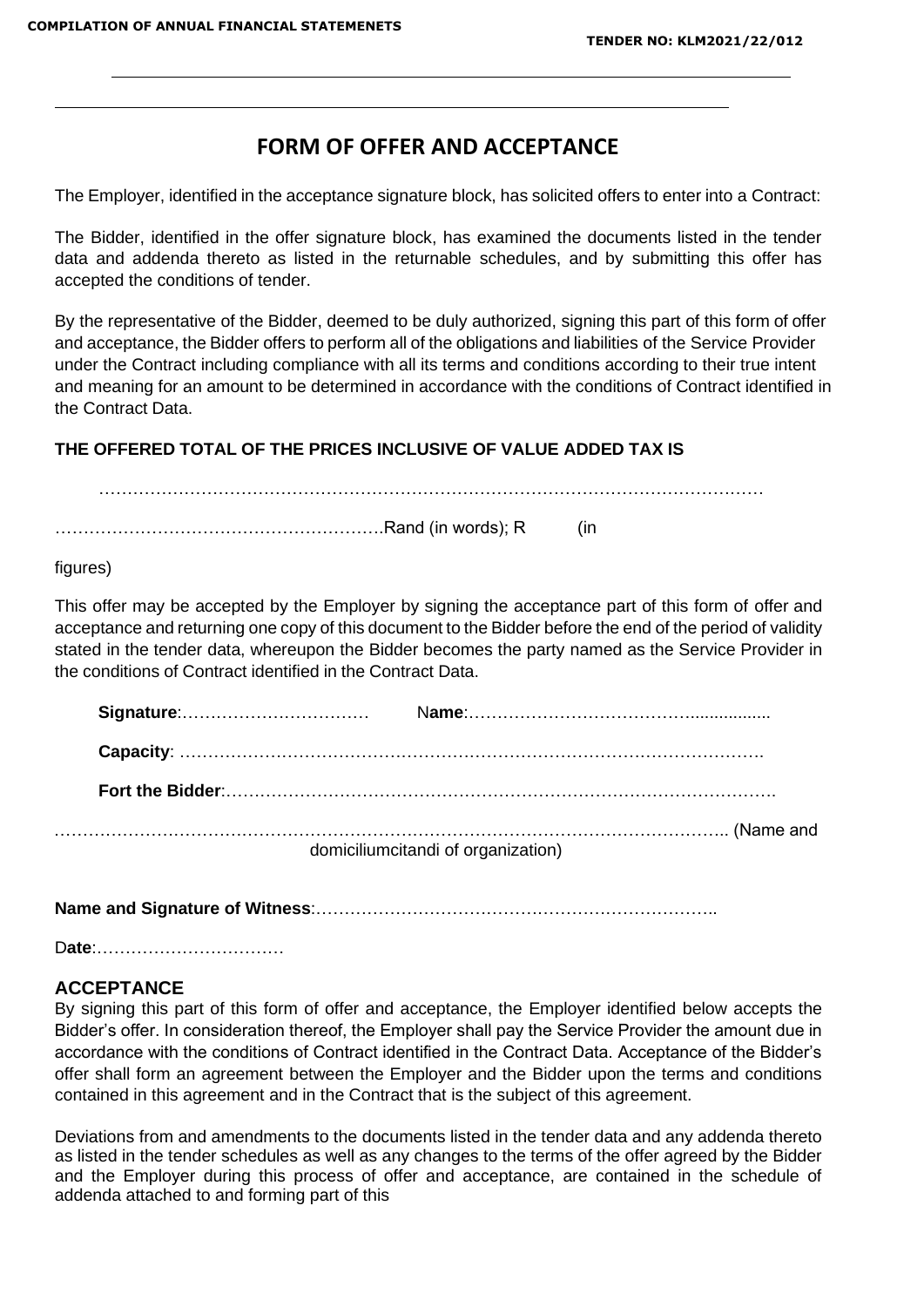agreement. No amendments to or deviations from said documents are valid unless contained in this schedule, which must be signed by the authorized representative(s) of both parties.

The Bidder shall within two weeks after receiving a completed copy of this agreement, including the schedule of addenda (if any), contact the Employer's agent (whose details are given in the Contract Data) to arrange the delivery of any bonds, guarantees, proof of insurance and any other documentation to be provided in terms of the conditions of Contract identified in the Contract Data. Failure to fulfil any of these obligations in accordance with those terms shall constitute a repudiation of this agreement.

Notwithstanding anything contained herein, this agreement comes into effect on the date when the Bidder receives one fully completed, signed copy of this document, including the schedule of addenda (if any). Unless the Bidder (now Service Provider) within five working days of the date of such receipt notifies the Employer in writing of any reason why he cannot accept the contents of this agreement, this agreement shall constitute a binding Contract between the parties.

**Signature(s)**:……………………… **Name(s)**………………………………………………….

#### **Capacity**: **ACTING MUNICIPAL MANAGER.**

# **FOR KGATELOPELE LOCAL MUNICIPALITY, P.O. BOX 43, DANIELSKUILS 8405, BARBER STREET 222 , DANIELSKUIL**

(Name and domiciliumcitandi of organization)

Name and Signature of Witness: …………………………………………………………………

Date: …………………………….

**OFFICIAL STAMP:**

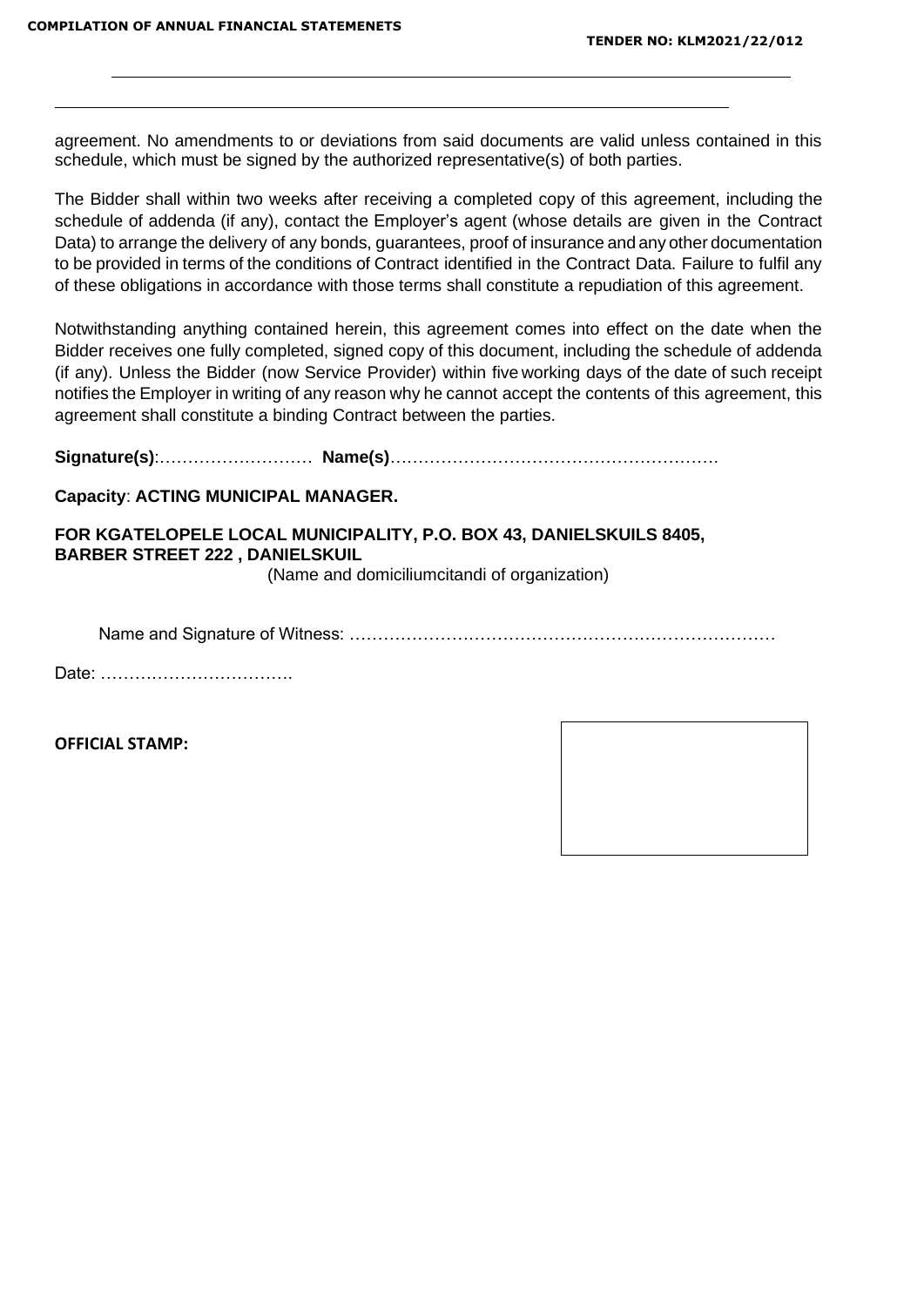# **GOVERNMENT PROCUREMENT: GENERAL CONDITIONS OF CONTRACT THE NATIONAL TREASURY: Republic of South Africa**

# **General Conditions of Contract**

# **1. Definitions**

1. The following terms shall be interpreted as indicated:

1.1 "Closing time" means the date and hour specified in the bidding documents for the receipt of bids.

1.2 "Contract" means the written agreement entered into between the purchaser and the supplier, as recorded in the contract form signed by the parties, including all attachments and appendices thereto and all documents incorporated by referencetherein.

1.3 "Contract price" means the price payable to the supplier under the contract for the full and proper performance of his contractual obligations.

1.4 "Corrupt practice" means the offering, giving, receiving, or soliciting of any thing of value to influence the action of a public official in the procurement process or in contract execution.

1.5 "Countervailing duties" are imposed in cases where an enterprise abroad is subsidized by its government and encouraged to marketits products internationally.

1.6 "Country of origin" means the place where the goods were mined, grown or produced or from which the services are supplied.Goods are produced when, through manufacturing, processing or substantial and major assembly of components, a commercially recognized new product results that is substantially different in basic characteristics or in purpose or utility from its components.

1.7 "Day" means calendar day.

1.8"Delivery" means delivery in compliance of the conditions of the contract or order.

1.9 "Delivery ex stock" means immediate delivery directly from stock actually on hand.

1.10 "Delivery into consignees store or to his site" means delivered and unloaded in the specified store or depot or on the specified site in compliance with the conditions of the contract or order, the supplier bearing all risks and charges involved until the goods are so delivered and a valid receipt is obtained.

1.11 "Dumping" occurs when a private enterprise abroad market its goods on own initiative in the RSA at lower prices than that of the country of origin and which have the potential to harm the local industries in the RSA.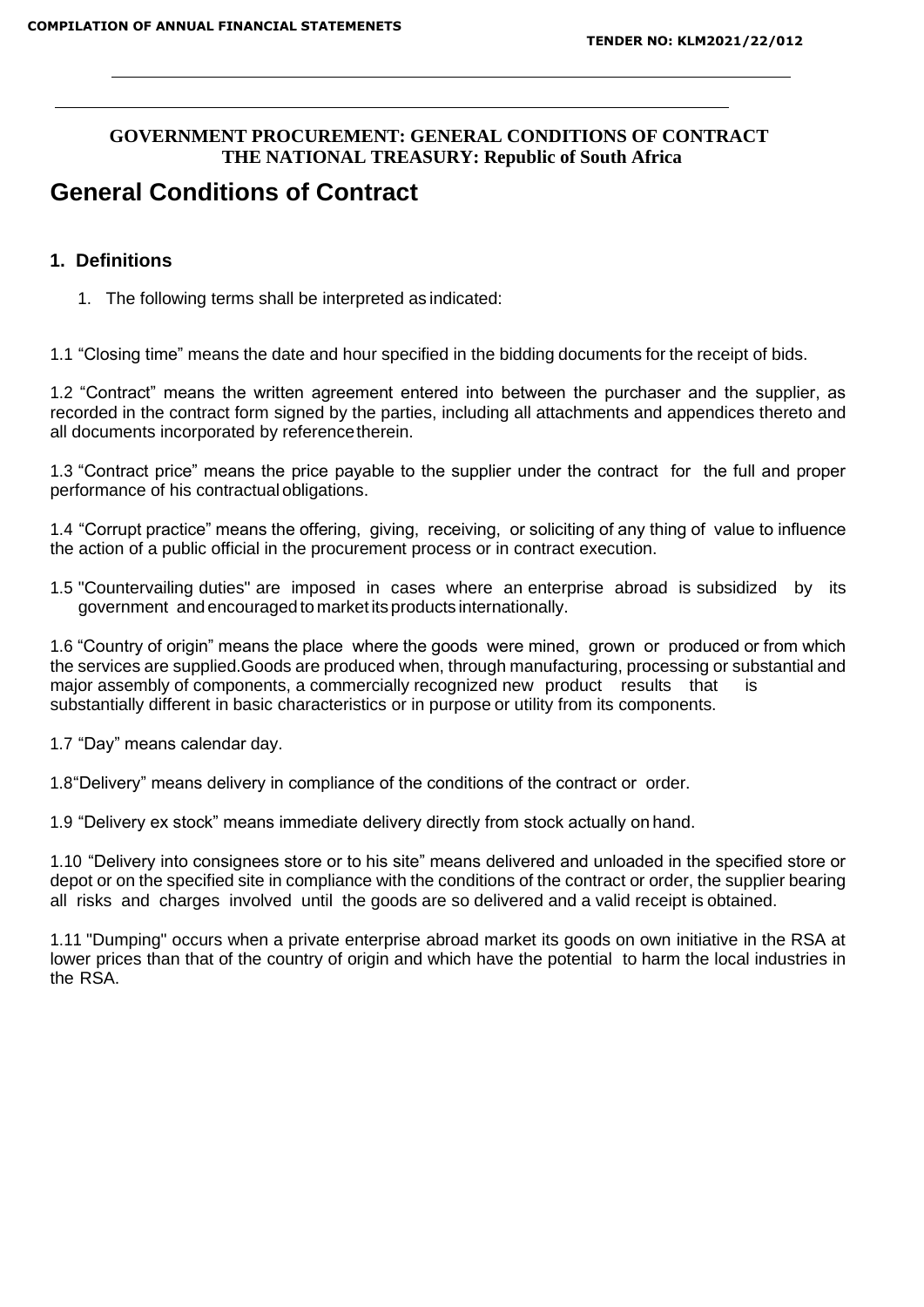#### **GOVERNMENT PROCUREMENT: GENERAL CONDITIONS OF CONTRACT THE NATIONAL TREASURY: Republic of South Africa**

1.12 "Force majeure" means an event beyond the control of the supplier and not involving the supplier's fault or negligence and not foreseeable. Such events may include, but is not restricted to, acts of the purchaser in its sovereign capacity, wars or revolutions, fires, floods, epidemics, quarantine restrictions and freight embargoes.

1.13 "Fraudulent practice" means a misrepresentation of facts in order to influence a procurement process or the execution of a contract to the detriment of any bidder, and includes collusive practice among bidders (prior to or after bid submission) designed to establish bid prices at artificial non-competitive levels and to deprive the bidder of the benefits of free and open competition.

1.14 "GCC" means the General Conditions of Contract.

1.15 "Goods" means all of the equipment, machinery, and/or other materials that the supplier is required to supply to the purchaser under the contract.

1.16 "Imported content" means that portion of the bidding price represented by the cost of components, parts or materials which have been or are still to be imported (whether by the supplier or his subcontractors) and which costs are inclusive of the costs abroad, plus freight and other direct importation costs such as landing costs, dock dues, import duty, sales duty or other similar tax or duty at the South African place of entry as well as transportation and handling charges to the factory in the Republic where the goods covered by the bid will be manufactured.

1.17 "Local content" means that portion of the bidding price, which is not included in the imported content provided that local manufacture does take place.

1.18 "Manufacture" means the production of products in a factory using labour, materials, components and machinery and

includes other related value-adding activities.

1.19 "Order" means an official written order issued for the supply of goods or works or the rendering of a service.

1.20 "Project site," where applicable, means the place indicated in bidding documents.

1.21 "Purchaser" means the organization purchasing the goods.

1.22 "Republic" means the Republic of South Africa.

1.23 "SCC" means the Special Conditions of Contract.

1.24 "Services" means those functional services ancillary to the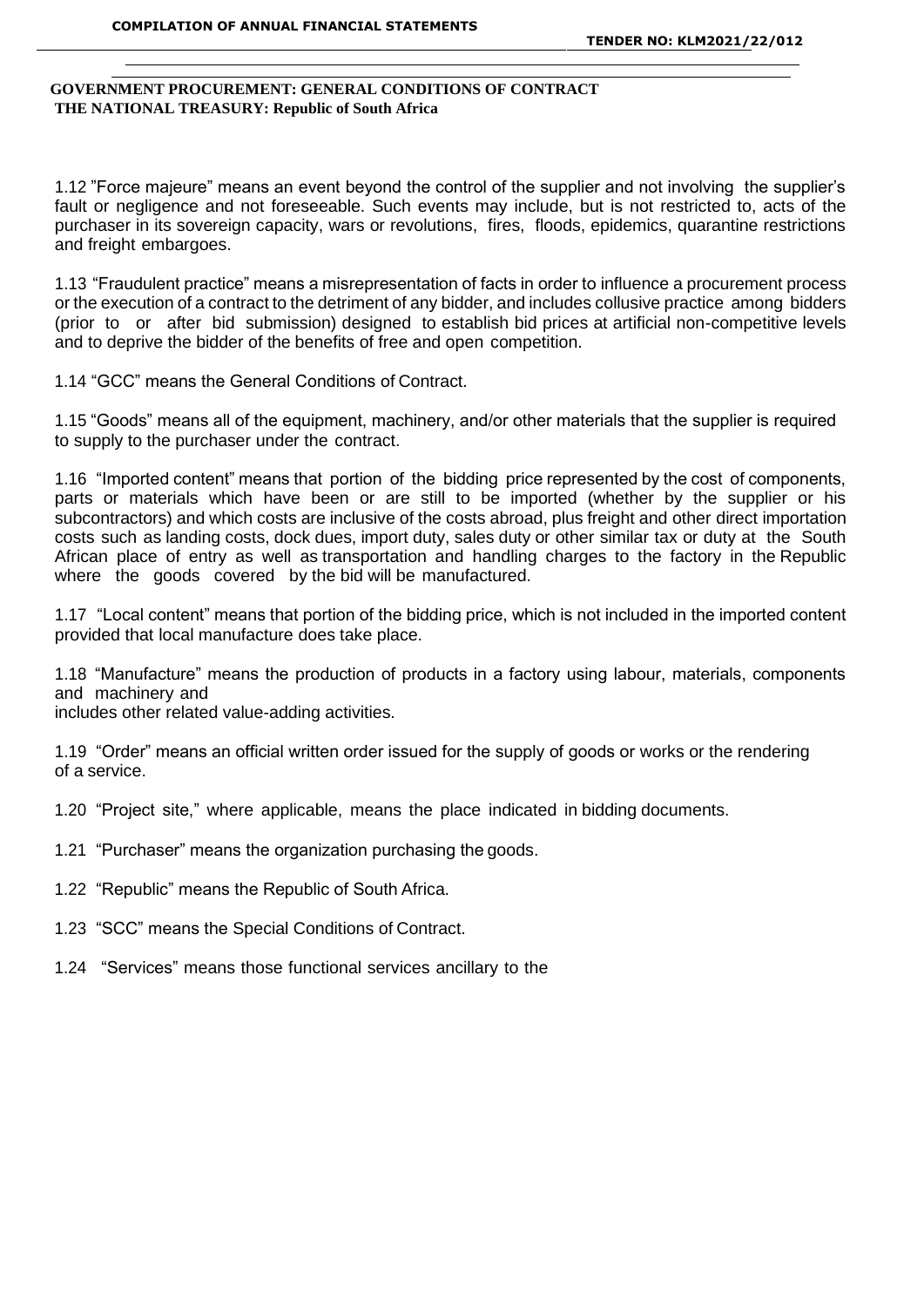#### **GOVERNMENT PROCUREMENT: GENERAL CONDITIONS OF CONTRACT THE NATIONAL TREASURY: Republic of South Africa**

supply of the goods, such as transportation and any other incidental services, such as installation, commissioning, provision of technical assistance, training, catering, gardening, security, maintenance and other such obligations of the supplier covered under the contract.

1.25 "Supplier" means the successful bidder who is awarded the contract to maintain and administer the required and specified service(s) to the State.

1.26 "Tort" means in breach of contract.

1.27 "Turnkey" means a procurement process where one service provider assumes total responsibility for all aspects of the project and delivers the full end product / service required by the contract.

1.28 "Written" or "in writing" means hand-written in ink or any form of electronic or mechanical writing.

#### **2. Application**

2.1 These general conditions are applicable to all bids, contracts and orders including bids for functional and professional services (excluding professional services related to thebuilding and construction industry), sales, hiring, letting and the granting or acquiring of rights, but excluding immovable property, unless otherwise indicated in the bidding documents.

2.2 Where applicable, special conditions of contract are also laid down to cover specific goods, services or works.

2.3 Where such special conditions of contract are in conflict with these general conditions, the special conditions shall apply.

# **3. General**

3.1 Unless otherwise indicated in the bidding documents, the purchaser shall not be liable for any expense incurred in the preparation and submission of a bid. Where applicable a non- refundable fee for documents may be charged.

3.2 Invitations to bid are usually published in locally distributed news media and on the municipality/municipal entity website.

# **4. Standards**

4.1 The goods supplied shall conform to the standards mentioned in the bidding documents and specifications.

#### **5. Use of contract documents and information**

5.1 The supplier shall not, without the purchaser's prior written consent, disclose the contract, or any provision thereof, or any specification, plan, drawing, pattern, sample, or information furnished by or on behalf of the purchaser in connection therewith, to any person other than a person employed by the supplier in the performance of the contract.

Disclosure to any such employed person shall be made in confidence and shall extend only so far as may be necessary for purposes of such performance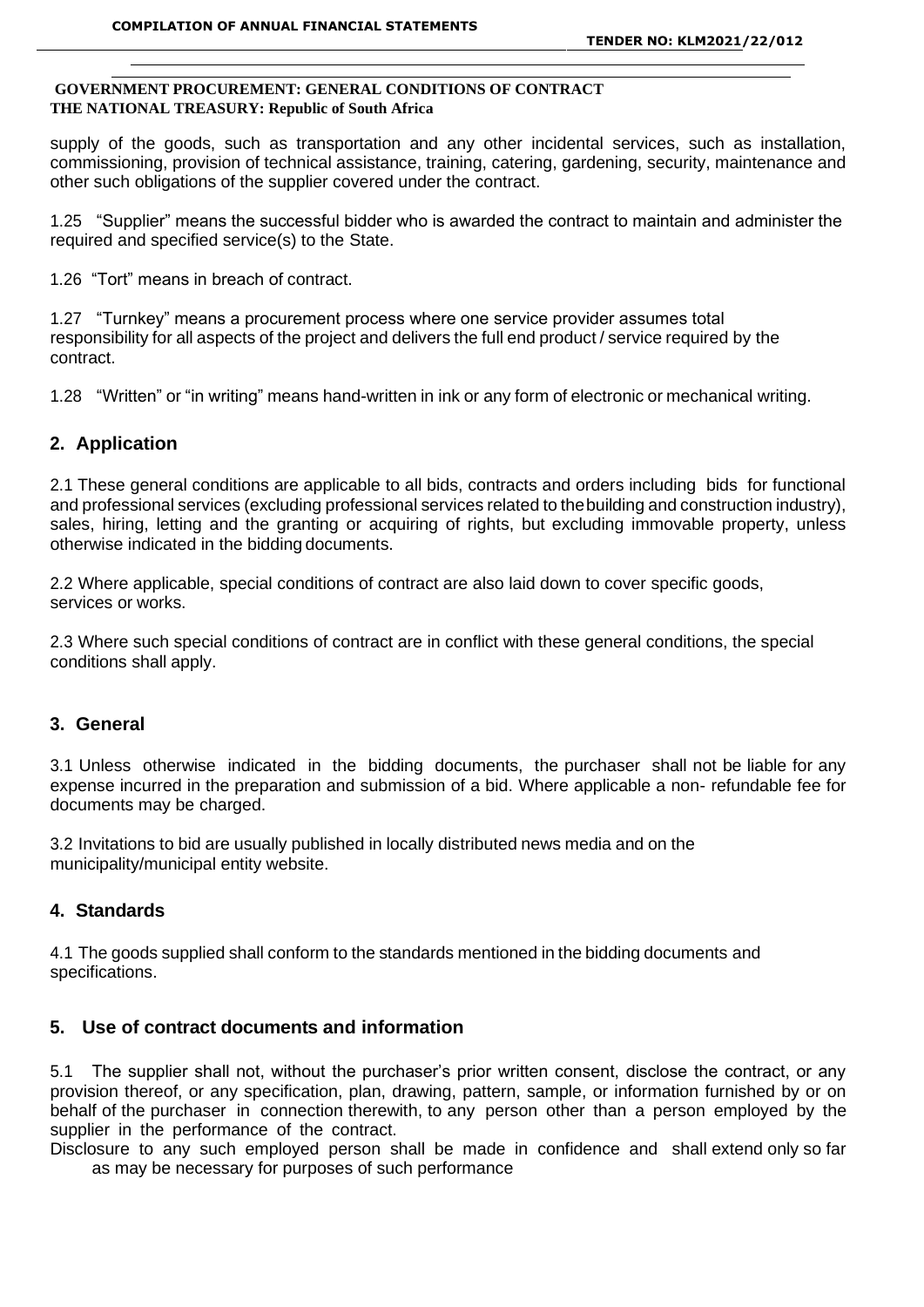extend only so far as may be necessary for purposes of such

performance.

5.2 The supplier shall not, without the purchaser's prior written consent, make use of any document or information mentioned in GCC clause 5.1 except for purposes of performing the contract.

5.3 Any document, other than the contract itself mentioned in GCC clause 5.1 shall remain the property of the purchaser and shall be returned (all copies) to the purchaser on completion of the supplier's performance under the contract if so required by the purchaser.

5.4 The supplier shall permit the purchaser to inspect the supplier's records relating to the performance of the supplier and to have them audited by auditors appointed by the purchaser, if so required by thepurchaser.

# **6. Patent Rights**

6.1 The supplier shall indemnify the purchaser against all third-party claims of infringement of patent, trademark, or industrial design rights arising from use of the goods or any part thereof by the purchaser.

6.2 When a supplier developed documentation / projects for the municipality / municipal entity, the intellectual, copy and patent rights or ownership of such documents or projects will vest in the municipality / municipal entity.

# **7. Performance security**

7.1 Within thirty (30) days of receipt of the notification of contract award, the successful bidder shall furnish to the purchaser the performance security of the amount specified inSCC.

7.2 The proceeds of the performance security shall be payable to the purchaser as compensation for any loss resulting from the supplier's failure to complete his obligations under the contract.

7.3 The performance security shall be denominated in the currency of the contract, or in a freely convertible currency acceptable to the purchaser and shall be in one of the following forms:

(a) a bank guarantee or an irrevocable letter of credit issued by a reputable bank located in the purchaser's country or abroad, acceptable to the purchaser, in the form provided in the bidding documents or another form acceptable to the purchaser; or

(b) a cashier's or certified cheque

7.4 The performance security will be discharged by the purchaser and returned to the supplier not later than thirty (30) days following the date of completion of the supplier's performance obligations under the contract, including any warranty obligations, unless otherwise specified.

# **8. Inspections, tests and analyses**

8.1 All pre-bidding testing will be for the account of thebidder.

8.2 If it is a bid condition that goods to be produced or services to be rendered should at any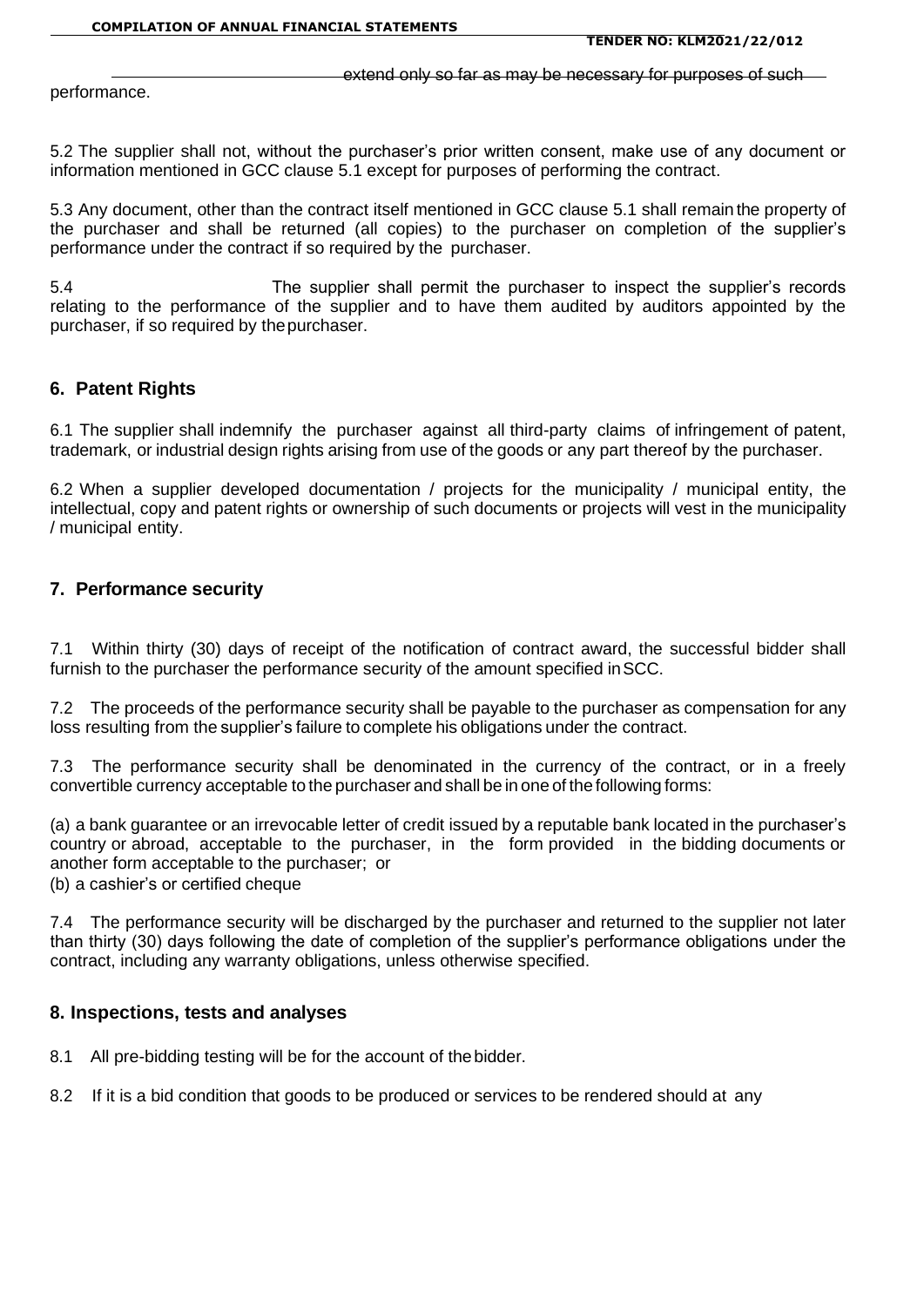#### **TENDER NO: KLM2021/22/012**

stage be subject to inspections, tests and analyses, the bidder or contractor's premises shall be open, at all reasonable hours, for inspection by a representative of the purchaser or organization acting on behalf of the purchaser.

8.3 If there are no inspection requirements indicated in the bidding documents and no mention is made in the contract, but during the contract period it is decided that inspections shall be carried out, the purchaser shall itself make the necessary arrangements, including payment arrangements with the testing authority concerned.

8.4 If the inspections, tests and analyses referred to in clauses 8.2 and 8.3 show the goods to be in accordance with the contract requirements, the cost of the inspections, tests and analyses shall be defrayed by the purchaser.

8.5 Where the goods or services referred to in clauses 8.2 and 8.3 do not comply with the contract requirements, irrespective of whether such goods or services are accepted or not, the cost in connection with these inspections, tests or analyses shall be defrayed by thesupplier.

8.6 Goods and services which are referred to in clauses 8.2 and 8.3 and which do not comply with the contract requirements may be rejected.

8.7 Any contract goods may on or after delivery be inspected, tested or analysed and may be rejected if found not to comply with the requirements of the contract. Such rejected goods shall be held at the cost and risk of the supplier who shall, when called upon, remove them immediately at his own cost and forthwith substitute them with goods, which do comply with the requirements of the contract. Failing such removal the rejected goods shall be returned at the suppliers cost and risk. Should the supplier fail to provide the substitute goods forthwith, the purchaser may, without giving the supplier further opportunity to substitute the rejected goods, purchase such goods as may be necessary at the expense of the supplier.

8.8 The provisions of clauses 8.4 to 8.7 shall not prejudice the right of the purchaser to cancel the contract on account of a breach of the conditions thereof, or to act in terms of Clause 22 of GCC.

# **9. Packing**

9.1 The supplier shall provide such packing of the goods as is required to prevent their damage or deterioration during transit to their final destination, as indicated in the contract. The packing shall be sufficient to withstand, without limitation, rough handling during transit and exposure to extreme temperatures, salt and precipitation during transit, and open storage. Packing,

#### **GOVERNMENT PROCUREMENT: GENERAL CONDITIONS OF CONTRACT THE NATIONAL TREASURY: Republic of South Africa**

case size and weights shall take into consideration, where appropriate, the remoteness of the goods' final destination and the absence of heavy handling facilities at all points in transit.

9.2 The packing, marking, and documentation within and outside the packages shall comply strictly with such special requirements as shall be expressly provided for in the contract, including additional requirements, if any, and in any subsequent instructions ordered by the purchaser.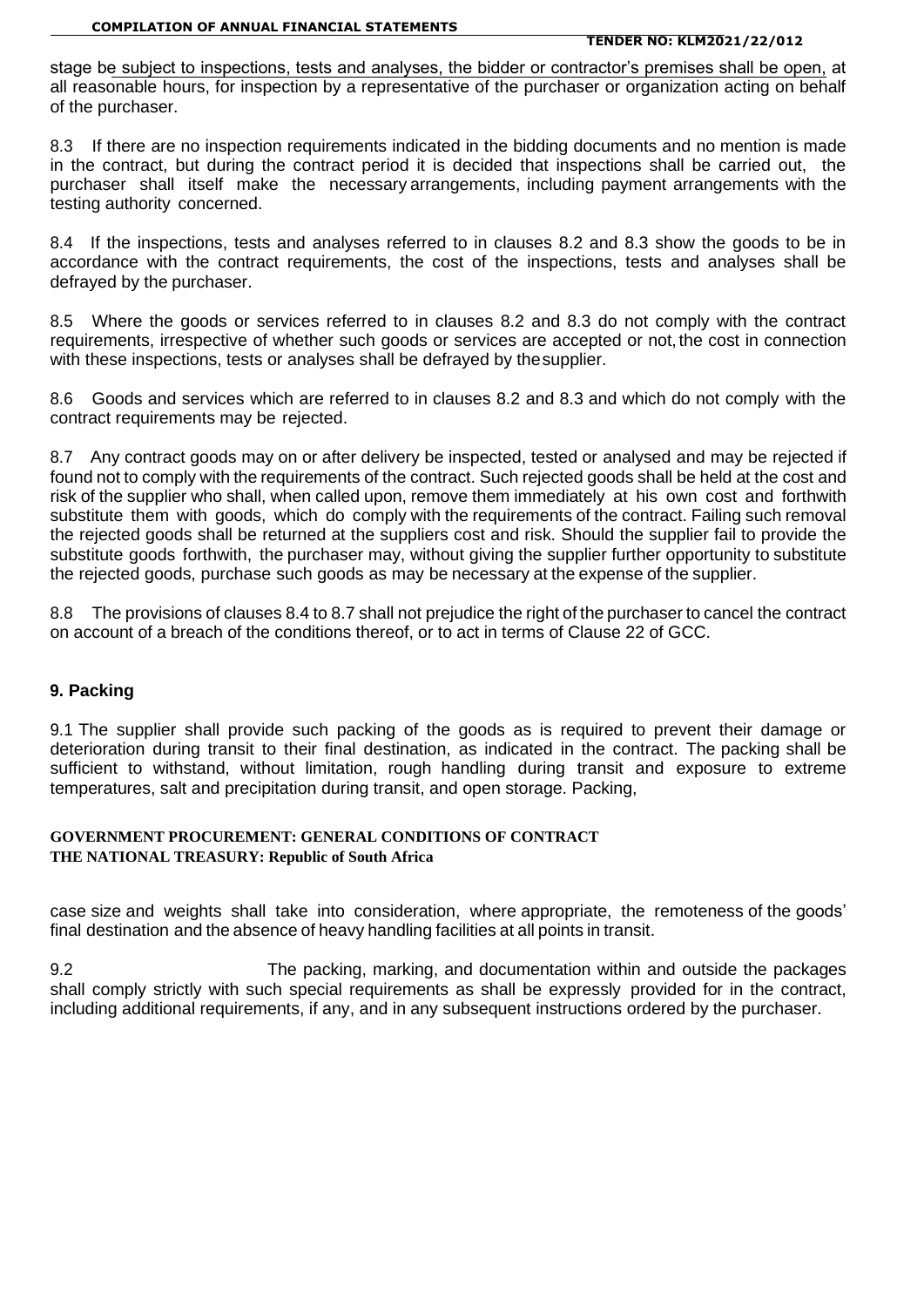#### **10. Delivery and documents**

10.1 Delivery of the goods and arrangements for shipping and clearance obligations, shall be made by the supplier in accordance with the terms specified in the contract.

#### **11. Insurance**

11.1 The goods supplied under the contract shall be fully insured in a freely convertible currency against loss or damage incidental to manufacture or acquisition, transportation, storage and delivery in the manner specified.

#### **12. Transportation**

12.1 Should a price other than an all-inclusive delivered price be required, this shall be specified.

# **13. Incidental Services**

13.1 The supplier may be required to provide any or all of the following services, including additional services, if any:

- (a) (a)performance or supervision of on-site assembly and/or commissioning of the supplied goods;
- (b) furnishing of tools required for assembly and/or maintenance of the supplied goods;
- (c) furnishing of a detailed operations and maintenance manual for each appropriate unit of the supplied goods;
- (d) performance or supervision or maintenance and/or repair of the supplied goods, for a period of time agreed by the parties, provided that this service shall not relieve the supplier of any warranty obligations under this contract; and
- (e) training of the purchaser's personnel, at the supplier's plant and/or on-site, in assembly, start-up, operation, maintenance, and/or repair of the supplied goods.

13.2 Prices charged by the supplier for incidental services, if not included in the contract price for the goods, shall be agreed upon in advance by the parties and shall not exceed the prevailing rates charged to other parties by the supplier for similar services.

#### **14. Spare parts**

14.1 As specified, the supplier may be required to provide any or all of the following materials, notifications, and information pertaining to spare parts manufactured or distributed by the

supplier:

(a) such spare parts as the purchaser may elect to purchase from the supplier, provided that this election shall not relieve the supplier of any warranty obligations under the contract; and

(b) in the event of termination of production of the spareparts: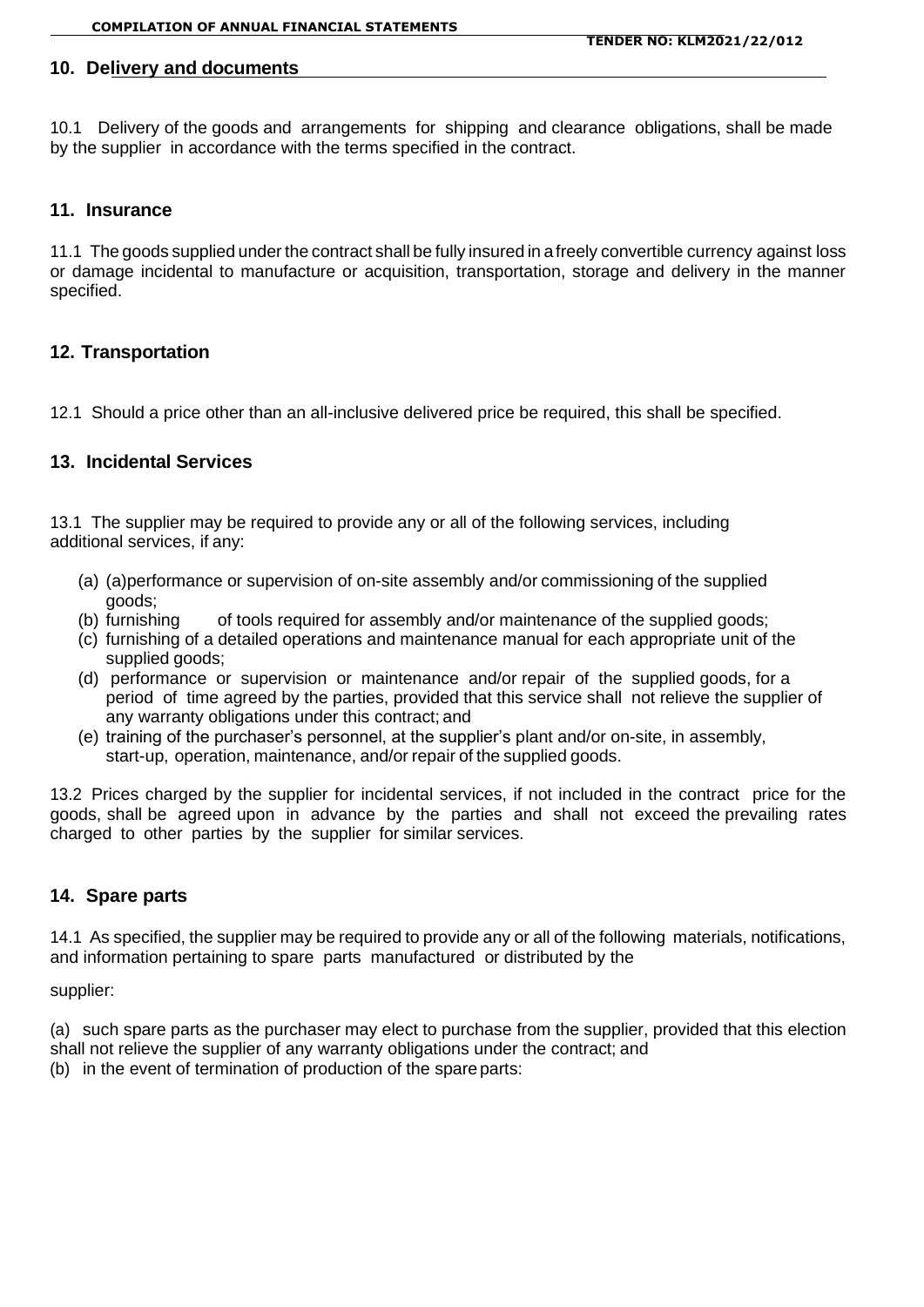(i) advance notification to the purchaser of the pending termination, in sufficient time to permit the purchaser to procure needed requirements; and (ii) following such termination, furnishing at no cost to the purchaser, the blueprints, drawings, and specifications of the spare parts, if requested.

#### **15. Warranty**

15.1 The supplier warrants that the goods supplied under the contract are new, unused, of the most recent or current models, and that they incorporate all recent improvements in design and materials unless provided otherwise in the contract. The supplier further warrants that all goods supplied under this contract shall have no defect, arising from design, materials, or workmanship (except when the design and/or material is required by the purchaser's specifications) or from any act or omission of the supplier, that may develop under normal use of the supplied goods in the conditions prevailing in the country of final destination.

15.2 This warranty shall remain valid for twelve (12) months after the goods, or any portion thereof as the case may be, have been delivered to and accepted at the final destination indicated in the contract, or for eighteen (18) months after the date of shipment from the port or place of loading in the source country, whichever period concludes earlier, unless specified otherwise.

15.3 The purchaser shall promptly notify the supplier in writing of any claims arising under this warranty.

15.4 Upon receipt of such notice, the supplier shall, within the period specified and with all reasonable speed, repair or replace the defective goods or parts thereof, without costs to the purchaser.

15.5 If the supplier, having been notified, fails to remedy the defect(s) within the period specified, the purchaser may proceed to take such remedial action as may be necessary, at the supplier's risk and expense and without prejudice to any other rights which the purchaser may have against the supplier under the contract.

#### **16. Payment**

16.1 The method and conditions of payment to be made to the supplier under this contract shall be specified.

16.2 The supplier shall furnish the purchaser with an invoice accompanied by a copy of the delivery note and upon fulfilment of other obligations stipulated in the contract.

16.3 Payments shall be made promptly by the purchaser, but in no case later than thirty (30) days after submission of an invoice or claim by the supplier.

16.4 Payment will be made in Rand unless otherwise stipulated.

# **17. Prices**

17.1 Prices charged by the supplier for goods delivered and services performed under the contract shall not vary from the prices quoted by the supplier in his bid, with the exception of any price adjustments authorized or in the purchaser's request for bid validity extension, as the case may be.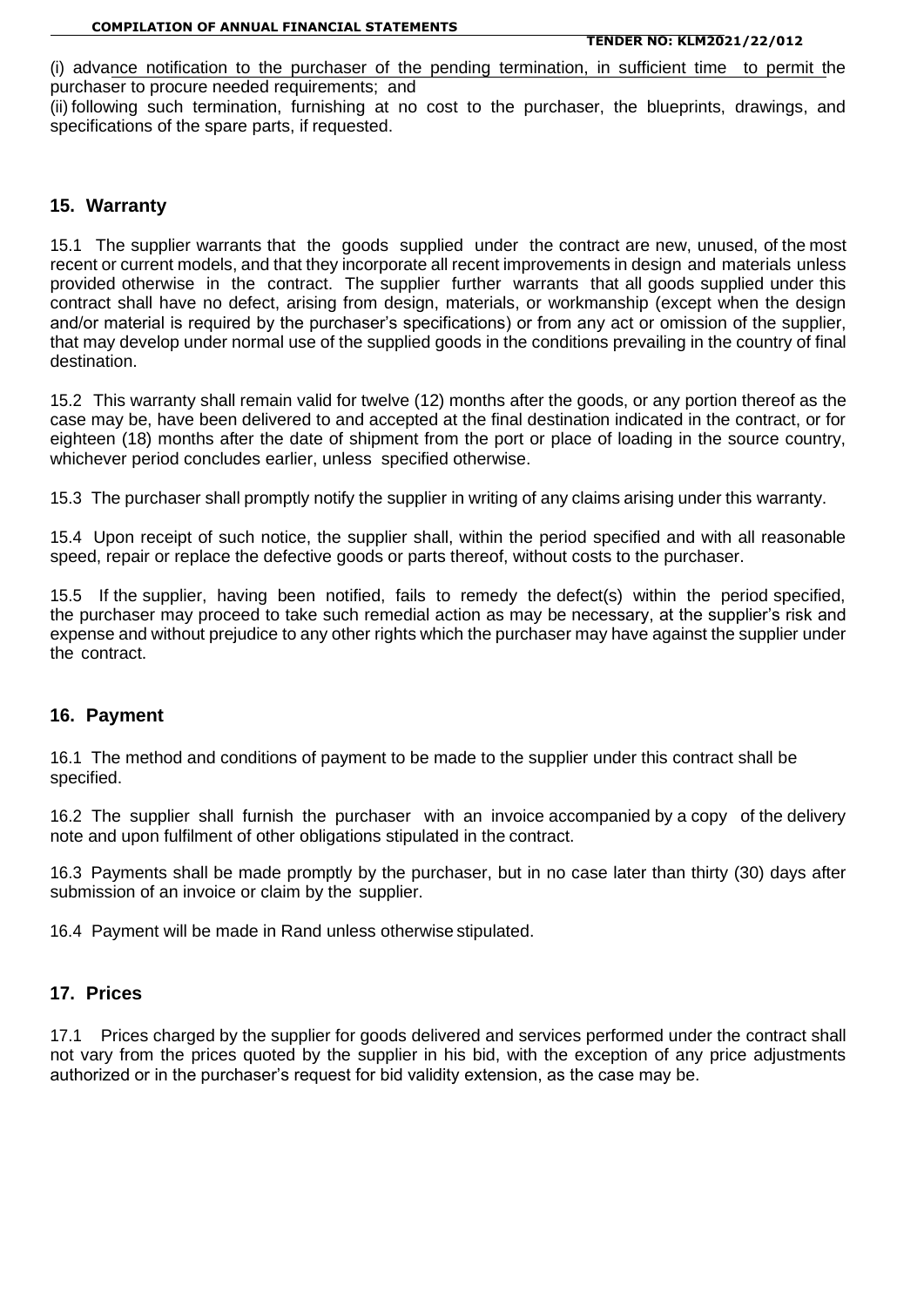## **18. Variation orders**

18.1 In cases where the estimated value of the envisaged changes in purchase does not vary more than 15% of the total value of the original contract, the contractor may be instructed to deliver the goods or render the services as such. In cases of measurable quantities, the contractor may be approached to reduce the unit price, and such offers may be accepted provided that there is no escalation in price.

#### **19. Assignment**

19.1 The supplier shall not assign, in whole or in part, its obligations to perform under the contract, except with the purchaser's prior written consent.

#### **20. Subcontracts**

20.1 The supplier shall notify the purchaser in writing of all subcontracts awarded under this contracts if not already specified in the bid. Such notification, in the original bid or later, shall not relieve the supplier from any liability or obligation under the contract.

#### **21. Delays in the supplier's performance**

21.1 Delivery of the goods and performance of services shall be made by the supplier in accordance with the time schedule prescribed by the purchaser in the contract.

21.2 If at any time during performance of the contract, the supplier or its subcontractor(s) should encounter conditions impeding timely delivery of the goods and performance of services, the supplier shall promptly notify the purchaser in writing of the fact of the delay, its likely duration and its cause(s). As soon as practicable after receipt of the supplier's notice, the purchaser shall evaluate the situation and may at his discretion extend the supplier's time for performance, with or without the imposition of penalties, in which case the extension shall be ratified by the parties by amendment of contract.

21.3 The right is reserved to procure outside of the contract small quantities or to have minor essential services executed if an emergency arises, the supplier's point of supply is not situated at or near the place where the goods are required, or the supplier's services are not readily available.

21.4 Except as provided under GCC Clause 25, a delay by the supplier in the performance of its delivery obligations shall render the supplier liable to the imposition of penalties, pursuant to GCC Clause 22, unless an extension of time is agreed upon pursuant to GCC Clause 22.2 without the application of penalties.

21.5 Upon any delay beyond the delivery period in the case of a goods contract, the purchaser shall, without cancelling the contract, be entitled to purchase goods of a similar quality and up to the same quantity in substitution of the goods not supplied in conformity with the contract and to return any goods delivered later at the supplier's expense and risk, or to cancel the contract and buy such goods as may be required to complete the contract and without prejudice to his other rights, be entitled to claim damages from the supplier.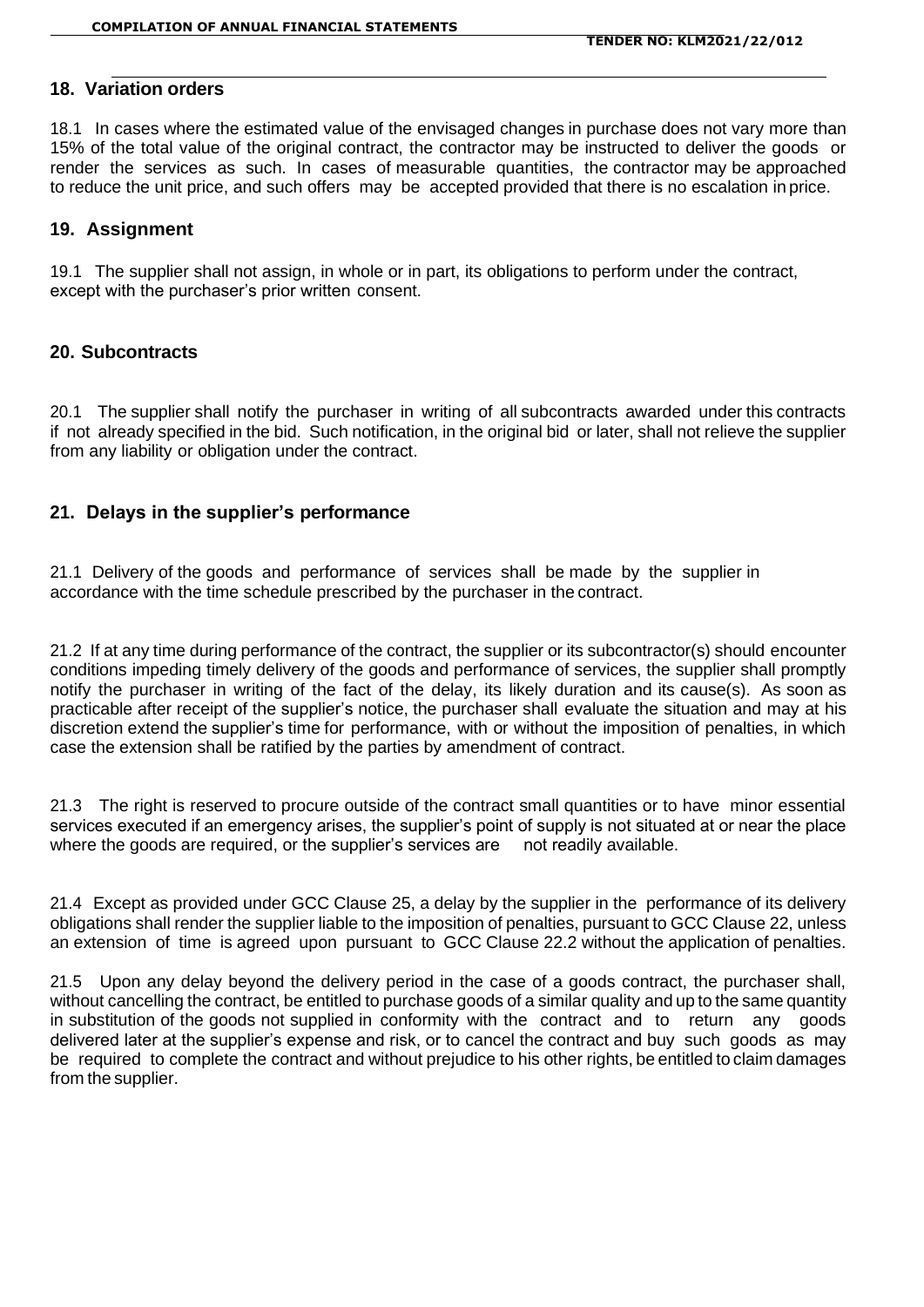# **22. Penalties**

22.1 Subject to GCC Clause 25, if the supplier fails to deliver any or all of the goods or to perform the services within the period(s) specified in the contract, the purchaser shall, without prejudice to its other remedies under the contract, deduct from the contract price, as a penalty, a sum calculated on the delivered price of the delayed goods or unperformed services using the current prime interest rate calculated for each day of the delay until actual delivery or performance. The purchaser may also consider termination of the contract pursuant to GCC Clause 23.

# **23. Termination for default**

23.1 The purchaser, without prejudice to any other remedy for breach of contract, by written notice of default sent to the supplier, may terminate this contract in whole or in part:

(a) if the supplier fails to deliver any or all of the goods within the period(s) specified in the contract, or within any extension thereof granted by the purchaser pursuant to GCC Clause 21.2;

(b) if the supplier fails to perform any other obligation(s) under the

contract; or

(c) if the supplier, in the judgement of the purchaser, has engaged in corrupt or fraudulent practices in competing for or in executing the contract.

23.2 In the event the purchaser terminates the contract in whole or in part, the purchaser may procure, upon such terms and in such manner, as it deems appropriate, goods, works or services similar to those undelivered, and the supplier shall be liable to the purchaser for any excess costs for such similar goods, works or services. However, the supplier shall continue performance of the contract to the extent not terminated.

# **24. Anti- dumping and counter- vailing duties and rights**

24.1 When, after the date of bid, provisional payments are required, or anti-dumping or countervailing duties are imposed, or the amount of a provisional payment or anti- dumping or countervailing right is increased in respect of any dumped or subsidized import, the State is not liable for any amount so required or imposed, or for the amount of any such increase. When, after the said date, such a provisional payment is no longer required or any such anti-dumping or countervailing right is abolished, or where the amount of such provisional payment or any such right is reduced, any such favourable difference shall on demand be paid forthwith by the supplier to the purchaser or the purchaser may deduct such amounts from moneys (if any) which may otherwise be due to the supplier in regard to goods or services which he delivered or rendered, or is to deliver or render in terms of the contract or any other contract or any other amount which may be due to him.

#### **25. Force Majeure**

25.1 Notwithstanding the provisions of GCC Clauses 22 and 23, the supplier shall not be liable for forfeiture of its performance security, damages, or termination for default if and to the extent that his delay in performance or other failure to perform his obligations under the contract is the result of an event of force majeure.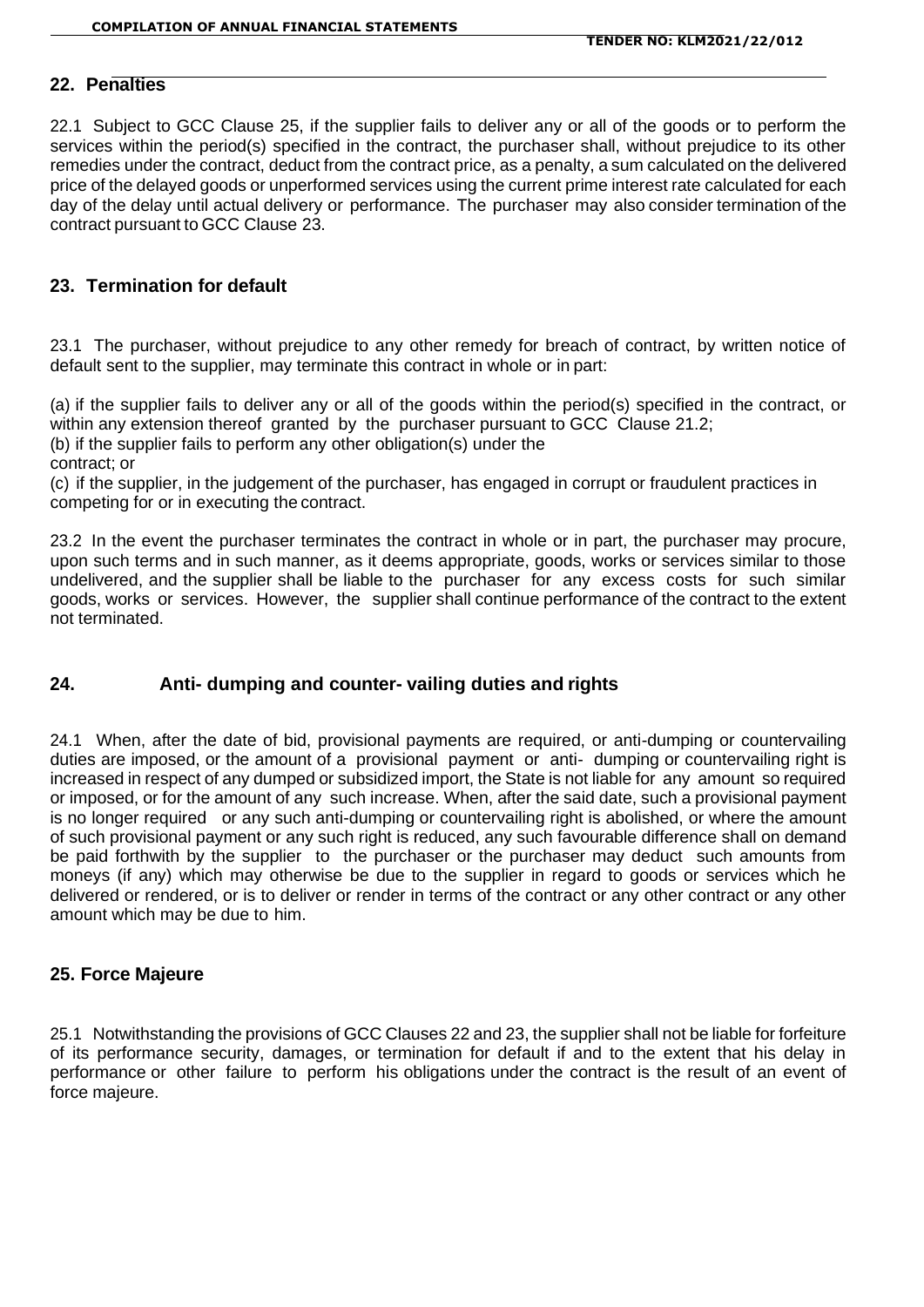25.2 If a force majeure situation arises, the supplier shall promptly notify the purchaser in writing of such condition and the cause thereof. Unless otherwise directed by the purchaser in writing, the supplier shall continue to perform its obligations under the contract as far as is reasonably practical, and shall seek all reasonable alternative means for performance not prevented by the force majeure event.

#### **26. Termination for insolvency**

26.1 The purchaser may at any time terminate the contract by giving written notice to the supplier if the supplier becomes bankrupt or otherwise insolvent. In this event, termination will be without compensation to the supplier, provided that such termination will not prejudice or affect any right of action or remedy, which has accrued or will accrue thereafter to the purchaser.

#### **27. Settlement of Disputes**

27.1 If any dispute or difference of any kind whatsoever arises between the purchaser and the supplier in connection with or arising out of the contract, the parties shall make every effort to resolve amicably such dispute or difference by mutual consultation.

27.2 If, after thirty (30) days, the parties have failed to resolve their dispute or difference by such mutual consultation, then either the purchaser or the supplier may give notice to the other party of his intention to commence with mediation. No mediation in respect of this matter may be commenced unless such notice is given to the other party.

27.3 Should it not be possible to settle a dispute by means of mediation, it may be settled in a South African court of law.

27.4 Notwithstanding any reference to mediation and/or court proceedings herein,

(a) the parties shall continue to perform their respective obligations under the contract unless they otherwise agree; and

(b) the purchaser shall pay the supplier any monies due the supplier for goods delivered and / or services rendered according to the prescripts of the contract.

#### **28. Limitation of Liability**

28.1 Except in cases of criminal negligence or willful misconduct, and in the case of infringement pursuant to Clause 6;

- (a) the supplier shall not be liable to the purchaser, whether in contract, tort, or otherwise, for any indirect or consequential loss or damage, loss of use, loss of production, or loss of profits or interest costs, provided that this exclusion shall not apply to any obligation of the supplier to pay penalties and/or damages to the purchaser; and
- (b) the aggregate liability of the supplier to the purchaser, whether under the contract, in tort or otherwise, shall not exceed the total contract price, provided that this limitation shall not apply to the cost of repairing or replacing defective equipment.